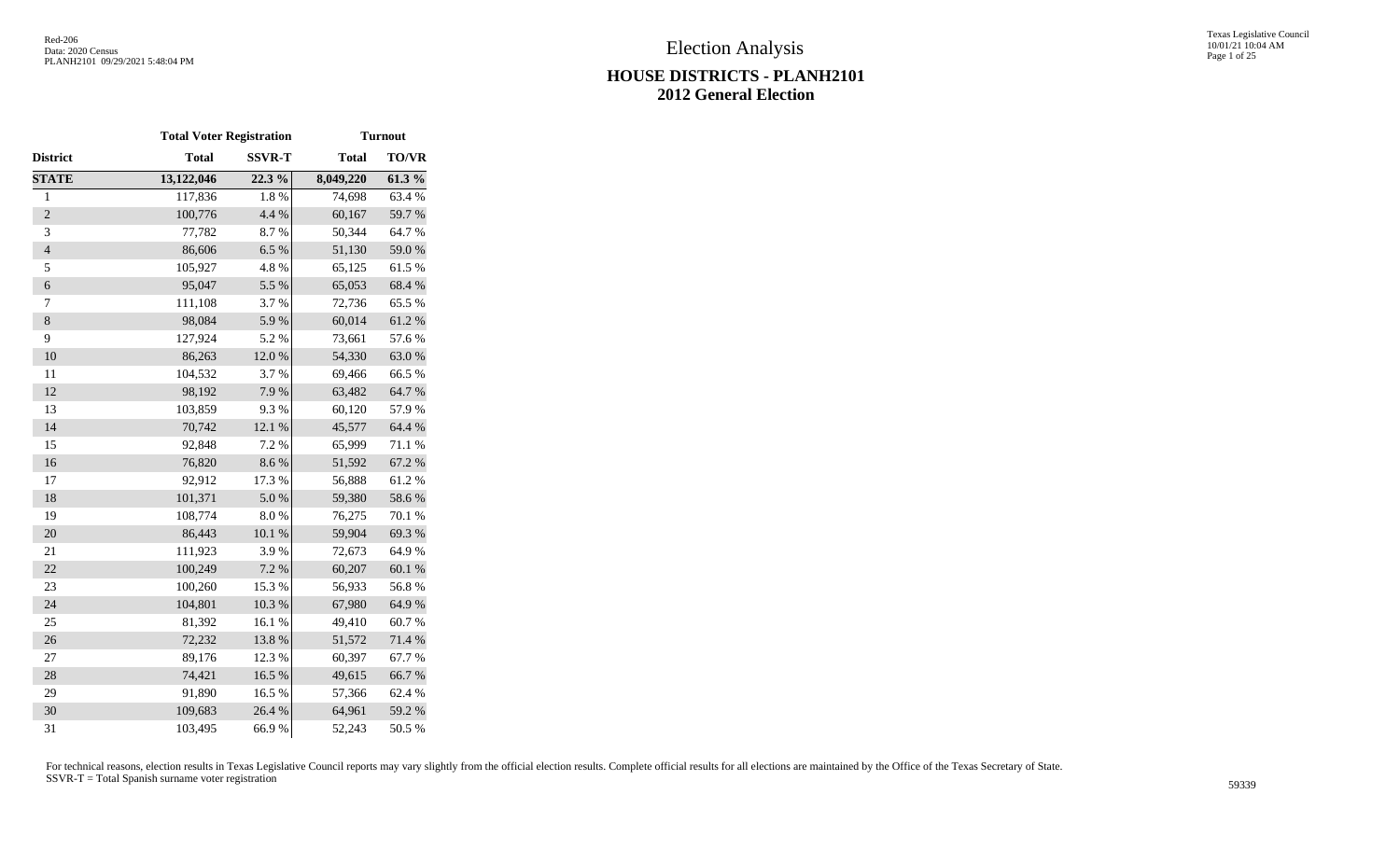|          | <b>Total Voter Registration</b> |               |              | <b>Turnout</b> |
|----------|---------------------------------|---------------|--------------|----------------|
| District | <b>Total</b>                    | <b>SSVR-T</b> | <b>Total</b> | TO/VR          |
| 32       | 97,416                          | 29.0%         | 58,452       | $60.0~\%$      |
| 33       | 81,922                          | 7.1 %         | 59,518       | 72.7 %         |
| 34       | 104,667                         | 64.2 %        | 48,997       | 46.8%          |
| 35       | 58,759                          | 78.1 %        | 30,183       | 51.4%          |
| 36       | 67,009                          | 84.6%         | 31,098       | 46.4 %         |
| 37       | 85,756                          | 80.6%         | 35,162       | 41.0%          |
| 38       | 71,147                          | 79.7%         | 32,214       | 45.3 %         |
| 39       | 64,297                          | 83.7%         | 30,702       | 47.8%          |
| 40       | 58,905                          | 86.2%         | 29,583       | 50.2 %         |
| 41       | 65,931                          | $71.0\;\%$    | 34,255       | 52.0%          |
| 42       | 78,080                          | $87.0\ \%$    | 38,374       | 49.1 %         |
| 43       | 114,744                         | 54.5 %        | 57,969       | 50.5 %         |
| 44       | 88,862                          | 24.5 %        | 55,684       | 62.7%          |
| 45       | 74,831                          | 26.6%         | 43,725       | 58.4%          |
| 46       | 74,703                          | 16.5 %        | 46,536       | 62.3%          |
| 47       | 119,716                         | 13.2 %        | 82,761       | 69.1 %         |
| 48       | 109,616                         | 7.4 %         | 76,715       | $70.0$ $\%$    |
| 49       | 115,065                         | 11.5 %        | 74,955       | 65.1 %         |
| 50       | 71,261                          | 18.8 %        | 42,473       | 59.6%          |
| 51       | 76,987                          | 38.5 %        | 39,849       | 51.8%          |
| 52       | 71,892                          | 12.9%         | 49,455       | 68.8 %         |
| 53       | 122,153                         | 23.3 %        | 78,247       | 64.1 %         |
| 54       | 76,973                          | 12.6 %        | 44,109       | 57.3 %         |
| 55       | 80,336                          | 12.2 %        | 42,501       | 52.9%          |
| 56       | 98,090                          | $10.4~\%$     | 61,659       | 62.9%          |
| 57       | 69,705                          | 7.9%          | 46,945       | 67.3 %         |
| 58       | 84,778                          | 8.4 %         | 52,379       | 61.8%          |
| 59       | 93,975                          | 6.8%          | 55,669       | 59.2 %         |
| 60       | 63,884                          | 8.4 %         | 42,345       | 66.3%          |
| 61       | 96,350                          | 5.5 %         | 61,288       | 63.6%          |
| 62       | 100,909                         | 3.6%          | 59,705       | 59.2 %         |
| 63       | 96,068                          | 7.9%          | 63,195       | $65.8\ \%$     |
| 64       | 87,193                          | 7.7 %         | 54,482       | 62.5 %         |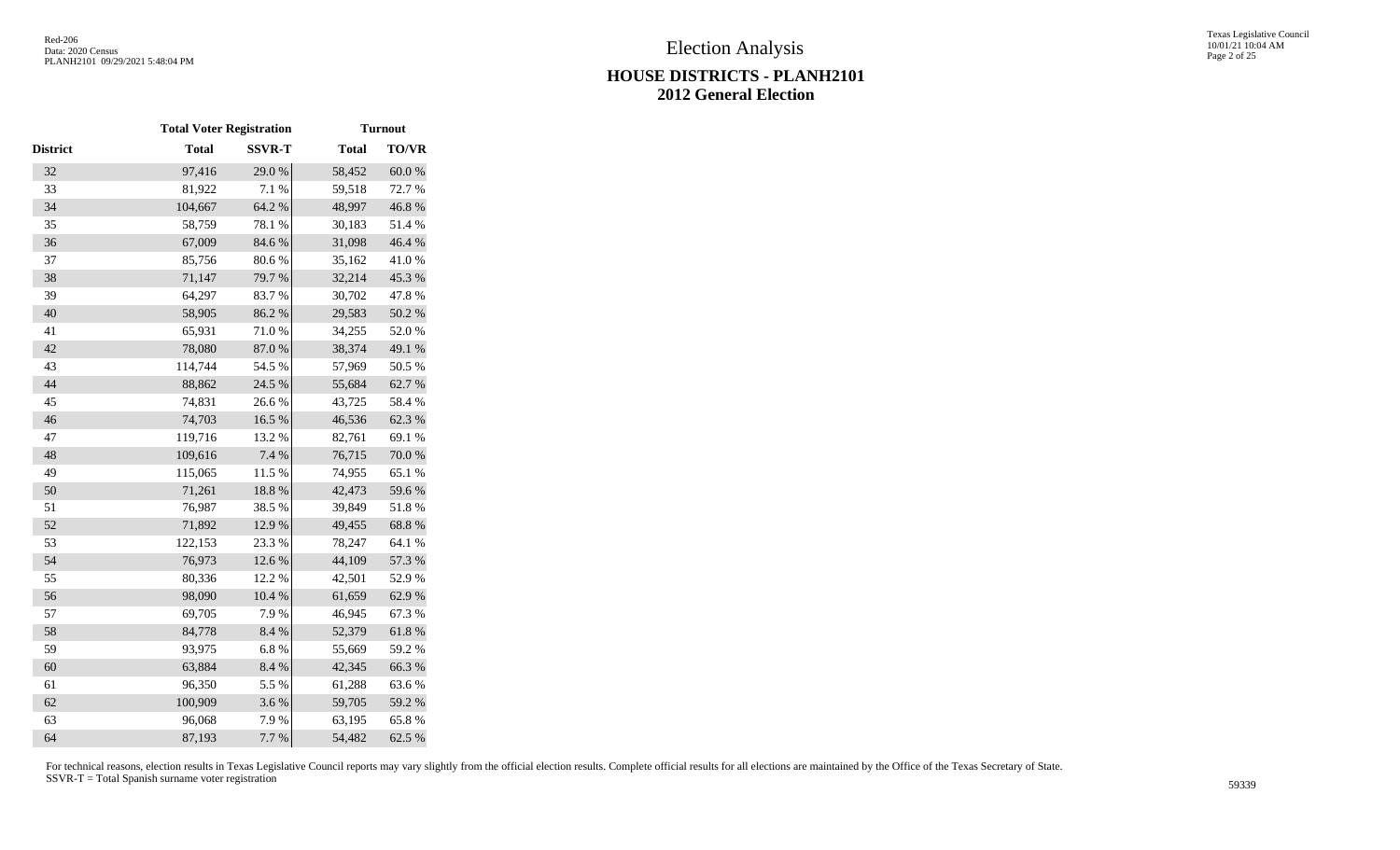|          | <b>Total Voter Registration</b> |               |              | <b>Turnout</b> |  |
|----------|---------------------------------|---------------|--------------|----------------|--|
| District | <b>Total</b>                    | <b>SSVR-T</b> | <b>Total</b> | <b>TO/VR</b>   |  |
| 65       | 85,729                          | 7.7 %         | 57,174       | 66.7%          |  |
| 66       | 83,016                          | 5.1 %         | 57,981       | 69.8%          |  |
| 67       | 104,999                         | 5.2 %         | 72,649       | 69.2%          |  |
| 68       | 115,221                         | 7.6 %         | 72,207       | 62.7%          |  |
| 69       | 111,474                         | 9.7%          | 65,742       | 59.0%          |  |
| 70       | 66,245                          | $6.0~\%$      | 48,039       | 72.5 %         |  |
| $71\,$   | 99,920                          | 13.9%         | 59,484       | 59.5 %         |  |
| 72       | 97,205                          | 23.3 %        | 57,719       | 59.4 %         |  |
| 73       | 97,671                          | 13.2 %        | 67,872       | 69.5 %         |  |
| 74       | 93,565                          | 66.9%         | 42,168       | 45.1 %         |  |
| 75       | 49,532                          | 84.3 %        | 20,761       | 41.9%          |  |
| 76       | 80,483                          | 15.0%         | 50,239       | 62.4 %         |  |
| 77       | 101,138                         | 80.8%         | 43,997       | 43.5 %         |  |
| 78       | 95,125                          | 52.8 %        | 52,787       | 55.5 %         |  |
| 79       | 95,982                          | 71.1 %        | 49,399       | 51.5 %         |  |
| 80       | 91,909                          | 73.5 %        | 43,180       | 47.0%          |  |
| 81       | 74,188                          | 37.4 %        | 38,308       | 51.6%          |  |
| 82       | 81,246                          | 25.1 %        | 50,207       | 61.8 %         |  |
| 83       | 95,785                          | 22.7 %        | 60,439       | 63.1 %         |  |
| 84       | 91,925                          | 27.2 %        | 52,412       | 57.0 %         |  |
| 85       | 109,871                         | 13.4 %        | 68,385       | 62.2%          |  |
| 86       | 97,672                          | 14.6 %        | 62,478       | 64.0%          |  |
| 87       | 89,198                          | 18.9%         | 49,598       | 55.6%          |  |
| 88       | 103,486                         | 29.9%         | 56,429       | 54.5 %         |  |
| 89       | 85,884                          | 7.4 %         | 58,901       | 68.6%          |  |
| 90       | 67,037                          | 37.5 %        | 38,958       | 58.1 %         |  |
| 91       | 89,036                          | 11.3 %        | 57,758       | 64.9%          |  |
| 92       | 62,536                          | 14.6 %        | 37,554       | 60.1 %         |  |
| 93       | 62,647                          | 12.5 %        | 42,456       | 67.8%          |  |
| 94       | 102,314                         | 7.4 %         | 74,080       | 72.4 %         |  |
| 95       | 78,166                          | 10.6 %        | 52,004       | 66.5%          |  |
| 96       | 94,860                          | 8.3%          | 66,447       | 70.0 %         |  |
| 97       | 86,873                          | 9.0%          | 63,261       | 72.8%          |  |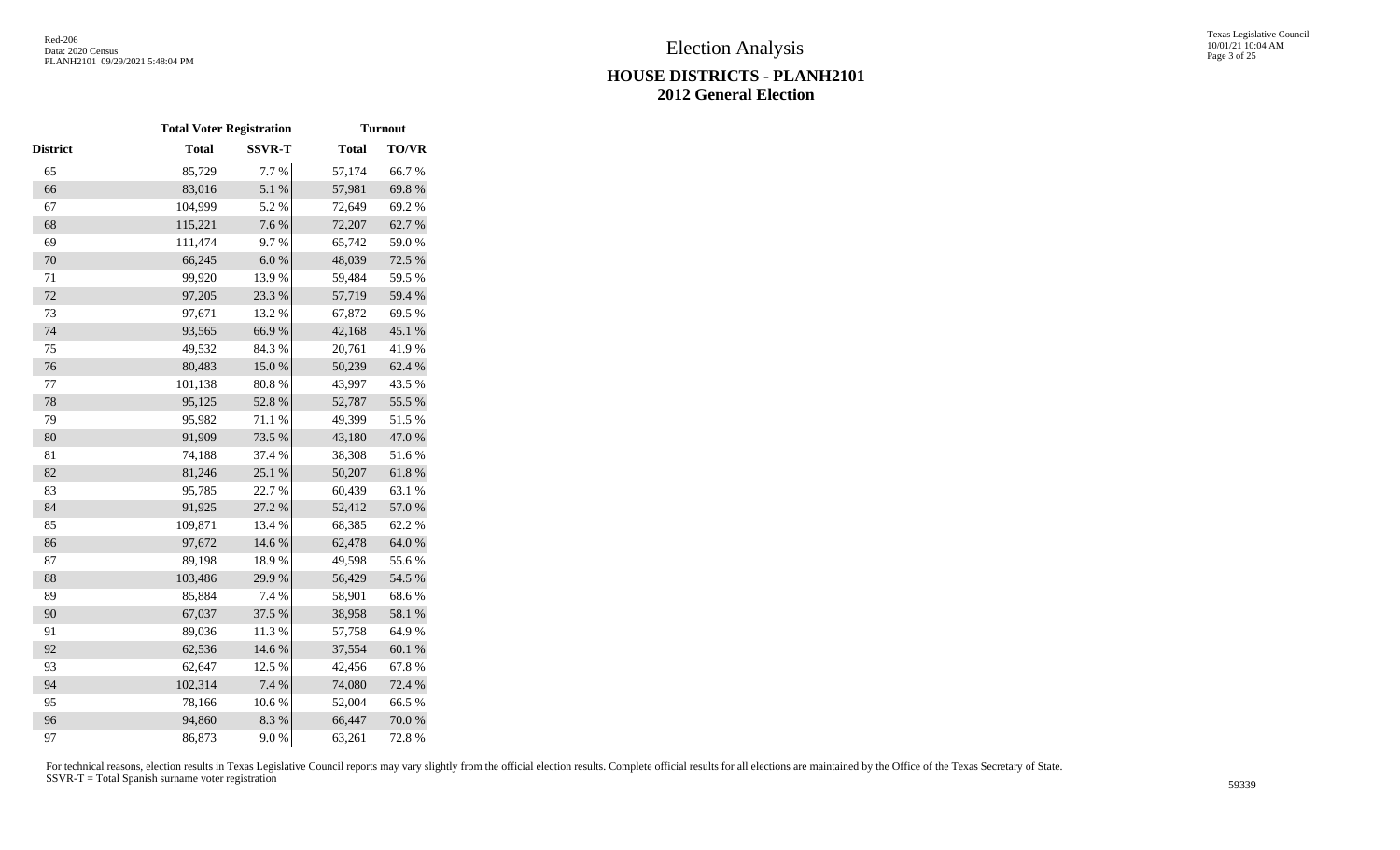|                 | <b>Total Voter Registration</b> |               |              | <b>Turnout</b> |
|-----------------|---------------------------------|---------------|--------------|----------------|
| <b>District</b> | <b>Total</b>                    | <b>SSVR-T</b> | <b>Total</b> | TO/VR          |
| 98              | 104,400                         | 5.2 %         | 76,383       | 73.2 %         |
| 99              | 80,868                          | 13.9%         | 53,446       | 66.1 %         |
| 100             | 84,087                          | 13.4 %        | 49,555       | 58.9%          |
| 101             | 76,789                          | 14.2 %        | 48,650       | 63.4 %         |
| 102             | 75,628                          | 9.5%          | 46,318       | 61.2%          |
| 103             | 65,898                          | 33.4 %        | 37,103       | 56.3%          |
| 104             | 71,433                          | 38.9%         | 37,472       | 52.5 %         |
| 105             | 60,608                          | 20.0%         | 35,527       | 58.6%          |
| 106             | 66,750                          | 7.4 %         | 44,597       | 66.8%          |
| 107             | 75,864                          | 14.4 %        | 47,248       | 62.3 %         |
| 108             | 115,274                         | 4.3 %         | 87,024       | 75.5 %         |
| 109             | 89,004                          | 7.1 %         | 59,089       | 66.4 %         |
| 110             | 61,280                          | 23.3 %        | 32,430       | 52.9%          |
| 111             | 99,989                          | 9.9%          | 68,062       | 68.1 %         |
| 112             | 101,442                         | 6.9%          | 70,331       | 69.3%          |
| 113             | 81,403                          | 15.6%         | 49,216       | 60.5 %         |
| 114             | 70,987                          | 27.3 %        | 40,324       | 56.8%          |
| 115             | 82,935                          | 8.6%          | 54,688       | 65.9%          |
| 116             | 90,542                          | 48.7%         | 51,127       | 56.5 %         |
| 117             | 59,423                          | 61.3%         | 31,479       | 53.0%          |
| 118             | 90,384                          | 53.8 %        | 48,113       | 53.2 %         |
| 119             | 86,044                          | 51.1%         | 45,936       | 53.4 %         |
| 120             | 87,404                          | 30.7%         | 48,441       | 55.4 %         |
| 121             | 106,897                         | 19.6%         | 75,316       | 70.5 %         |
| 122             | 85,380                          | 20.6 %        | 63,048       | 73.8 %         |
| 123             | 103,078                         | 49.4 %        | 60,244       | 58.4%          |
| 124             | 75,466                          | 61.8%         | 38,671       | 51.2%          |
| 125             | 101,460                         | 53.7%         | 57,913       | 57.1 %         |
| 126             | 99,222                          | $10.6~\%$     | 69,181       | 69.7%          |
| 127             | 95,621                          | 11.7%         | 65,899       | 68.9%          |
| 128             | 88,399                          | 17.0 %        | 54,812       | 62.0%          |
| 129             | 101,733                         | 12.5 %        | 67,476       | 66.3%          |
| 130             | 81,312                          | 10.2%         | 59,060       | 72.6%          |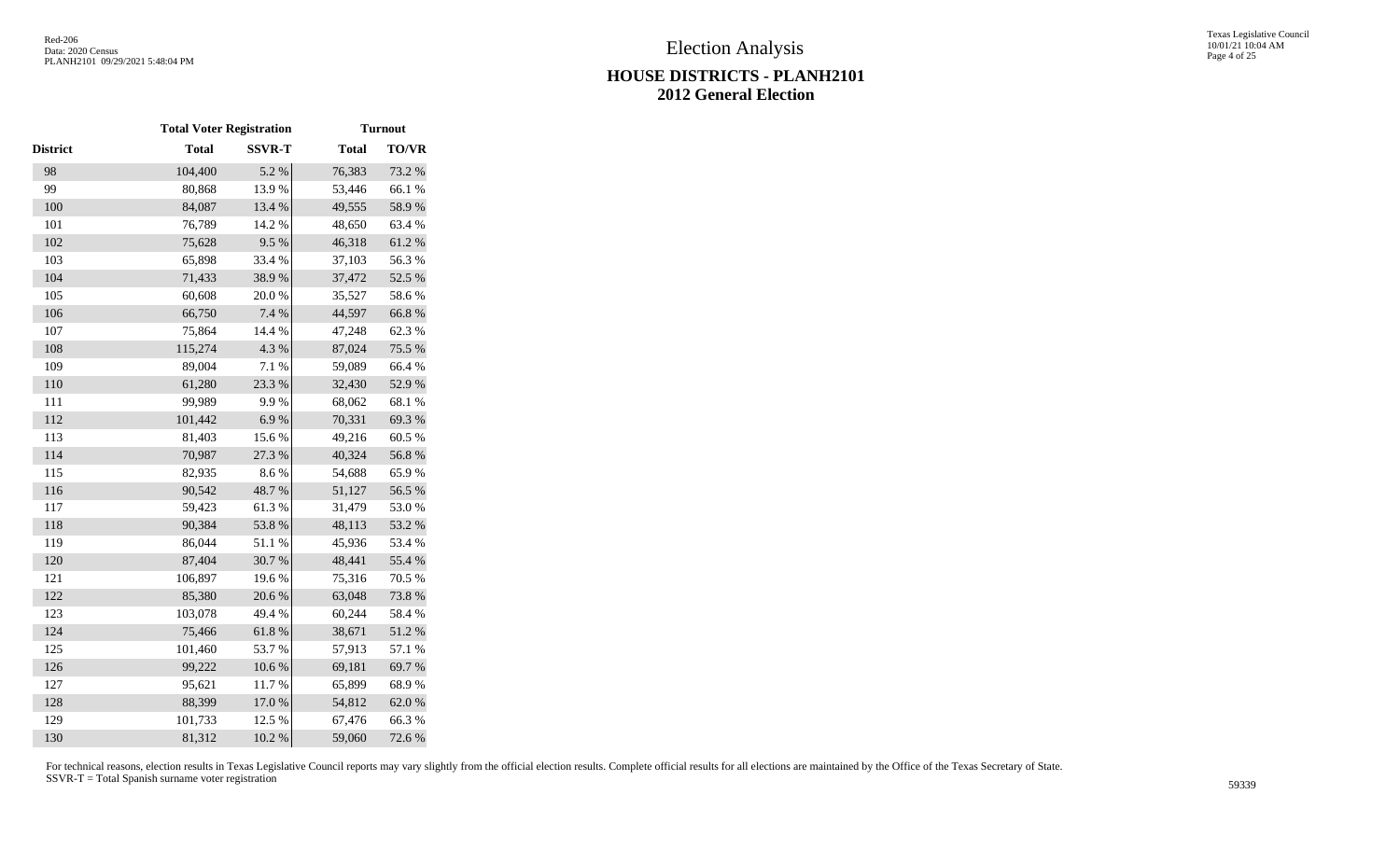# Texas Legislative Council 10/01/21 10:04 AM Page 5 of 25

# **HOUSE DISTRICTS - PLANH2101 2012 General Election**

|          | <b>Total Voter Registration</b> |               |              | <b>Turnout</b> |
|----------|---------------------------------|---------------|--------------|----------------|
| District | Total                           | <b>SSVR-T</b> | <b>Total</b> | TO/VR          |
| 131      | 69,870                          | 22.1 %        | 39,445       | 56.5 %         |
| 132      | 65,507                          | 13.5 %        | 44,093       | 67.3%          |
| 133      | 98,300                          | 7.6 %         | 70,109       | 71.3%          |
| 134      | 112,039                         | 8.4 %         | 80,559       | 71.9%          |
| 135      | 65,610                          | 22.5 %        | 41,494       | 63.2%          |
| 136      | 85,661                          | 13.2 %        | 55,747       | 65.1 %         |
| 137      | 51,733                          | 20.0%         | 28,059       | 54.2 %         |
| 138      | 93,223                          | 16.7%         | 61,171       | 65.6%          |
| 139      | 85,954                          | 16.6%         | 52,191       | 60.7%          |
| 140      | 58,752                          | 54.9%         | 26,750       | 45.5 %         |
| 141      | 71,879                          | 15.1 %        | 40,729       | 56.7%          |
| 142      | 66,536                          | 18.5 %        | 40,134       | 60.3%          |
| 143      | 73,290                          | 51.7%         | 35,695       | 48.7%          |
| 144      | 69,748                          | 50.1 %        | 34,357       | 49.3 %         |
| 145      | 83,020                          | 49.4 %        | 44,564       | 53.7%          |
| 146      | 96,442                          | 9.1 %         | 61,312       | 63.6%          |
| 147      | 92,805                          | 16.4 %        | 54,696       | 58.9%          |
| 148      | 72,454                          | 27.5 %        | 41,065       | 56.7%          |
| 149      | 73,354                          | 19.2%         | 41,158       | 56.1 %         |
| 150      | 71,579                          | 12.8 %        | 50,158       | 70.1 %         |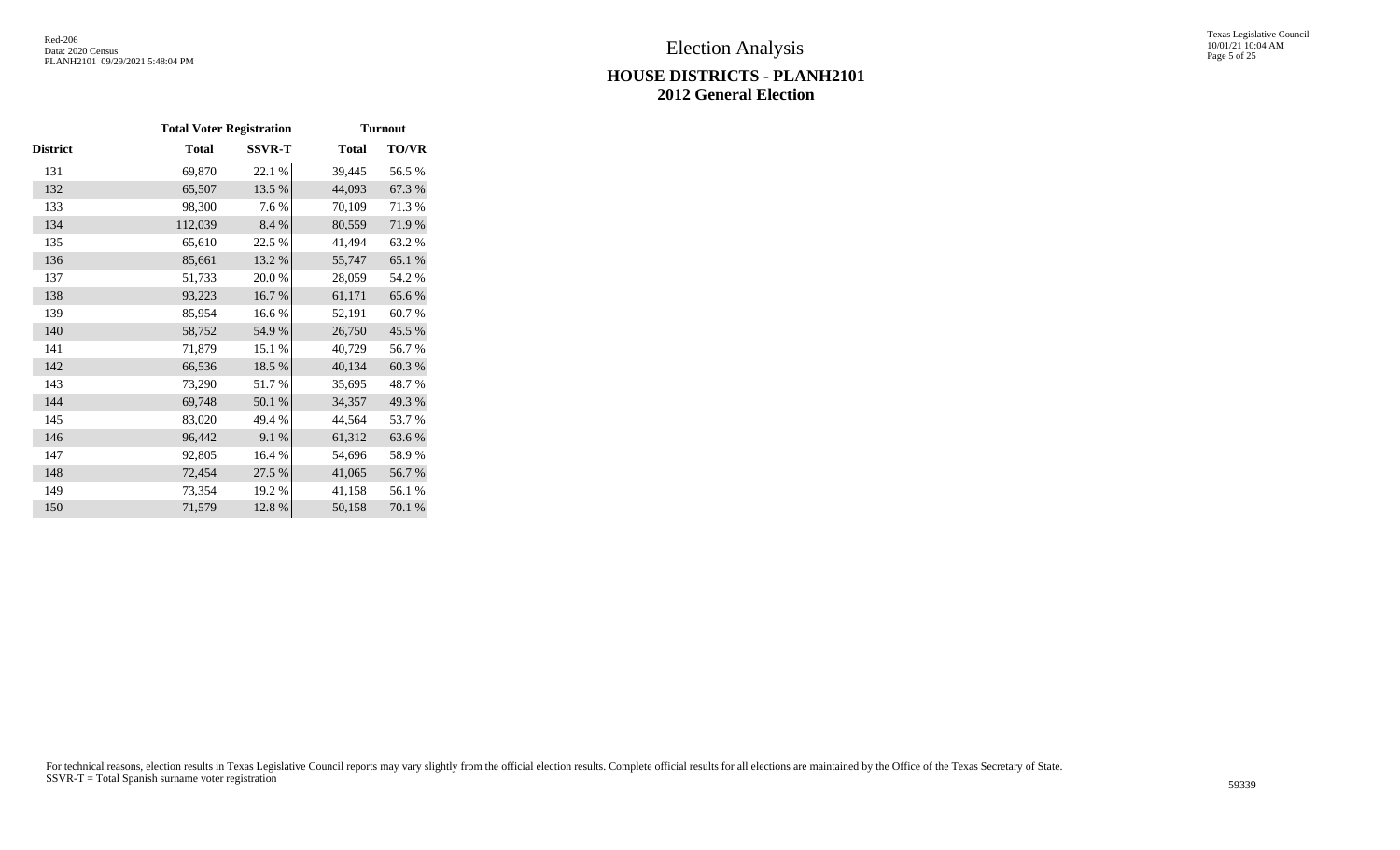|                 |                  |               |                  |               |           | <b>PRESIDENT</b> |                |          |           |         |                  |               |                  | <b>U.S. SEN</b> |                |           |                  |         | <b>RR COMM1</b>   |              |
|-----------------|------------------|---------------|------------------|---------------|-----------|------------------|----------------|----------|-----------|---------|------------------|---------------|------------------|-----------------|----------------|-----------|------------------|---------|-------------------|--------------|
| <b>District</b> | <b>Romney-R</b>  |               | Obama-D          |               | Johnson-L |                  | <b>Stein-G</b> |          | Write-In- |         | Cruz-R           |               | Sadler-D         |                 | <b>Myers-L</b> |           | <b>Collins-G</b> |         | <b>Craddick-R</b> |              |
| <b>STATE</b>    | 4,568,788 57.1 % |               | 3,307,609 41.4 % |               | 88,539    | $1.1\%$          | 24,645         | $0.3\%$  | 7,722     | $0.1\%$ | 4,439,084 56.5 % |               | 3,194,484 40.6 % |                 | 162,294        | $2.1\%$   | 67,391           | $0.9\%$ | 4,335,527 56.2 %  |              |
|                 | 53,171           | 71.4 %        | 20,616           | 27.7 %        | 552       | 0.7%             | 151            | $0.2\%$  | 18        | 0.0%    | 47,110           | 64.9%         | 23,802           | 32.8%           | 1,125          | 1.6%      | 498              | 0.7%    | 45,733            | 64.6 %       |
| 2               | 46,641           | 77.8%         | 12,532           | 20.9 %        | 561       | 0.9%             | 130            | 0.2 %    | 104       | 0.2 %   | 43,359           | 73.9 %        | 13,782           | 23.5 %          | 1,069          | 1.8%      | 478              | 0.8%    | 42,159            | 74.1 %       |
| 3               | 41,863           | 83.2 %        | 7,871            | 15.6 %        | 453       | 0.9%             | 124            | 0.2 %    | 25        | 0.0 %   | 41,104           | 82.0%         | 7,889            | 15.7 %          | 769            | 1.5 %     | 345              | 0.7%    | 40,769            | 82.2%        |
| $\overline{4}$  | 36,393           | 72.3 %        | 13,402           | 26.6 %        | 421       | 0.8%             | 97             | 0.2 %    | 6         | $0.0\%$ | 34,885           | 70.0%         | 13,744           | 27.6 %          | 864            | 1.7%      | 343              | 0.7%    | 34,371            | 70.1 %       |
| 5               | 49,855           | 76.8%         | 14,451           | 22.2 %        | 499       | 0.8%             | 118            | 0.2 %    | 26        | 0.0 %   | 46,595           | 72.7 %        | 16,288           | 25.4 %          | 898            | 1.4 %     | 329              | $0.5\%$ | 45,928            | 73.1 %       |
| 6               | 46,055           | 71.2%         | 17,859           | 27.6 %        | 562       | 0.9%             | 105            | 0.2 %    | 131       | 0.2 %   | 44,377           | 69.6%         | 18,291           | 28.7%           | 820            | $1.3\ \%$ | 280              | 0.4%    | 44,258            | 70.4 %       |
| 7               | 48,987           | 68.1 %        | 22,349           | 31.1 %        | 497       | 0.7%             | 111            | 0.2%     | 15        | $0.0\%$ | 45,390           | 63.9%         | 24,580           | 34.6 %          | 800            | 1.1 %     | 298              | 0.4%    | 46,227            | 66.3%        |
| 8               | 44,887           | 75.2 %        | 14,214           | 23.8 %        | 432       | 0.7%             | 108            | 0.2 %    | 41        | 0.1 %   | 42,127           | 71.7 %        | 15,330           | 26.1 %          | 886            | 1.5 %     | 372              | 0.6%    | 41,334            | 71.9%        |
| -9              | 53,160           | 72.4 %        | 19,430           | 26.5 %        | 543       | 0.7%             | 165            | 0.2 %    | 140       | 0.2 %   | 49,839           | 69.7%         | 20,169           | 28.2 %          | 1,044          | 1.5 %     | 492              | 0.7%    | 47,765            | 68.4%        |
| 10              | 39,574           | 72.9 %        | 13,881           | 25.6 %        | 499       | 0.9%             | 180            | 0.3%     | 120       | 0.2%    | 37,865           | 70.8%         | 14,045           | 26.3 %          | 1,157          | 2.2 %     | 421              | 0.8%    | 37,391            | 71.1 %       |
| 11              | 50,517           | 73.0%         | 17,933           | 25.9%         | 542       | 0.8%             | 116            | 0.2 %    | 84        | 0.1%    | 44,771           | 66.3%         | 21,486           | 31.8%           | 910            | 1.3%      | 392              | $0.6\%$ | 45,265            | 69.2%        |
| 12              | 43,331           | 68.8%         | 18,792           | 29.8%         | 598       | 0.9%             | 175            | 0.3%     | 83        | 0.1%    | 41,671           | 67.1 %        | 18,890           | 30.4 %          | 1,150          | 1.9%      | 418              | 0.7%    | 40,341            | 66.3%        |
| 13              | 40,171           | 67.1 %        | 18,971           | 31.7 %        | 520       | 0.9%             | 125            | 0.2 %    | 85        | 0.1%    | 38,195           | 65.0%         | 19,303           | 32.8%           | 904            | 1.5 %     | 376              | $0.6\%$ | 37,036            | 64.2 %       |
| 14              | 29,676           | 66.1 %        | 14,134           | 31.5 %        | 912       | 2.0%             | 175            | 0.4%     | 19        | 0.0 %   | 29,435           | 66.3%         | 13,174           | 29.7 %          | 1,402          | 3.2%      | 356              | 0.8%    | 28,106            | 65.1 %       |
| 15              | 50,084           | 75.9%         | 14,901           | 22.6 %        | 808       | 1.2%             | 186            | 0.3%     | 20        | 0.0 %   | 49,165           | 75.1 %        | 14,441           | 22.1 %          | 1,410          | 2.2 %     | 476              | 0.7 %   | 48,778            | 75.8%        |
| 16              | 41,603           | 80.7%         | 9,424            | 18.3%         | 415       | 0.8%             | 109            | 0.2 %    | 29        | 0.1 %   | 40,731           | 79.4 %        |                  | 9,526 18.6 %    | 745            | 1.5 %     | 326              | $0.6\%$ | 40,456            | 79.6 %       |
| 17              |                  | 34,715 61.3 % | 20,630           | 36.4 %        | 878       | 1.6 %            | 217            | 0.4%     | 194       | 0.3 %   |                  | 31,821 57.4 % | 21,556           | 38.9 %          | 1,468          | 2.6 %     | 571              | 1.0%    | 31,457            | 57.9 %       |
| 18              | 46,595           | 79.1 %        | 11,695           | 19.8%         | 439       | 0.7%             | 114            | 0.2 %    | 77        | 0.1%    | 44,332           | 76.6 %        | 12,308           | 21.3 %          | 875            | 1.5 %     | 390              | 0.7%    | 42,264            | 74.5 %       |
| 19              | 57,395           | 75.6 %        | 17,080           | 22.5 %        | 1,135     | 1.5 %            | 224            | 0.3%     | 95        | 0.1%    | 54,913           | 73.2 %        | 17,310           | 23.1 %          | 2,134          | 2.8%      | 667              | 0.9%    | 54,704            | 74.1 %       |
| 20              | 38,686           | 64.9%         | 19,206           | 32.2 %        | 1,238     | 2.1 %            | 206            | 0.3%     | 248       | 0.4%    | 36,555           | 62.4 %        | 19,047           | 32.5 %          | 2,345          | 4.0%      | 608              | 1.0 %   | 36,672            | 64.0%        |
| 21              | 54,774           | 75.6 %        | 16,697           | 23.0 %        | 649       | 0.9%             | 135            | 0.2 %    | 241       | 0.3%    | 51,421           | 72.5 %        | 18,076           | 25.5 %          | 1,070          | 1.5 %     | 364              | 0.5%    | 48,195            | 69.6 %       |
| 22              | 21,696           | 36.0%         | 38,040           | 63.2%         | 335       | 0.6%             | 73             | 0.1 %    | 61        | 0.1%    | 20,705           | 35.1 %        | 37,562           | 63.7 %          | 507            | 0.9%      | 222              | 0.4%    | 19,322            | 33.2 %       |
| 23              | 33,428           | 58.8%         | 22,730           | 40.0%         | 560       | 1.0%             | 163            | 0.3 %    | 9         | 0.0 %   | 32,067           | 57.1 %        | 22,540           | 40.2%           | 1,033          | 1.8%      | 474              | 0.8%    | 31,011            | 56.2%        |
| 24              | 47,418           | 69.8%         | 19,571           | 28.8%         | 751       | 1.1 %            | 161            | 0.2 %    | 21        | 0.0 %   | 46,169           | 68.4 %        | 19,652           | 29.1 %          | 1,206          | 1.8%      | 469              | 0.7%    | 45,544            | 68.4 %       |
| 25              | 32,650           | 66.1 %        | 16,055           | 32.5 %        | 546       | 1.1 %            | 119            | 0.2 %    | 22        | 0.0 %   | 31,842           | 64.9%         | 15,841           | 32.3 %          | 1,013          | 2.1 %     | 335              | 0.7%    | 30,937            | 64.1 %       |
| 26              | 36,575           | 70.9 %        | 14,459           | 28.0%         | 444       | 0.9%             | 86             | 0.2 %    | 10        | 0.0 %   | 36,232           | 70.7 %        | 13,946           | 27.2 %          | 821            | 1.6 %     | 255              | 0.5%    | 36,104            | 71.4 %       |
| 27              | 17,552           | 29.1 %        | 42,310           | 70.1 %        | 324       | 0.5%             | 122            | $0.2~\%$ | 9         | 0.0 %   | 17,687           | 29.5 %        | 41,471           | 69.1 %          | 532            | $0.9\ \%$ | 316              | $0.5\%$ | 17,396            | 29.2 %       |
| 28              | 33,229           | 67.0 %        | 15,831           | 31.9 %        | 454       | 0.9%             | 85             | 0.2 %    | $\tau$    | 0.0 %   | 32,881           | 66.8%         | 15,334           | 31.2 %          | 696            | 1.4 %     | 296              | $0.6\%$ | 32,539            | 67.2%        |
| 29              | 38,212           | 66.6 %        | 18,366           | 32.0 %        | 581       | 1.0%             | 169            | 0.3%     | 19        | 0.0 %   | 37,655           | 66.0%         | 17,903           | 31.4 %          | 1,025          | 1.8 %     | 442              | 0.8 %   | 37,041            | 65.9%        |
| 30              | 45,847           | 71.1 %        | 17,878           | 27.7 %        | 517       | 0.8%             | 130            | 0.2 %    | 98        | 0.2 %   | 42,891           | 68.8%         | 17,826           | 28.6 %          | 1,159          | 1.9%      | 445              | 0.7%    | 41,277            | 67.8%        |
| 31              | 23,766           | 46.0%         | 27,482           | 53.2 %        | 305       | 0.6 %            | 91             | 0.2 %    | 35        | 0.1%    | 22,828           | 46.3%         | 25,208           | 51.1 %          | 830            | 1.7%      | 487              | 1.0%    | 20,628            | 42.6 %       |
| 32              |                  | 36,387 63.0 % |                  | 20,446 35.4 % | 711       | 1.2%             | 189            | 0.3%     | 14        | 0.0 %   |                  | 35,358 62.4 % |                  | 19,515 34.4 %   | 1,211          | 2.1 %     | 595              | 1.0%    |                   | 33,817 61.6% |
|                 |                  |               |                  |               |           |                  |                |          |           |         |                  |               |                  |                 |                |           |                  |         |                   |              |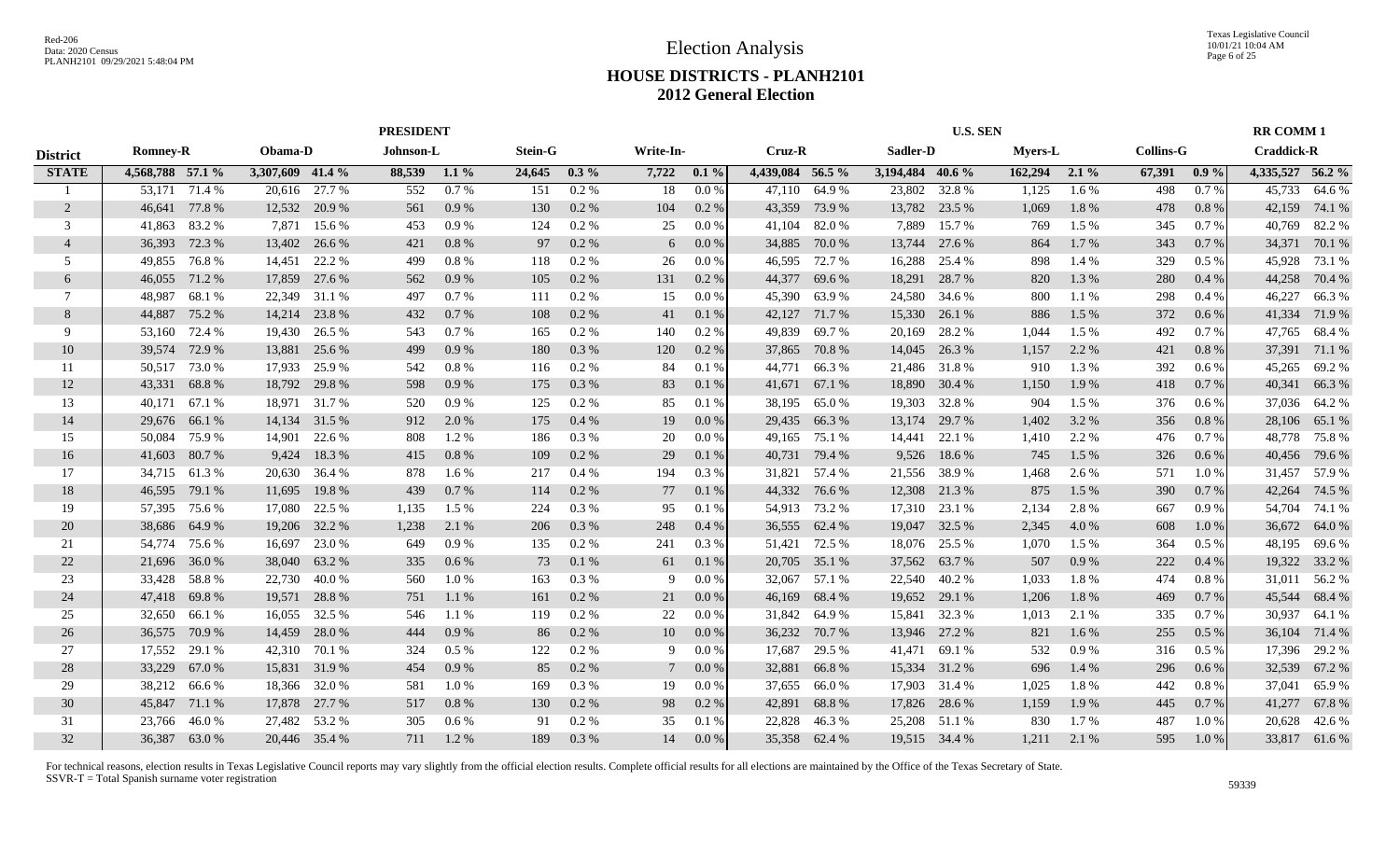Texas Legislative Council 10/01/21 10:04 AM Page 7 of 25

# **HOUSE DISTRICTS - PLANH2101 2012 General Election**

|                 | <b>RR COMM 1</b> |               |         |         |                  |         |                     |        | <b>RR COMM 2</b> |              |                 |        |                  | <b>SUP CT 2</b> |                  |        |                  | <b>SUP CT 4</b> |                  |             |
|-----------------|------------------|---------------|---------|---------|------------------|---------|---------------------|--------|------------------|--------------|-----------------|--------|------------------|-----------------|------------------|--------|------------------|-----------------|------------------|-------------|
| <b>District</b> | <b>Henry-D</b>   |               | Wall-L  |         | <b>Kennedy-G</b> |         | <b>Smitherman-R</b> |        | Perez-L          |              | <b>Wendel-G</b> |        | <b>Willett-R</b> |                 | Koelsch-L        |        | <b>Devine-R</b>  |                 | Oxford-L         |             |
| <b>STATE</b>    | 3,057,319 39.6 % |               | 172,959 | $2.2\%$ | 153,632 2.0 %    |         | 4,536,610 73.8 %    |        | 1,126,859 18.3 % |              | 486,467         | 7.9%   | 4,770,884 78.8 % |                 | 1,285,441 21.2 % |        | 4,598,461 75.1 % |                 | 1,034,722 16.9 % |             |
|                 | 22,766           | 32.1 %        | 1,000   | 1.4 %   | 1,331            | 1.9%    | 49,060              | 82.2 % | 7,816            | 13.1 %       | 2,818           | 4.7 %  | 51,342           | 86.2%           | 8,203            | 13.8%  | 48,987           | 82.1 %          | 8,327            | 14.0 %      |
| 2               | 12,757           | 22.4 %        | 942     | 1.7%    | 1,027            | 1.8%    | 43,207              | 86.4%  | 4,599            | 9.2 %        | 2,230           | 4.5 %  | 44,772           | 89.9%           | 5,004            | 10.1 % | 42,899           | 86.0%           | 5,093            | 10.2%       |
| 3               | 7,300            | 14.7 %        | 830     | 1.7%    | 693              | 1.4 %   | 41,344              | 89.7 % | 2,943            | 6.4 %        | 1,796           | 3.9%   | 42,051           | 91.7 %          | 3,817            | 8.3%   | 41,321           | 89.7%           | 3,193            | 6.9%        |
| $\overline{4}$  | 13,046           | 26.6 %        | 748     | 1.5 %   | 832              | 1.7 %   | 35,485              | 85.3%  | 4,172            | 10.0%        | 1,931           | 4.6 %  | 36,472           | 88.5 %          | 4,734            | 11.5 % | 35,202           | 85.3%           | 4,357            | 10.6%       |
| 5               | 14,923           | 23.8%         | 895     | 1.4 %   | 1,050            | 1.7%    | 47,561              | 87.3%  | 4,872            | 8.9%         | 2,074           | 3.8%   | 48,857           | 89.9%           | 5,501            | 10.1%  | 47,296           | 86.8 %          | 5,287            | 9.7%        |
| 6               | 16,643           | 26.5 %        | 969     | 1.5 %   | 961              | 1.5 %   | 44,986              | 86.7%  | 4,611            | 8.9%         | 2,268           | 4.4 %  | 45,866           | 88.8%           | 5,773            | 11.2%  | 44,829           | 86.4%           | 4,846            | 9.3%        |
| 7               |                  | 21,756 31.2 % | 970     | 1.4 %   | 819              | 1.2%    | 47,872              | 85.5 % | 5,685            | 10.2 %       | 2,415           | 4.3 %  | 49,010           | 88.2%           | 6,537            | 11.8%  | 47,684           | 85.5 %          | 5,893            | 10.6%       |
| 8               | 14,399           | 25.0 %        | 768     | 1.3%    | 991              | 1.7 %   | 42,807              | 86.6%  | 4,708            | 9.5 %        | 1,900           | 3.8 %  | 43,926           | 89.6%           | 5,096            | 10.4 % | 42,472           | 86.4%           | 4,938            | 10.1%       |
| 9               | 19,871           | 28.5 %        | 1,005   | 1.4 %   | 1,162            | 1.7 %   | 49,983              | 86.2%  | 5,648            | 9.7%         | 2,376           | 4.1 %  | 51,765           | 89.3%           | 6,195            | 10.7%  | 49,852           | 85.9%           | 5,852            | 10.1%       |
| 10              | 13,275           | 25.2 %        | 989     | 1.9%    | 932              | 1.8%    | 38,009              | 82.9%  | 5,871            | 12.8 %       | 1,981           | 4.3 %  | 39,628           | 86.6 %          | 6,125            | 13.4 % | 38,269           | 83.3 %          | 5,816            | 12.7 %      |
| 11              | 18,088           | 27.6 %        | 904     | 1.4 %   | 1,172            | 1.8%    | 46,970              | 84.8 % | 6,097            | 11.0%        | 2,326           | 4.2 %  | 48,607           | 88.2%           | 6,519            | 11.8 % | 46,785           | 84.7 %          | 6,252            | 11.3 %      |
| 12              | 18,327           | 30.1 %        | 1,140   | 1.9%    | 1,016            | 1.7 %   | 41,855 82.1 %       |        | 6,678            | 13.1 %       | 2,467           | 4.8%   | 43,286           | 85.2 %          | 7,495            | 14.8%  | 41,733           | 82.0%           | 6,837            | 13.4 %      |
| 13              | 18,812           | 32.6 %        | 883     | 1.5 %   | 922              | $1.6\%$ | 38,509              | 83.1 % | 5,736            | 12.4 %       | 2,121           | 4.6 %  | 40,045           | 87.0%           | 5,980            | 13.0 % | 38,411 83.3 %    |                 | 5,736            | 12.4 %      |
| 14              | 12,736           | 29.5 %        | 1,524   | 3.5 %   | 840              | 1.9%    | 29,312 77.1 %       |        | 5,679            | 14.9 %       | 3,034           | 8.0%   | 30,394           | 80.5 %          | 7,345            | 19.5 % | 29,378 77.4 %    |                 | 5,761            | 15.2 %      |
| 15              | 12,930           | 20.1 %        | 1,656   | 2.6 %   | 1,002            | 1.6 %   | 49,768 84.9 %       |        | 5,182            | 8.8%         | 3,691           | 6.3%   | 50,679           | 87.1 %          | 7,509            | 12.9%  | 49,468 84.4 %    |                 | 5,815            | 9.9%        |
| 16              | 8,904            | 17.5 %        | 806     | 1.6 %   | 667              | 1.3 %   | 41,158 89.5 %       |        | 3,061            | 6.7 %        | 1,787           | 3.9 %  |                  | 41,796 91.6 %   | 3,845            | 8.4 %  | 40,986 89.5 %    |                 | 3,223            | 7.0%        |
| 17              | 20,042           | 36.9%         | 1,516   | 2.8 %   | 1,349            | 2.5 %   | 33,625 74.0 %       |        | 8,024            | 17.7 %       | 3,780           | 8.3%   |                  | 35,212 78.8 %   | 9,456            | 21.2%  | 33,667           | 74.8 %          | 7,952            | 17.7 %      |
| 18              | 12,739           | 22.5 %        | 808     | 1.4 %   | 893              | 1.6 %   | 44,182 87.5 %       |        | 4,383            | 8.7 %        | 1,932           | 3.8 %  | 45,423           | 90.5 %          | 4,751            | 9.5 %  | 43,724           | 87.0%           | 4,881            | 9.7%        |
| 19              | 15,015           | 20.3 %        | 2,629   | 3.6 %   | 1,440            | 2.0%    | 56,039              | 83.6 % | 6,788            | 10.1%        | 4,203           | 6.3%   | 57,209           | 85.8%           | 9,433            | 14.2 % | 55,632           | 83.0%           | 7,491            | 11.2 %      |
| 20              | 16,628           | 29.0 %        | 2,552   | 4.5 %   | 1,457            | 2.5 %   | 37,891              | 74.0%  | 8,654            | 16.9%        | 4,671           | 9.1 %  | 39,588           | 78.2 %          | 11,006           | 21.8%  | 38,061           | 74.2 %          | 8,824            | 17.2 %      |
| 21              | 18,903           | 27.3 %        | 1,122   | 1.6 %   | 1,046            | 1.5 %   | 50,988              | 84.4 % | 7,033            | 11.6 %       | 2,397           | 4.0%   | 53,160           | 87.8%           | 7,387            | 12.2 % | 50,657           | 83.2%           | 8,038            | 13.2 %      |
| 22              | 37,837           | 64.9%         | 546     | 0.9%    | 561              | 1.0%    | 21,367              | 66.4 % | 7,907            | 24.6 %       | 2,895           | 9.0%   | 22,695           | 71.1 %          | 9,232            | 28.9%  | 21,341           | 66.0%           | 8,145            | 25.2 %      |
| 23              | 22,113           | 40.1 %        | 1,018   | 1.8%    | 1,045            | 1.9%    | 31,998              | 77.5 % | 6,133            | 14.9 %       | 3,138           | 7.6 %  | 33,224           | 81.1%           | 7,725            | 18.9%  | 32,402           | 78.5 %          | 5,803            | 14.1 %      |
| 24              | 18,728           | 28.1 %        | 1,274   | 1.9%    | 992              | 1.5 %   | 46,422 83.8 %       |        | 5,926            | 10.7%        | 3,075           | 5.5 %  | 47,546           | 86.1%           | 7,658            | 13.9%  | 46,544           | 83.9%           | 5,957            | 10.7%       |
| 25              | 15,394           | 31.9%         | 1,141   | 2.4 %   | 767              | 1.6 %   | 31,803              | 79.6 % | 5,753            | 14.4 %       | 2,420           | 6.1 %  | 33,073           | 83.1 %          | 6,735            | 16.9%  | 32,075           | 80.5 %          | 5,505            | 13.8 %      |
| 26              | 12,980           | 25.7 %        | 981     | 1.9%    | 477              | 0.9%    | 37,274              | 84.6 % | 4,582            | 10.4 %       | 2,220           | 5.0 %  | 38,075           | 87.0%           | 5,689            | 13.0 % | 37,412 84.8 %    |                 | 4,459            | 10.1 %      |
| 27              | 40,876           | 68.6%         | 726     | 1.2%    | 547              | 0.9%    | 19,714              | 55.7 % | 11,007           | 31.1 %       | 4,700           | 13.3 % | 21,137           | 61.0%           | 13,536           | 39.0%  | 20,065           | 56.8%           | 9,987            | 28.3%       |
| 28              | 14,347           | 29.6 %        | 974     | 2.0 %   | 546              | $1.1\%$ | 33,895              | 82.7 % | 4,815            | 11.7 %       | 2,282           | 5.6 %  | 34,932           | 85.8%           | 5,771            | 14.2 % | 34,130           | 83.2 %          | 4,592            | 11.2 %      |
| 29              | 17,073           | 30.4 %        | 1,189   | 2.1 %   | 937              | 1.7%    | 38,007              | 79.8%  | 6,437            | 13.5 %       | 3,173           | 6.7 %  | 39,539           | 83.4 %          | 7,864            | 16.6 % | 38,278 80.7 %    |                 | 6,110            | 12.9 %      |
| 30              | 17,504           | 28.8%         | 1,009   | 1.7%    | 1,071            | 1.8%    | 42,817              | 82.4 % | 6,623            | 12.7 %       | 2,519           | 4.8 %  | 44,708           | 87.3 %          | 6,475            | 12.7 % | 43,536           | 84.7%           | 5,613            | 10.9%       |
| 31              | 26,081           | 53.9%         | 623     | 1.3%    | 1,053            | 2.2 %   | 22,316 68.0 %       |        | 9,070            | 27.6 %       | 1,433           | 4.4 %  | 24,539           | 77.8%           | 6,999            | 22.2 % | 23,658           | 74.6 %          | 6,392            | 20.1 %      |
| 32              |                  | 18,476 33.6 % | 1.333   | 2.4 %   | 1,291            | 2.4 %   | 35,375 75.2 %       |        |                  | 8,116 17.2 % | 3,569           | 7.6 %  |                  | 37,736 81.2 %   | 8,721            | 18.8%  | 36,482 78.0 %    |                 |                  | 6,946 14.8% |
|                 |                  |               |         |         |                  |         |                     |        |                  |              |                 |        |                  |                 |                  |        |                  |                 |                  |             |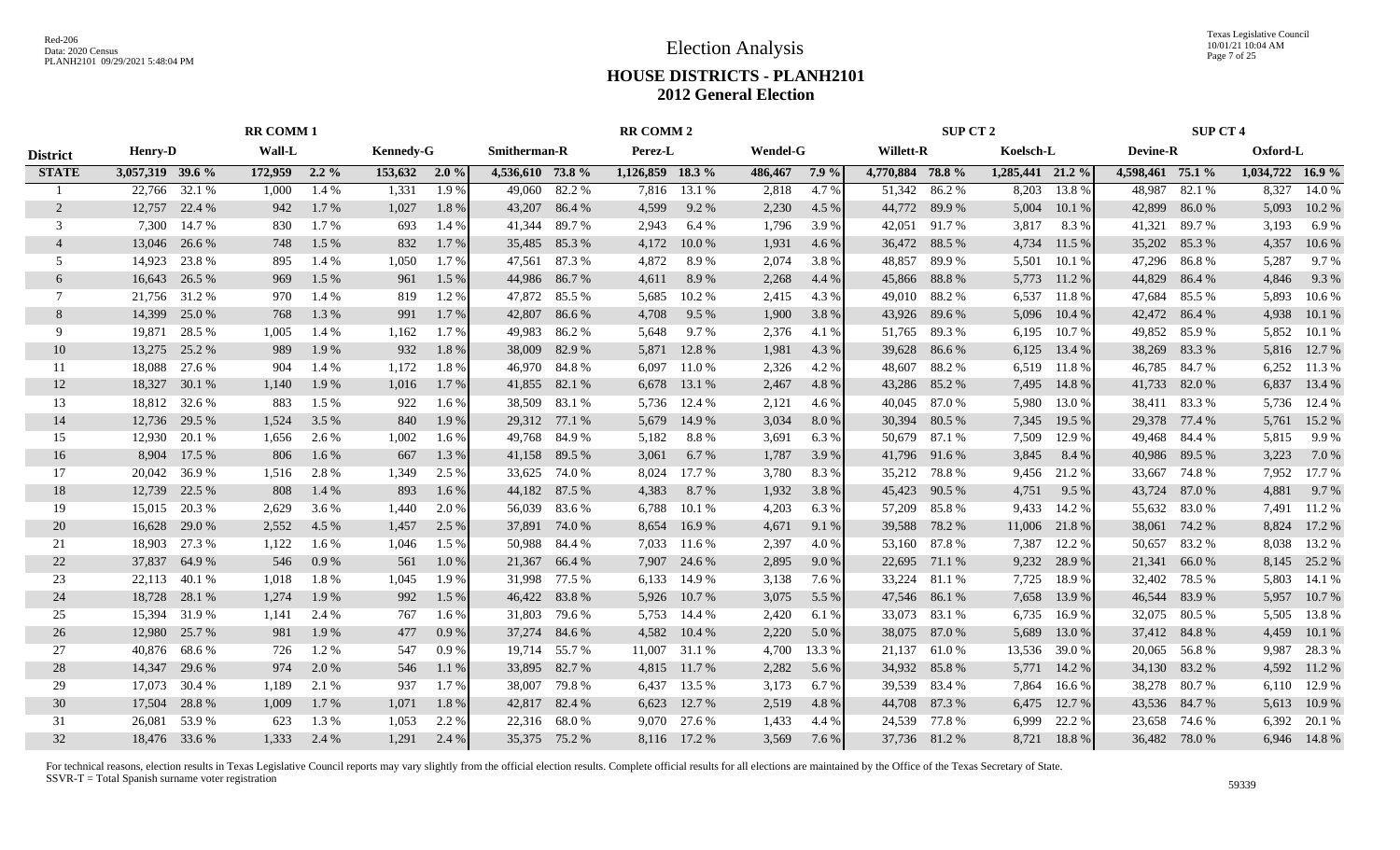Election Analysis

Texas Legislative Council 10/01/21 10:04 AM Page 8 of 25

#### **HOUSE DISTRICTS - PLANH2101 2012 General Election**

|                 | <b>SUP CT 4</b>    |         |                  |               | SUP CT 6         |               |         |         |                   |         |                  | <b>CCA PRES JUDGE</b> |                  |               |                |         | CCA <sub>7</sub> |               |                  |               |
|-----------------|--------------------|---------|------------------|---------------|------------------|---------------|---------|---------|-------------------|---------|------------------|-----------------------|------------------|---------------|----------------|---------|------------------|---------------|------------------|---------------|
| <b>District</b> | <b>Waterbury-G</b> |         | Hecht-R          |               | <b>Petty-D</b>   |               | Ash-L   |         | <b>Chisholm-G</b> |         | <b>Keller-R</b>  |                       | <b>Hampton-D</b> |               | <b>Stott-L</b> |         | <b>Hervey-R</b>  |               | <b>Bennett-L</b> |               |
| <b>STATE</b>    | 491,980            | $8.0\%$ | 4,126,568 53.7 % |               | 3,219,526 41.9 % |               | 234,104 | $3.0\%$ | 101,448           | $1.3\%$ | 4,256,043 55.5 % |                       | 3,163,478 41.2 % |               | 250,374        | $3.3\%$ | 4,686,332 77.9 % |               | 1,330,912 22.1 % |               |
|                 | 2,363              | 4.0%    | 43,567           | 62.1 %        | 23,703           | 33.8%         | 2,034   | 2.9 %   | 896               | 1.3 %   | 45,419           | 64.8%                 | 22,665           | 32.3 %        | 2,054          | 2.9 %   | 49,023           | 82.5 %        |                  | 10,373 17.5 % |
| 2               | 1,864              | 3.7 %   | 39,858           | 71.2 %        | 13,538           | 24.2 %        | 1,746   | 3.1 %   | 857               | $1.5\%$ | 40,986           | 73.4 %                | 12,985           | 23.2 %        | 1,889          | 3.4 %   | 43,045           | 86.9 %        | 6,512            | 13.1 %        |
| 3               | 1,542              | 3.3 %   | 39,777           | 80.4 %        | 7,955            | 16.1 %        | 1,179   | 2.4 %   | 534               | 1.1%    | 40,366           | 81.7%                 | 7,763            | 15.7 %        | 1,282          | 2.6 %   | 41,712           | 90.9 %        | 4,163            | 9.1 %         |
| $\overline{4}$  | 1,705              | 4.1 %   | 32,866           | 67.9 %        | 13,681           | 28.2 %        | 1,289   | 2.7 %   | 602               | 1.2%    | 33,630           | 69.4 %                | 13,446           | 27.7 %        | 1,410          | 2.9 %   | 35,261           | 86.2%         | 5,653            | 13.8%         |
| 5               | 1,910              | 3.5 %   | 43,892           | 70.4 %        | 15,906           | 25.5 %        | 1,705   | 2.7 %   | 829               | 1.3%    | 45,042           | 72.4 %                | 15,439           | 24.8%         | 1,764          | 2.8%    | 47,369           | 87.4 %        | 6,839            | 12.6 %        |
| 6               | 2,194              | 4.2 %   | 42,607           | 68.3%         | 17,680           | 28.3 %        | 1,544   | 2.5 %   | 590               | 0.9%    | 43,265           | 69.4 %                | 17,436           | 28.0%         | 1,675          | 2.7 %   | 45,186 87.8 %    |               | 6,283            | 12.2 %        |
| 7               | 2,187              | 3.9%    | 44,614           | 64.3%         | 22,586           | 32.5 %        | 1,558   | 2.2 %   | 638               | 0.9%    | 45,340           | 65.5 %                | 22,239           | 32.1 %        | 1,651          | 2.4 %   | 47,695           | 85.9%         |                  | 7,817 14.1 %  |
| 8               | 1,719              | 3.5 %   | 39,318           | 69.1 %        | 15,331           | 26.9 %        | 1,501   | 2.6 %   | 771               | 1.4 %   | 40,448           | 71.1 %                | 14,881           | 26.1 %        | 1,598          | 2.8%    | 42,195           | 86.2%         | 6,739            | 13.8 %        |
| 9               | 2,318              | 4.0%    | 45,443           | 65.7 %        | 20,831           | 30.1 %        | 1,869   | 2.7 %   | 1,053             | 1.5 %   | 46,743           | 67.6 %                | 20,544           | 29.7 %        | 1,825          | 2.6 %   | 50,000           | 86.6%         | 7,713            | 13.4 %        |
| 10              | 1,841              | 4.0 %   | 35,465           | 67.8%         | 14,337           | 27.4 %        | 1,722   | 3.3 %   | 777               | 1.5 %   | 36,825           | 70.5 %                | 13,540           | 25.9 %        | 1,855          | 3.6 %   | 38,579           | 84.5 %        | 7,098            | 15.5 %        |
| 11              | 2,204              | 4.0%    | 43,007           | 66.5%         | 19.091           | 29.5 %        | 1,654   | 2.6 %   | 928               | $1.4\%$ | 44,289           | 68.6%                 | 18,591           | 28.8%         | 1,698          | 2.6 %   | 46,809           | 85.2 %        | 8,114            | 14.8 %        |
| 12              | 2,307              | 4.5 %   | 38,233           | 63.5 %        | 19,273           | 32.0 %        | 1,860   | 3.1 %   | 859               | 1.4 %   | 39,316           | 65.4 %                | 18,842           | 31.3 %        | 1,952          | 3.2 %   | 41,800 82.8%     |               | 8,698            | 17.2 %        |
| 13              | 1,949              | 4.2 %   | 34,955           | 61.2%         | 19,880           | 34.8%         | 1,484   | 2.6 %   | 820               | 1.4 %   | 36,183           | 63.3%                 |                  | 19,335 33.8 % | 1,606          | 2.8%    | 38,623           | 84.3 %        |                  | 7,215 15.7 %  |
| 14              | 2,800              | 7.4 %   | 27,093           | 63.0 %        | 13,272           | 30.9 %        | 2,104   | 4.9%    | 541               | 1.3 %   | 27,239           | 63.5 %                |                  | 13,413 31.3 % | 2,243          | 5.2 %   | 29,740 79.8 %    |               |                  | 7,512 20.2 %  |
| 15              | 3,299              | 5.6 %   | 47,204           | 73.6 %        | 14,021           | 21.9 %        | 2,209   | 3.4 %   | 721               | 1.1%    | 47,905           | 74.8%                 | 13,807           | 21.6 %        | 2,335          | 3.6 %   |                  | 50,296 86.6 % | 7,774            | 13.4 %        |
| 16              | 1,596              | 3.5 %   | 39,407           | 77.8 %        | 9,522            | 18.8%         | 1,210   | 2.4 %   | 507               | 1.0%    | 39,982           | 79.0 %                | 9,335            | 18.5 %        | 1,270          | 2.5 %   | 41,412 90.7 %    |               | 4,229            | 9.3%          |
| 17              | 3,406              | 7.6 %   |                  | 29,170 54.2 % | 21,363           | 39.7 %        | 2,361   | 4.4 %   | 938               | 1.7 %   | 30,747           | 57.1 %                | 20,727           | 38.5 %        | 2,348          | 4.4 %   | 34,007           | 76.2 %        | 10,605           | 23.8%         |
| 18              | 1,654              | 3.3 %   | 40,503           | 72.1 %        | 13,414           | 23.9 %        | 1,489   | 2.7 %   | 778               | 1.4 %   | 41,798           | 74.3 %                | 12,937           | 23.0 %        | 1,530          | 2.7 %   | 43,690           | 87.5 %        | 6,245            | 12.5 %        |
| 19              | 3,942              | 5.9%    | 52,358           | 71.4 %        | 16,629           | 22.7 %        | 3,333   | 4.5 %   | 1,025             | 1.4%    | 53,587           | 73.2 %                | 16,179           | 22.1 %        | 3,471          | 4.7 %   | 56,008           | 84.5 %        | 10,294           | 15.5 %        |
| 20              | 4,432              | 8.6 %   | 34,585           | 60.5 %        | 18,353           | 32.1 %        | 3,355   | 5.9 %   | 889               | $1.6\%$ | 35,778           | 62.7 %                | 17,747           | 31.1 %        | 3,543          | 6.2 %   | 38,579           | 76.9 %        | 11,610           | 23.1 %        |
| 21              | 2,161              | 3.6 %   | 46,399           | 67.2 %        | 20,042           | 29.0 %        | 1,773   | 2.6 %   | 879               | 1.3%    | 47,577           | 69.0%                 | 19,474           | 28.2 %        | 1,907          | 2.8%    | 51,316 85.0 %    |               | 9,028            | 15.0 %        |
| 22              | 2,833              | 8.8%    | 18,719           | 32.1 %        | 38,488           | 65.9%         | 801     | 1.4 %   | 352               | 0.6 %   | 19,187           | 32.9 %                | 38,229           | 65.6 %        | 879            | 1.5 %   | 21,983           | 69.7%         | 9,575            | 30.3 %        |
| 23              | 3,048              | 7.4 %   | 29,359           | 53.5 %        | 23,269           | 42.4 %        | 1,474   | 2.7 %   | 752               | 1.4 %   | 30,412           | 55.5 %                | 22,711           | 41.4 %        | 1,677          | 3.1 %   | 32,852           | 80.4 %        | 8,023            | 19.6 %        |
| 24              | 2,975              | 5.4 %   | 43,609           | 66.0%         | 20,048           | 30.3 %        | 1,766   | 2.7 %   | 655               | 1.0%    | 44,630           | 67.6 %                | 19,487           | 29.5 %        | 1,895          | 2.9 %   | 47,075           | 85.4 %        | 8,021            | 14.6 %        |
| 25              | 2,246              | 5.6 %   | 29,521           | 61.4 %        | 16,379           | 34.1 %        | 1,566   | 3.3 %   | 578               | 1.2%    | 30,580           | 63.6 %                | 15,846           | 33.0 %        | 1,639          | 3.4 %   | 32,184           | 81.4 %        | 7,355            | 18.6%         |
| 26              | 2,255              | 5.1 %   | 34,985           | 69.4 %        | 13,913           | 27.6 %        | 1,180   | 2.3 %   | 317               | $0.6\%$ | 35,438           | 70.4 %                | 13,684           | 27.2 %        | 1,236          | 2.5 %   | 37,835           | 86.6 %        | 5,856            | 13.4 %        |
| 27              | 5,243              | 14.9 %  | 16,606           | 27.9 %        | 41,796           | 70.3 %        | 737     | 1.2 %   | 345               | $0.6\%$ | 17,069           | 28.7 %                | 41,592           | 69.9 %        | 826            | 1.4 %   | 20,978           | 61.1 %        | 13,365           | 38.9%         |
| 28              | 2,318              | 5.6 %   | 31,387           | 65.2 %        | 15,335           | 31.8%         | 1,066   | 2.2 %   | 387               | 0.8%    | 31,847           | 66.2%                 | 15,131           | 31.4 %        | 1,149          | 2.4 %   | 34,549 85.2 %    |               | 5,998            | 14.8%         |
| 29              | 3,068              | 6.5 %   | 35,425           | 63.2 %        | 18,319           | 32.7 %        | 1,652   | 2.9 %   | 661               | $1.2\%$ | 36,498           | 65.2%                 |                  | 17,747 31.7 % | 1,773          | 3.2 %   |                  | 38,814 82.6 % | 8,198            | 17.4 %        |
| 30              | 2,234              | 4.3 %   | 39,200           | 65.1 %        | 18,621           | 30.9 %        | 1,583   | 2.6 %   | 794               | 1.3 %   | 40,986           | 68.0%                 | 17,719           | 29.4 %        | 1,569          | 2.6 %   | 43,697           | 85.7 %        | 7,311            | 14.3 %        |
| 31              | 1,681              | 5.3 %   | 19.117           | 40.0%         |                  | 26,821 56.2 % | 1,201   | 2.5 %   | 597               | 1.3%    | 20,954           | 43.8%                 | 25,749           | 53.8%         | 1,148          | 2.4 %   | 24,002           | 75.7 %        | 7.721            | 24.3 %        |
| 32              | 3,365              | 7.2 %   |                  | 32,293 59.0 % |                  | 19,689 36.0 % | 1,868   | 3.4 %   | 861               | 1.6 %   |                  | 33,669 61.7 %         |                  | 18,710 34.3 % | 2,217          | 4.1 %   |                  | 36,652 79.5 % |                  | 9,465 20.5 %  |
|                 |                    |         |                  |               |                  |               |         |         |                   |         |                  |                       |                  |               |                |         |                  |               |                  |               |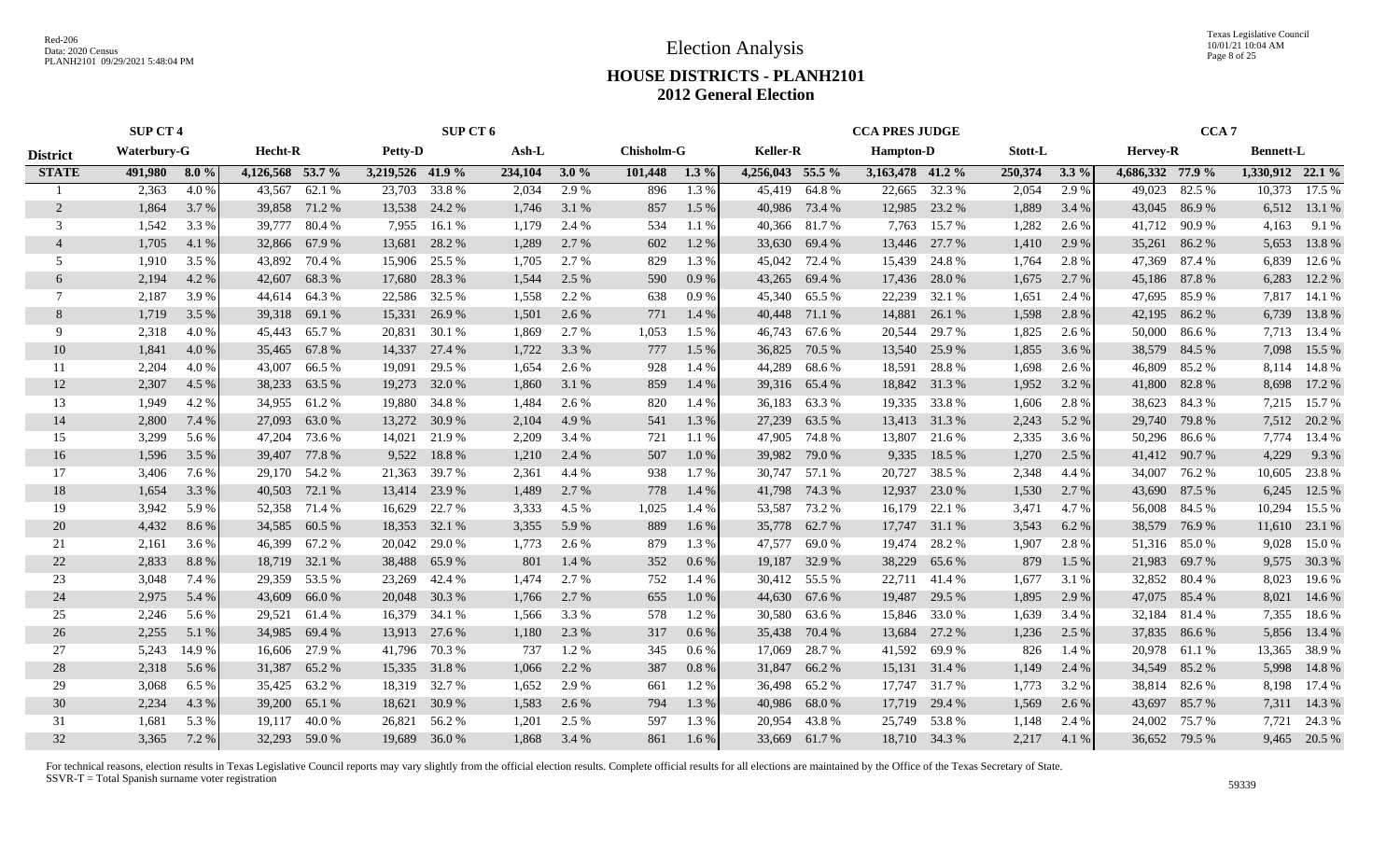|                |           | CCA <sub>8</sub> |                  |        |
|----------------|-----------|------------------|------------------|--------|
| District       | Alcala-R  |                  | <b>Strange-L</b> |        |
| <b>STATE</b>   | 4,691,090 | 78.1 %           | 1,318,393        | 21.9%  |
| 1              | 47,365    | 80.2%            | 11,705           | 19.8%  |
| $\overline{c}$ | 42,115    | 85.6%            | 7,065            | 14.4 % |
| 3              | 41,472    | 90.4%            | 4,426            | 9.6%   |
| $\overline{4}$ | 34,986    | 85.7%            | 5,816            | 14.3 % |
| 5              | 46,153    | 85.5%            | 7,825            | 14.5 % |
| 6              | 44,635    | 86.9%            | 6,757            | 13.1 % |
| 7              | 46,145    | 83.7%            | 8,958            | 16.3%  |
| 8              | 41,419    | 84.8 %           | 7,396            | 15.2 % |
| 9              | 48,759    | 84.9%            | 8,662            | 15.1 % |
| 10             | 37,999    | 83.2%            | 7,689            | 16.8%  |
| 11             | 45,648    | 83.4%            | 9,066            | 16.6%  |
| 12             | 41,040    | 81.2%            | 9,473            | 18.8%  |
| 13             | 37,891    | 82.9%            | 7,837            | 17.1 % |
| 14             | 29,482    | 79.4 %           | 7,666            | 20.6%  |
| 15             | 50,258    | 86.5%            | 7,840            | 13.5 % |
| 16             | 41,149    | 90.2%            | 4,496            | 9.8%   |
| 17             | 33,439    | 75.3 %           | 10,971           | 24.7 % |
| 18             | 42,915    | 86.3%            | 6,785            | 13.7%  |
| 19             | 55,320    | 83.7%            | 10,737           | 16.3%  |
| 20             | 38,443    | 76.8%            | 11,600           | 23.2 % |
| 21             | 49,979    | 83.1 %           | 10,161           | 16.9%  |
| 22             | 21,740    | 69.2%            | 9,677            | 30.8%  |
| 23             | 32,762    | 80.5%            | 7,919            | 19.5 % |
| 24             | 46,880    | 85.6%            | 7,904            | 14.4 % |
| 25             | 32,140    | 81.4%            | 7,335            | 18.6%  |
| 26             | 37,886    | 86.8%            | 5,753            | 13.2 % |
| 27             | 20,953    | 61.2%            | 13,259           | 38.8%  |
| 28             | 34,574    | 85.4%            | 5,908            | 14.6%  |
| 29             | 38,822    | 82.8%            | 8,081            | 17.2 % |
| 30             | 42,743    | 84.2 %           | 8,010            | 15.8%  |
| 31             | 24,555    | 77.0%            | 7,326            | 23.0%  |
| 32             | 36,520    | 79.6%            | 9,366            | 20.4 % |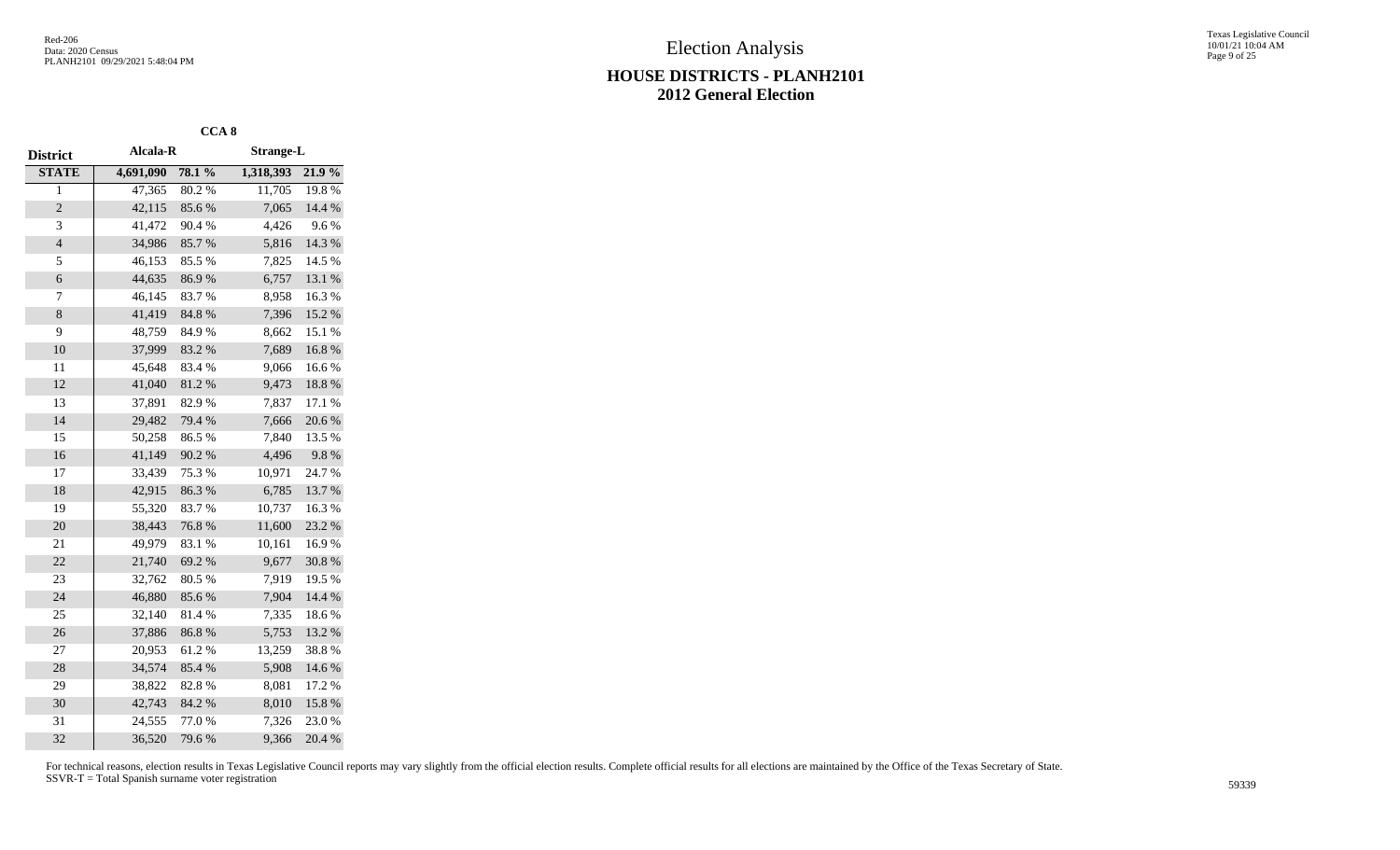Texas Legislative Council 10/01/21 10:04 AM Page 10 of 25

# **HOUSE DISTRICTS - PLANH2101 2012 General Election**

|                 |                 |        | <b>PRESIDENT</b> |               |           |         |                |         |           |         |               | <b>U.S. SEN</b> |          |               |                |       | <b>RR COMM1</b>  |          |                   |               |
|-----------------|-----------------|--------|------------------|---------------|-----------|---------|----------------|---------|-----------|---------|---------------|-----------------|----------|---------------|----------------|-------|------------------|----------|-------------------|---------------|
| <b>District</b> | <b>Romney-R</b> |        | Obama-D          |               | Johnson-L |         | <b>Stein-G</b> |         | Write-In- |         | Cruz-R        |                 | Sadler-D |               | <b>Myers-L</b> |       | <b>Collins-G</b> |          | <b>Craddick-R</b> |               |
| 33              | 41,263 69.4 %   |        |                  | 17,120 28.8 % | 731       | 1.2%    | 136            | 0.2 %   | 167       | 0.3 %   | 39,787        | 68.4%           |          | 16,640 28.6 % | 1,301          | 2.2 % | 447              | $0.8 \%$ |                   | 39,542 69.5 % |
| 34              | 19,409          | 40.4 % | 28,030           | 58.4 %        | 387       | 0.8%    | 168            | 0.3 %   | 11        | 0.0 %   | 19,290        | 41.0%           | 26,603   | 56.6 %        | 701            | 1.5 % | 438              | 0.9%     | 17,491            | 38.0%         |
| 35              | 9,326           | 31.2 % | 20,229           | 67.7 %        | 191       | $0.6\%$ | 70             | 0.2 %   | 46        | 0.2 %   | 9,940         | 34.6 %          | 18,007   | 62.8%         | 477            | 1.7%  | 268              | 0.9%     | 8,323             | 29.5 %        |
| 36              | 7,735           | 25.3 % | 22,568           | 73.7 %        | 177       | 0.6 %   | 92             | 0.3 %   | 33        | 0.1%    | 8,152         | 27.8 %          | 20,481   | 70.0%         | 371            | 1.3 % | 273              | 0.9%     | 6,840             | 23.6 %        |
| 37              | 10,324          | 29.4 % | 24,369           | 69.5 %        | 265       | 0.8 %   | 73             | 0.2 %   | 48        | 0.1%    | 11,924        | 35.4 %          | 20,360   | 60.5 %        | 841            | 2.5 % | 542              | 1.6 %    | 9,194             | 27.9 %        |
| 38              | 10,649          | 33.1 % | 21,234           | 65.9%         | 227       | 0.7%    | 68             | 0.2 %   | 36        | 0.1%    | 11,899        | 38.2 %          | 18,138   | 58.3%         | 679            | 2.2 % | 410              | 1.3%     |                   | 9,441 31.0 %  |
| 39              | 7,671           | 25.3 % | 22,298           | 73.7 %        | 167       | $0.6\%$ | 97             | 0.3 %   | 42        | 0.1%    | 8,122         | 28.3 %          | 19,885   | 69.4 %        | 364            | 1.3%  | 283              | 1.0%     | 6,656             | 23.5 %        |
| 40              | 7,336           | 25.1 % | 21,580           | 73.8%         | 206       | 0.7%    | 82             | 0.3 %   | 40        | 0.1%    | 7,867         | 28.2 %          | 19,365   | 69.4 %        | 428            | 1.5 % | 251              | 0.9%     | 6,244             | 22.7 %        |
| 41              | 14,339          | 42.2 % | 19,266           | 56.7 %        | 239       | 0.7%    | 101            | 0.3 %   | 57        | 0.2 %   | 14,545        | 44.2 %          | 17,555   | 53.4 %        | 536            | 1.6 % | 251              | 0.8%     | 12,983            | 40.1 %        |
| 42              | 9,612           | 25.3 % | 27,987           | 73.6 %        | 230       | 0.6%    | 99             | 0.3%    | 80        | 0.2 %   | 12,568        | 34.0 %          | 22,883   | 61.9%         | 910            | 2.5 % | 592              | 1.6 %    |                   | 7,645 21.1 %  |
| 43              | 30,824          | 53.7%  | 25,962           | 45.2 %        | 436       | 0.8 %   | 125            | 0.2%    | 55        | 0.1%    | 29,883        | 53.5 %          | 24,576   | 44.0 %        | 962            | 1.7%  | 449              | 0.8 %    | 27,380            | 50.2%         |
| 44              | 37,333          | 67.0 % | 17,520           | 31.5 %        | 579       | 1.0%    | 112            | $0.2\%$ | 138       | 0.2 %   | 35,592        | 65.8%           | 16,652   | 30.8%         | 1,372          | 2.5 % | 495              | 0.9%     | 35,163            | 66.3%         |
| 45              | 21,571          | 50.0%  | 20,204           | 46.8%         | 1,104     | 2.6 %   | 263            | $0.6\%$ | 18        | 0.0 %   | 20,644        | 48.5 %          | 19,444   | 45.7 %        | 1,854          | 4.4 % | 628              | 1.5 %    |                   | 20,516 49.3 % |
| 46              | 12,143          | 26.1 % | 32,849           | 70.6 %        | 1,068     | 2.3 %   | 438            | 0.9%    | 34        | 0.1%    | 11,753        | 25.5 %          | 31,756   | 69.0%         | 1,740          | 3.8 % | 764              | 1.7%     | 11,663            | 25.8%         |
| 47              | 34,372 41.5 %   |        | 45,528           | 55.0 %        | 2,266     | 2.7 %   | 568            | 0.7%    | 26        | $0.0\%$ | 32,607        | 40.0%           | 44,683   | 54.8 %        | 3,338          | 4.1 % | 979              | 1.2 %    |                   | 32,963 41.5 % |
| 48              | 39,310 51.2 %   |        | 35,125           | 45.8%         | 1,895     | 2.5 %   | 360            | $0.5\%$ | 25        | 0.0 %   | 37,498 49.6 % |                 |          | 34,366 45.5 % | 2,963          | 3.9 % | 743              | 1.0%     |                   | 37,556 51.0 % |
| 49              | 18,192          | 24.3 % | 53,052           | 70.8%         | 2,567     | 3.4 %   | 1,095          | $1.5\%$ | 47        | 0.1%    | 17,283        | 23.5 %          | 50,785   | 69.0 %        | 3,881          | 5.3 % | 1,613            | 2.2 %    | 17,684            | 24.8%         |
| 50              | 13,048          | 30.7 % | 27,946           | 65.8%         | 1,087     | 2.6 %   | 368            | 0.9%    | 20        | 0.0 %   | 12,456        | 29.7 %          | 26,997   | 64.3%         | 1,827          | 4.4 % | 681              | 1.6 %    | 12,363            | 30.0 %        |
| 51              | 6,986           | 17.5 % | 31,200           | 78.3%         | 1,164     | 2.9 %   | 475            | 1.2%    | 24        | 0.1%    | 6,897         | 17.5 %          | 29,660   | 75.5 %        | 1,806          | 4.6 % | 941              | 2.4 %    | 6,564             | 17.0 %        |
| 52              | 30,801          | 62.6 % | 17,196           | 34.9 %        | 920       | 1.9%    | 125            | 0.3 %   | 187       | 0.4%    | 29,204        | 60.5 %          | 16,931   | 35.1 %        | 1,736          | 3.6 % | 429              | 0.9%     |                   | 29,106 61.6 % |
| 53              | 58,887          | 75.7%  | 17,891           | 23.0 %        | 760       | 1.0%    | 180            | 0.2 %   | 54        | 0.1%    | 56,330        | 74.0%           | 17,475   | 23.0 %        | 1,621          | 2.1 % | 683              | 0.9%     | 55,287            | 74.0%         |
| 54              | 26,391          | 60.0%  | 16,899           | 38.4 %        | 456       | 1.0%    | 110            | 0.3 %   | 143       | 0.3 %   | 25,968        | 60.2%           | 15,931   | 36.9%         | 937            | 2.2 % | 281              | 0.7%     | 24,866            | 58.8%         |
| 55              | 23,183          | 54.6 % | 18,613           | 43.9%         | 440       | 1.0%    | 82             | 0.2%    | 108       | 0.3 %   | 22,945        | 55.1 %          | 17,496   | 42.0 %        | 927            | 2.2 % | 271              | 0.7%     | 21,980            | 53.8%         |
| 56              | 42,852          | 69.5 % | 17,995           | 29.2 %        | 631       | 1.0%    | 152            | 0.2 %   | 16        | 0.0 %   | 42,115        | 68.9%           | 17,563   | 28.7 %        | 1,107          | 1.8 % | 349              | $0.6\%$  |                   | 41,088 68.8%  |
| 57              | 31,673 68.2 %   |        | 14,013           | 30.2 %        | 636       | 1.4 %   | 120            | 0.3%    | 14        | 0.0 %   | 30,878        | 67.0 %          | 13,533   | 29.4 %        | 1,207          | 2.6 % | 436              | 0.9%     | 30,460            | 67.4 %        |
| 58              | 40,532          | 77.4 % | 11,109           | 21.2 %        | 565       | 1.1%    | 142            | 0.3 %   | 29        | 0.1%    | 38,854        | 74.9 %          | 11,399   | 22.0 %        | 1,190          | 2.3 % | 401              | 0.8%     | 37,892            | 74.3 %        |
| 59              | 42,876          | 77.7 % | 11,557           | 20.9%         | 583       | 1.1 %   | 131            | 0.2%    | 62        | 0.1%    | 41,148        | 75.6 %          | 11,704   | 21.5 %        | 1,174          | 2.2 % | 419              | 0.8%     | 40,199            | 75.3 %        |
| 60              | 27,644          | 65.3%  | 13,933           | 32.9 %        | 539       | 1.3%    | 89             | 0.2 %   | 135       | $0.3\%$ | 26,578        | 64.8%           | 13,261   | 32.3 %        | 908            | 2.2 % | 296              | 0.7%     |                   | 26,143 65.3 % |
| 61              | 49,528 81.7 %   |        | 10,139           | 16.7 %        | 609       | 1.0%    | 136            | 0.2 %   | 192       | 0.3 %   | 47,679        | 79.5 %          | 10,644   | 17.8%         | 1,186          | 2.0 % | 456              | 0.8 %    | 47,007            | 79.4 %        |
| 62              | 44,067          | 74.3 % | 14,358           | 24.2 %        | 706       | 1.2%    | 184            | 0.3%    | 24        | 0.0 %   | 41,271        | 71.1 %          | 14,942   | 25.8%         | 1,246          | 2.1 % | 549              | 0.9%     | 40,339            | 70.8%         |
| 63              | 40,571          | 64.8%  | 20,983           | 33.5 %        | 864       | 1.4 %   | 169            | 0.3%    | 13        | 0.0 %   | 39,758        | 64.2 %          | 19,982   | 32.2 %        | 1,662          | 2.7 % | 564              | 0.9%     | 39,508            | 65.1 %        |
| 64              | 35,018          | 65.2%  | 17,459           | 32.5 %        | 888       | 1.7 %   | 332            | 0.6%    | 31        | 0.1%    | 33,795        | 63.6 %          |          | 16,826 31.7 % | 1,653          | 3.1 % | 825              | 1.6 %    | 33,325            | 63.8%         |
| 65              | 36,946 65.2 %   |        |                  | 18,851 33.3 % | 666       | 1.2%    | 149            | $0.3\%$ | 14        | 0.0 %   |               | 36,285 64.7 %   |          | 17,980 32.1 % | 1,303          | 2.3 % | 488              | 0.9%     |                   | 36,105 65.6 % |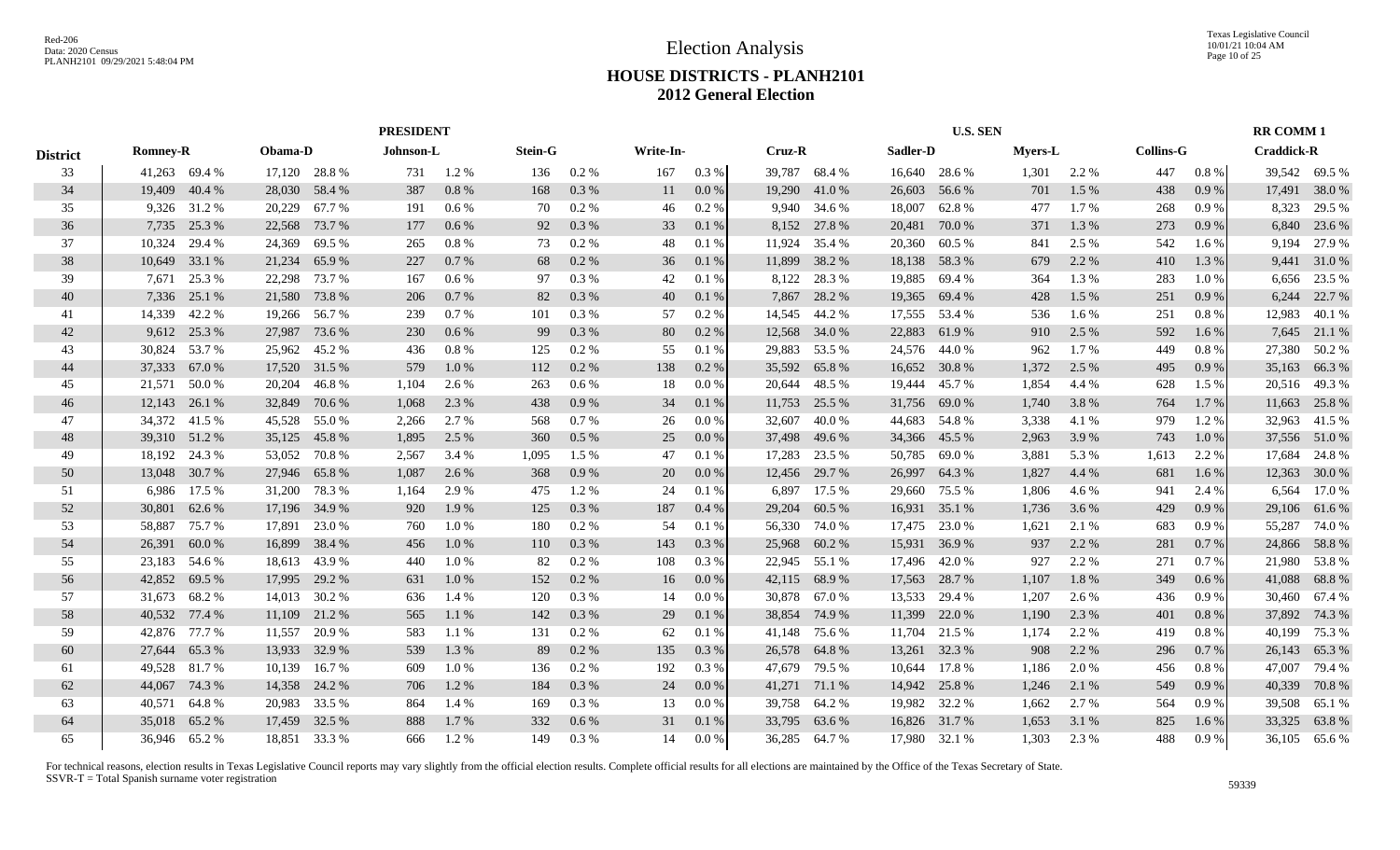Texas Legislative Council 10/01/21 10:04 AM Page 11 of 25

# **HOUSE DISTRICTS - PLANH2101 2012 General Election**

|                 | <b>RR COMM1</b> |               |        |         |                  |       |               |              | <b>RR COMM 2</b> |               |                 |        |                  | SUP CT 2      |           |              |                 | <b>SUP CT 4</b> |          |               |
|-----------------|-----------------|---------------|--------|---------|------------------|-------|---------------|--------------|------------------|---------------|-----------------|--------|------------------|---------------|-----------|--------------|-----------------|-----------------|----------|---------------|
| <b>District</b> | <b>Henry-D</b>  |               | Wall-L |         | <b>Kennedy-G</b> |       | Smitherman-R  |              | Perez-L          |               | <b>Wendel-G</b> |        | <b>Willett-R</b> |               | Koelsch-L |              | <b>Devine-R</b> |                 | Oxford-L |               |
| 33              |                 | 14,915 26.2 % | 1,439  | 2.5 %   | 1,011            | 1.8 % | 40,260 82.2 % |              |                  | 5,853 11.9 %  | 2,879           | 5.9 %  |                  | 41,535 85.3 % |           | 7,152 14.7 % |                 | 40,370 82.3 %   |          | 6,185 12.6 %  |
| 34              | 26,751 58.2 %   |               | 758    | $1.6\%$ | 992              | 2.2 % | 19,175 59.4 % |              | 10,879           | 33.7 %        | 2,208           | 6.8%   | 21,654           | 69.7 %        | 9,396     | 30.3 %       |                 | 20,866 67.0 %   | 7,399    | 23.7 %        |
| 35              | 18,626 66.1 %   |               | 485    | $1.7\%$ | 736              | 2.6 % |               | 9,542 53.6 % | 7,268            | 40.9 %        | 979             | 5.5 %  | 11,524           | 66.4 %        |           | 5,842 33.6 % |                 | 10,904 62.4 %   | 5,173    | 29.6 %        |
| 36              | 21,103          | 72.8%         | 375    | 1.3 %   | 661              | 2.3 % |               | 8,356 50.1 % | 7,337            | 44.0 %        | 978             | 5.9 %  | 10,191           | 62.9%         |           | 6,010 37.1 % |                 | 9,713 59.6 %    |          | 5,132 31.5 %  |
| 37              |                 | 21,396 65.0 % | 823    | 2.5 %   | 1,495            | 4.5 % | 11,032        | 45.2 %       | 11,756           | 48.1 %        | 1,631           | 6.7 %  | 14,404           | 59.9 %        | 9,634     | 40.1 %       |                 | 13,338 55.3 %   | 8,438    | 35.0%         |
| 38              | 19,143          | 62.8%         | 685    | 2.2 %   | 1,234            | 4.0%  | 10,981        | 48.1 %       |                  | 10,442 45.7 % | 1,430           | 6.3%   |                  | 14,136 62.6 % | 8,461     | 37.4 %       |                 | 13,195 58.2 %   |          | 7,402 32.7 %  |
| 39              |                 | 20,493 72.4 % | 362    | 1.3 %   | 797              | 2.8%  | 7,940         | 46.1 %       | 8,200            | 47.6 %        | 1,079           | 6.3%   | 10,108           | 61.1 %        | 6,437     | 38.9%        |                 | 9,539 57.1 %    |          | 5,523 33.1 %  |
| 40              | 20,122          | 73.0%         | 427    | $1.6\%$ | 754              | 2.7 % | 7,523         | 43.0 %       | 8,768            | 50.1 %        | 1,195           | 6.8%   | 9,783            | 58.2 %        | 7,028     | 41.8%        |                 | 9,193 54.1 %    |          | 6,012 35.4 %  |
| 41              | 18,063          | 55.8%         | 602    | 1.9 %   | 748              | 2.3 % | 14,295        | 61.1 %       | 7,604            | 32.5 %        | 1,500           | 6.4 %  | 16,342           | 71.0 %        | 6,670     | 29.0%        | 15,708          | 67.6 %          | 5,677    | 24.4 %        |
| 42              | 26,093          | 72.0 %        | 646    | 1.8%    | 1,839            | 5.1 % | 10,436        | 36.3 %       |                  | 16,322 56.8 % | 1,997           | 6.9%   | 15,786           | 56.1 %        | 12,372    | 43.9%        | 15,162          | 53.3 %          | 9,904    | 34.8%         |
| 43              | 25,094          | 46.0%         | 932    | 1.7 %   | 1,176            | 2.2 % | 29,625        | 70.6 %       | 10,303           | 24.5 %        | 2,061           | 4.9%   | 32,349           | 78.7 %        | 8,748     | 21.3 %       | 31,167          | 75.8 %          | 7,674    | 18.7%         |
| 44              | 15,734          | 29.7 %        | 1,208  | 2.3 %   | 937              | 1.8%  | 36,645 79.5 % |              |                  | 6,966 15.1 %  | 2,473           | 5.4 %  |                  | 37,820 83.1 % | 7,670     | 16.9%        | 36,925          | 80.6 %          | 6,593    | 14.4 %        |
| 45              | 18,032          | 43.3 %        | 1,836  | 4.4 %   | 1,228            | 3.0 % | 21,721        | 62.4 %       |                  | 8,513 24.5 %  | 4,578           | 13.2 % |                  | 23,430 68.5 % | 10,757    | 31.5 %       |                 | 22,219 63.8 %   | 8,281    | 23.8%         |
| 46              | 29,546          | 65.3%         | 2,350  | 5.2 %   | 1,679            | 3.7 % | 12,978        | 40.0%        |                  | 10,701 33.0 % | 8,797           | 27.1 % |                  | 14,730 47.0 % | 16,590    | 53.0%        |                 | 13,291 41.0 %   |          | 10,296 31.8%  |
| 47              |                 | 39,295 49.5 % | 4,685  | 5.9%    | 2,466            | 3.1 % | 35,726 54.7 % |              |                  | 15,885 24.3 % | 13,716 21.0 %   |        |                  | 38,585 60.5%  | 25,184    | 39.5 %       |                 | 35,484 54.4 %   |          | 16,385 25.1 % |
| 48              |                 | 29,689 40.3 % | 4,418  | 6.0 %   | 1,988            | 2.7%  | 39,955        | 63.6 %       |                  | 12,586 20.0 % | 10,305          | 16.4 % |                  | 42,314 68.3 % | 19,662    | 31.7%        |                 | 39,676 63.0 %   |          | 13,473 21.4 % |
| 49              | 45,250          | 63.4 %        | 4,738  | 6.6 %   | 3,647            | 5.1 % | 20,004        | 34.7 %       | 16,834           | 29.2 %        | 20,822          | 36.1 % |                  | 22,705 41.2 % | 32,456    | 58.8%        | 19,565          | 33.8%           | 18,083   | 31.2%         |
| 50              | 25,077          | 60.8%         | 2,389  | 5.8 %   | 1,435            | 3.5 % | 13,775        | 44.8%        | 10,159           | 33.1 %        | 6,785           | 22.1 % |                  | 15,413 51.5 % | 14,502    | 48.5 %       | 14,091          | 46.0%           | 9,798    | 32.0%         |
| 51              | 28,015          | 72.6 %        | 2,247  | 5.8 %   | 1,773            | 4.6 % | 7,684         | 28.6 %       | 11,078           | 41.2%         | 8,125           | 30.2 % | 9,272            | 36.1 %        | 16,447    | 63.9%        | 8,107           | 30.3 %          | 10,322   | 38.6%         |
| 52              |                 | 15,047 31.8 % | 1,975  | 4.2 %   | 1,152            | 2.4 % | 30,242        | 72.4 %       | 7,904            | 18.9%         | 3,645           | 8.7 %  | 31,794           | 76.8%         | 9,589     | 23.2 %       | 30,584          | 73.1 %          | 7,726    | 18.5 %        |
| 53              | 16,432          | 22.0 %        | 1,562  | 2.1 %   | 1,416            | 1.9%  | 56,349        | 84.8%        | 7,122            | 10.7%         | 3,009           | 4.5 %  |                  | 58,140 88.7 % | 7,413     | 11.3 %       | 56,677          | 86.1 %          | 6,436    | 9.8%          |
| 54              |                 | 15,682 37.1 % | 960    | 2.3 %   | 752              | 1.8%  | 25,906        | 75.6 %       | 6,558            | 19.1 %        | 1,817           | 5.3 %  |                  | 26,991 81.2 % | 6,243     | 18.8%        | 26,145 77.6 %   |                 | 5,855    | 17.4 %        |
| 55              |                 | 17,140 42.0 % | 990    | 2.4 %   | 737              | 1.8%  | 23,075 72.4 % |              | 6,982            | 21.9%         | 1,835           | 5.8%   |                  | 24,161 78.2 % | 6,747     | 21.8%        |                 | 23,308 74.2 %   | 6,357    | 20.2 %        |
| 56              |                 | 16,465 27.6 % | 1,269  | 2.1 %   | 925              | 1.5 % | 42,516 81.9 % |              | 6,620            | 12.7 %        | 2,790           | 5.4 %  | 44,305           | 85.8%         | 7,346     | 14.2 %       | 42,661          | 82.5 %          | 6,595    | 12.8%         |
| 57              |                 | 12,536 27.7 % | 1,284  | 2.8 %   | 926              | 2.0 % | 31,255        | 80.9%        | 4,846            | 12.5 %        | 2,557           | 6.6 %  | 32,375           | 84.0%         | 6,144     | 16.0%        |                 | 31,373 81.1 %   | 4,958    | 12.8%         |
| 58              | 11,080          | 21.7 %        | 1,089  | 2.1 %   | 929              | 1.8%  | 38,841        | 84.8%        | 4,974            | 10.9%         | 1,969           | 4.3 %  | 40,230           | 88.3%         | 5,329     | 11.7 %       | 38,702          | 84.7 %          | 5,210    | 11.4 %        |
| 59              | 11,038          | 20.7%         | 1,106  | 2.1 %   | 1,052            | 2.0 % | 41,353        | 85.1 %       | 4,856            | 10.0%         | 2,382           | 4.9%   | 42,711           | 88.4 %        | 5,625     | 11.6 %       | 41,275          | 84.9 %          | 5,096    | 10.5 %        |
| 60              | 12,295          | 30.7%         | 982    | 2.5 %   | 624              | 1.6 % | 26,568        | 80.3%        | 4,644            | 14.0 %        | 1,878           | 5.7 %  | 27,450           | 83.3%         | 5,504     | 16.7%        |                 | 26,747 80.3 %   | 4,730    | 14.2 %        |
| 61              | 10,064          | 17.0 %        | 1,105  | 1.9 %   | 1,038            | 1.8%  | 47,997        | 88.1%        | 4,007            | 7.4 %         | 2,468           | 4.5 %  |                  | 49,196 90.8%  | 4,993     | 9.2 %        |                 | 47,875 88.2 %   | 4,299    | 7.9%          |
| 62              |                 | 14,393 25.3 % | 1,166  | 2.0%    | 1,047            | 1.8%  | 42,070        | 85.4 %       | 4,490            | 9.1 %         | 2,698           | 5.5 %  | 43,529           | 89.0%         | 5,366     | 11.0%        | 41,885          | 85.3%           | 4,783    | 9.7%          |
| 63              |                 | 18,235 30.0 % | 1,723  | 2.8%    | 1,230            | 2.0 % | 40,661        | 79.4 %       | 6,860            | 13.4 %        | 3,676           | 7.2 %  | 42,187           | 82.8%         | 8,748     | 17.2 %       |                 | 40,816 79.7 %   | 7.071    | 13.8%         |
| 64              | 15,732          | 30.1 %        | 1,667  | 3.2 %   | 1,548            | 3.0%  | 34,393        | 76.4 %       | 6,171            | 13.7%         | 4,445           | 9.9%   | 35,851           | 80.8%         | 8,503     | 19.2 %       | 34,417          | 76.6 %          | 6,472    | 14.4 %        |
| 65              |                 | 16,544 30.1 % | 1.388  | 2.5 %   | 1.012            | 1.8%  | 37.082 79.6 % |              |                  | 6,253 13.4 %  | 3,273           | 7.0 %  |                  | 38,358 82.8%  | 7.965     | 17.2 %       |                 | 37.193 79.8 %   |          | 6,446 13.8 %  |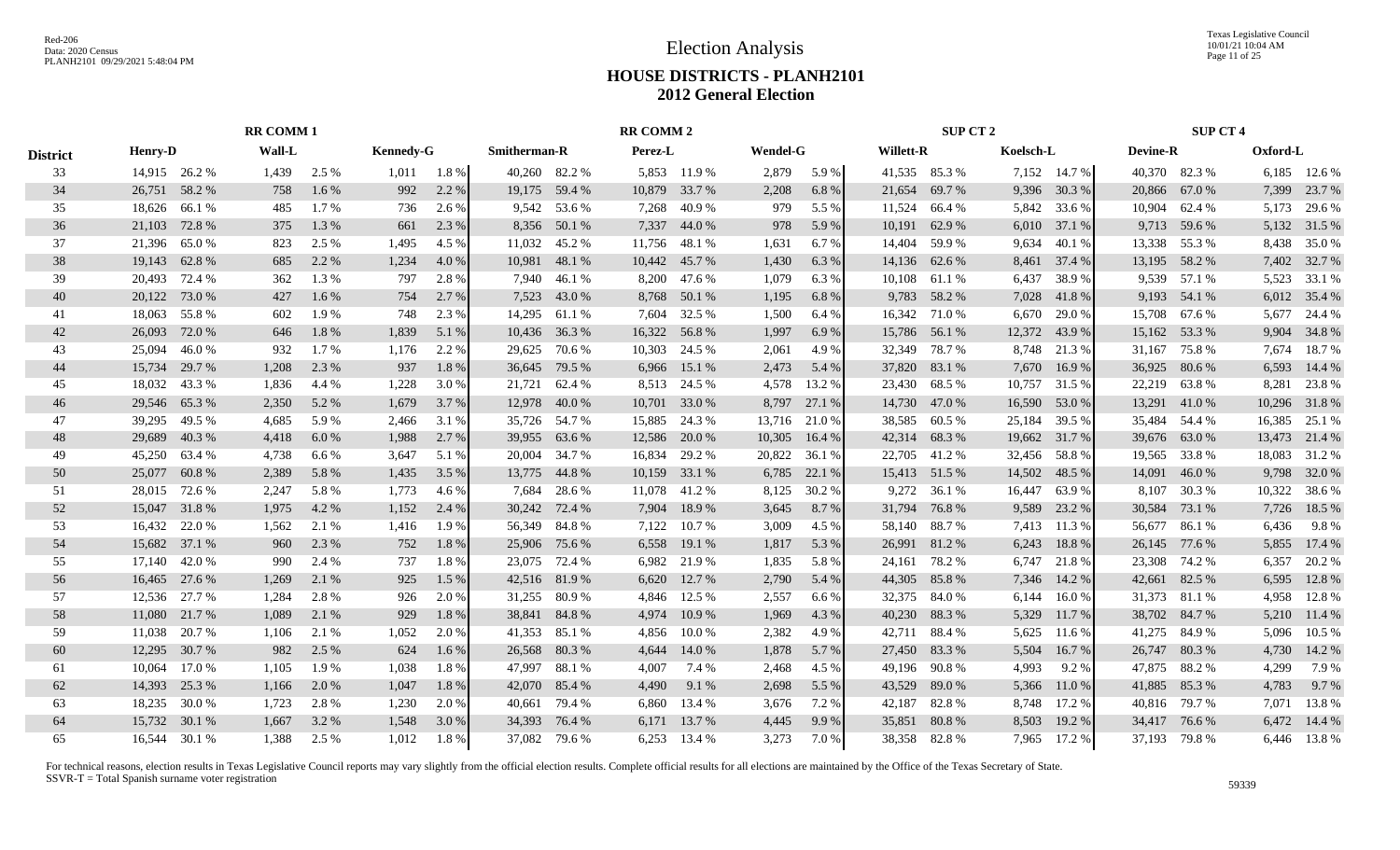Texas Legislative Council 10/01/21 10:04 AM Page 12 of 25

# **HOUSE DISTRICTS - PLANH2101 2012 General Election**

|                 | <b>SUP CT 4</b> |        |         |               |                | SUP CT 6      |       |       |                   |         |                 |               | <b>CCA PRES JUDGE</b> |               |         |       |               | CCA <sub>7</sub> |                  |               |
|-----------------|-----------------|--------|---------|---------------|----------------|---------------|-------|-------|-------------------|---------|-----------------|---------------|-----------------------|---------------|---------|-------|---------------|------------------|------------------|---------------|
| <b>District</b> | Waterbury-G     |        | Hecht-R |               | <b>Petty-D</b> |               | Ash-L |       | <b>Chisholm-G</b> |         | <b>Keller-R</b> |               | <b>Hampton-D</b>      |               | Stott-L |       | Hervey-R      |                  | <b>Bennett-L</b> |               |
| 33              | 2,503           | 5.1 %  |         | 38,086 67.2 % |                | 16,008 28.2 % | 1,893 | 3.3 % | 679               | 1.2 %   | 38,727          | 68.5 %        |                       | 15,728 27.8 % | 2,087   | 3.7 % |               | 40,751 84.2 %    |                  | 7,652 15.8 %  |
| 34              | 2,897           | 9.3%   |         | 16,635 36.4 % | 27,320         | 59.8%         | 1,102 | 2.4 % | 605               | 1.3 %   | 17,595          | 38.5 %        | 26,634                | 58.4 %        | 1,415   | 3.1 % |               | 21,022 68.3 %    |                  | 9,771 31.7 %  |
| 35              | 1,397           | 8.0%   | 7,882   | 28.1 %        | 19,039         | 67.8 %        | 780   | 2.8 % | 373               | 1.3 %   | 8,665           | 30.9%         | 18,590                | 66.4 %        | 761     | 2.7 % | 11,434        | 66.0 %           | 5,883            | 34.0 %        |
| 36              | 1,458           | 8.9%   | 6,587   | 22.8 %        | 21,338         | 74.0 %        | 592   | 2.1 % | 317               | 1.1%    | 7,177           | 24.9 %        | 20,999                | 72.9 %        | 617     | 2.1 % | 10,439        | 65.0%            |                  | 5,613 35.0 %  |
| 37              | 2,337           | 9.7 %  |         | 8,543 26.1 %  | 22,312         | 68.1 %        | 1,287 | 3.9%  | 630               | 1.9 %   | 9,927           | 30.4 %        | 21,546                | 66.0 %        | 1,190   | 3.6 % | 13,949        | 58.1 %           | 10,051           | 41.9%         |
| 38              | 2,066           | 9.1 %  | 8,826   | 29.0 %        | 19,917         | 65.4 %        | 1,144 | 3.8%  | 544               | 1.8%    | 10,103          | 33.3 %        | 19,163                | 63.3 %        | 1,029   | 3.4 % | 13,795        | 60.9 %           |                  | 8,844 39.1 %  |
| 39              | 1,644           | 9.8%   | 6,331   | 22.6 %        | 20,789         | 74.1 %        | 589   | 2.1 % | 351               | 1.3 %   | 6,972           | 24.9 %        | 20,411                | 72.9 %        | 609     | 2.2 % |               | 10,250 62.4 %    | 6,188            | 37.6 %        |
| 40              | 1,774           | 10.4 % | 5,953   | 21.8%         |                | 20,368 74.5 % | 642   | 2.3 % | 361               | 1.3%    |                 | 6,578 24.2 %  | 19,965                | 73.3 %        | 676     | 2.5 % |               | 9,847 59.0 %     | 6,839            | 41.0%         |
| 41              | 1,842           | 7.9 %  | 12,532  | 38.9 %        | 18,458         | 57.3 %        | 815   | 2.5 % | 426               | 1.3 %   | 13,329          | 41.4 %        |                       | 17,962 55.8 % | 884     | 2.7 % | 16,517        | 72.0 %           | 6,428            | 28.0%         |
| 42              | 3,359           | 11.8%  | 7,421   | 20.6 %        | 26,558         | 73.6 %        | 1,377 | 3.8%  | 737               | 2.0 %   | 9,168           | 25.5 %        |                       | 25,617 71.2 % | 1,205   | 3.3 % |               | 15,936 56.1 %    | 12,455           | 43.9%         |
| 43              | 2,299           | 5.6 %  | 26,008  | 47.9 %        | 25,992         | 47.9 %        | 1,506 | 2.8%  | 763               | 1.4 %   | 27,537          | 50.8%         | 25,003                | 46.1 %        | 1,657   | 3.1 % | 31,442        | 76.8 %           | 9,500            | 23.2 %        |
| 44              | 2,320           | 5.1 %  | 33,477  | 63.5 %        | 16,954         | 32.1 %        | 1,617 | 3.1 % | 711               | 1.3 %   | 34,955          | 66.3%         |                       | 16,062 30.5 % | 1,720   | 3.3 % |               | 37,242 82.5 %    | 7,875            | 17.5 %        |
| 45              | 4,335           | 12.4 % | 19,229  | 46.4 %        | 19,154         | 46.2%         | 2,329 | 5.6 % | 723               | 1.7 %   | 20,130          | 48.7%         |                       | 18,710 45.2 % | 2,516   | 6.1 % |               | 22,806 67.7 %    | 10,877           | 32.3 %        |
| 46              | 8,800           | 27.2 % | 10,909  | 24.2 %        | 31,120         | 68.9 %        | 2,167 | 4.8%  | 958               | 2.1 %   | 11,500          | 25.5 %        | 31,244                | 69.3%         | 2,358   | 5.2 % |               | 14,531 47.3 %    |                  | 16,174 52.7 % |
| 47              | 13,388          | 20.5 % |         | 31,186 39.3 % | 42,223         | 53.2 %        | 4,634 | 5.8%  | 1,270             | 1.6 %   | 31,297          | 39.6 %        |                       | 42,842 54.2 % | 4,928   | 6.2%  |               | 37,588 60.1 %    | 24,971           | 39.9 %        |
| 48              | 9,832           | 15.6 % | 35,991  | 49.0 %        | 32,372         | 44.1 %        | 4,105 | 5.6 % | 989               | 1.3%    | 36,402          | 49.7 %        |                       | 32,622 44.5 % | 4,254   | 5.8 % |               | 41,315 67.7 %    |                  | 19,741 32.3 % |
| 49              | 20,322          | 35.1 % | 16,194  | 22.7 %        | 48,364         | 67.8 %        | 4,824 | 6.8%  | 1,988             | 2.8%    | 16,647          | 23.4 %        |                       | 49,141 69.1 % | 5,300   | 7.5 % |               | 22,245 41.8 %    |                  | 31,017 58.2 % |
| 50              | 6,742           | 22.0 % | 11,567  | 28.1 %        | 26,507         | 64.4 %        | 2,244 | 5.5 % | 821               | 2.0 %   | 12,197          | 29.7 %        | 26,431                | 64.3 %        | 2,469   | 6.0%  |               | 15,284 51.8 %    | 14,250           | 48.2 %        |
| 51              | 8,346           | 31.2 % | 5,945   | 15.4 %        | 29,340         | 75.9%         | 2,181 | 5.6 % | 1,169             | 3.0 %   | 6,544           | 17.0 %        | 29,399                | 76.3 %        | 2,590   | 6.7 % | 9,333         | 36.7 %           | 16,124           | 63.3%         |
| 52              | 3,552           | 8.5 %  | 27,420  | 58.2 %        | 16,523         | 35.0%         | 2,583 | 5.5 % | 620               | 1.3 %   | 28,338          | 60.2%         |                       | 16,019 34.1 % | 2,682   | 5.7 % |               | 31,016 75.6 %    | 10,034           | 24.4 %        |
| 53              | 2,722           | 4.1 %  | 52,101  | 70.5 %        | 18,257         | 24.7 %        | 2,425 | 3.3 % | 1,128             | 1.5 %   | 54,217          | 73.4 %        |                       | 17,076 23.1 % | 2,605   | 3.5 % |               | 57,112 87.3 %    | 8,286            | 12.7 %        |
| 54              | 1,702           | 5.1 %  | 23,258  | 55.4 %        | 16,658         | 39.7 %        | 1,513 | 3.6 % | 567               | 1.4 %   | 24,885          | 59.2 %        | 15,685                | 37.3 %        | 1,474   | 3.5 % | 26,860 79.2 % |                  | 7,051            | 20.8%         |
| 55              | 1,762           | 5.6 %  | 20,706  | 50.9 %        | 18,090         | 44.5 %        | 1,359 | 3.3 % | 511               | 1.3%    | 22,084          | 54.3 %        | 17,227                | 42.3 %        | 1,382   | 3.4 % |               | 24,106 76.4 %    | 7,452            | 23.6 %        |
| 56              | 2,443           | 4.7%   | 39,004  | 65.5 %        | 18,076         | 30.4 %        | 1,749 | 2.9 % | 696               | 1.2%    | 40,238          | 67.7 %        | 17,334                | 29.2 %        | 1,831   | 3.1 % |               | 43,289 84.3 %    | 8,082            | 15.7%         |
| 57              | 2,338           | 6.0 %  | 29,346  | 65.0%         | 13,492         | 29.9 %        | 1,666 | 3.7 % | 648               | 1.4 %   | 30,112          | 66.8 %        | 13,137                | 29.2 %        | 1,799   | 4.0%  | 31,854        | 82.7 %           | 6,644            | 17.3 %        |
| 58              | 1,768           | 3.9 %  | 36,008  | 71.3 %        | 11,879         | 23.5 %        | 1,820 | 3.6 % | 818               | 1.6 %   | 37,342          | 74.1 %        | 11,070                | 22.0 %        | 1,983   | 3.9 % | 39,118 86.0 % |                  | 6,368            | 14.0 %        |
| 59              | 2,222           | 4.6 %  | 38,301  | 72.3 %        | 12,101         | 22.8%         | 1,786 | 3.4 % | 804               | 1.5 %   | 39,618          | 74.8 %        | 11,403                | 21.5 %        | 1,949   | 3.7 % |               | 41,710 86.7 %    | 6,412            | 13.3 %        |
| 60              | 1,812           | 5.4 %  | 25,195  | 63.1 %        | 13,052         | 32.7 %        | 1,299 | 3.3 % | 405               | 1.0%    | 25,720          | 64.5 %        | 12,785                | 32.1 %        | 1,369   | 3.4 % | 26,873 82.6 % |                  |                  | 5,656 17.4 %  |
| 61              | 2,136           | 3.9 %  | 45,405  | 77.1 %        | 10,861         | 18.4 %        | 1,786 | 3.0 % | 829               | 1.4 %   | 46,493          | 79.1 %        |                       | 10,360 17.6 % | 1,941   | 3.3 % |               | 48,309 89.3 %    | 5,768            | 10.7 %        |
| 62              | 2,438           | 5.0%   | 38,623  | 68.2 %        | 15,288         | 27.0 %        | 1,848 | 3.3 % | 888               | $1.6\%$ |                 | 39,717 70.2 % | 14,859                | 26.2 %        | 2,039   | 3.6 % | 41,993 86.0 % |                  | 6,848            | 14.0 %        |
| 63              | 3,349           | 6.5 %  |         | 37,940 62.5 % |                | 19,746 32.5 % | 2,221 | 3.7 % | 784               | 1.3 %   | 38,920          | 64.4 %        |                       | 19,186 31.7 % | 2,349   | 3.9%  |               | 41,606 81.6 %    | 9,355            | 18.4 %        |
| 64              | 4,033           | 9.0%   |         | 31,798 61.1 % | 16,966         | 32.6 %        | 2,104 | 4.0 % | 1,174             | 2.3 %   | 32,984          | 63.4 %        | 16,624                | 32.0 %        | 2,391   | 4.6 % |               | 35,206 79.5 %    |                  | 9,079 20.5 %  |
| 65              | 2.985           | 6.4%   |         | 34,766 63.2 % |                | 17.794 32.3 % | 1.841 | 3.3 % | 632               | 1.1%    | 35.582          | 64.9%         |                       | 17,354 31.6 % | 1.922   | 3.5 % |               | 37,899 81.9 %    |                  | 8,381 18.1 %  |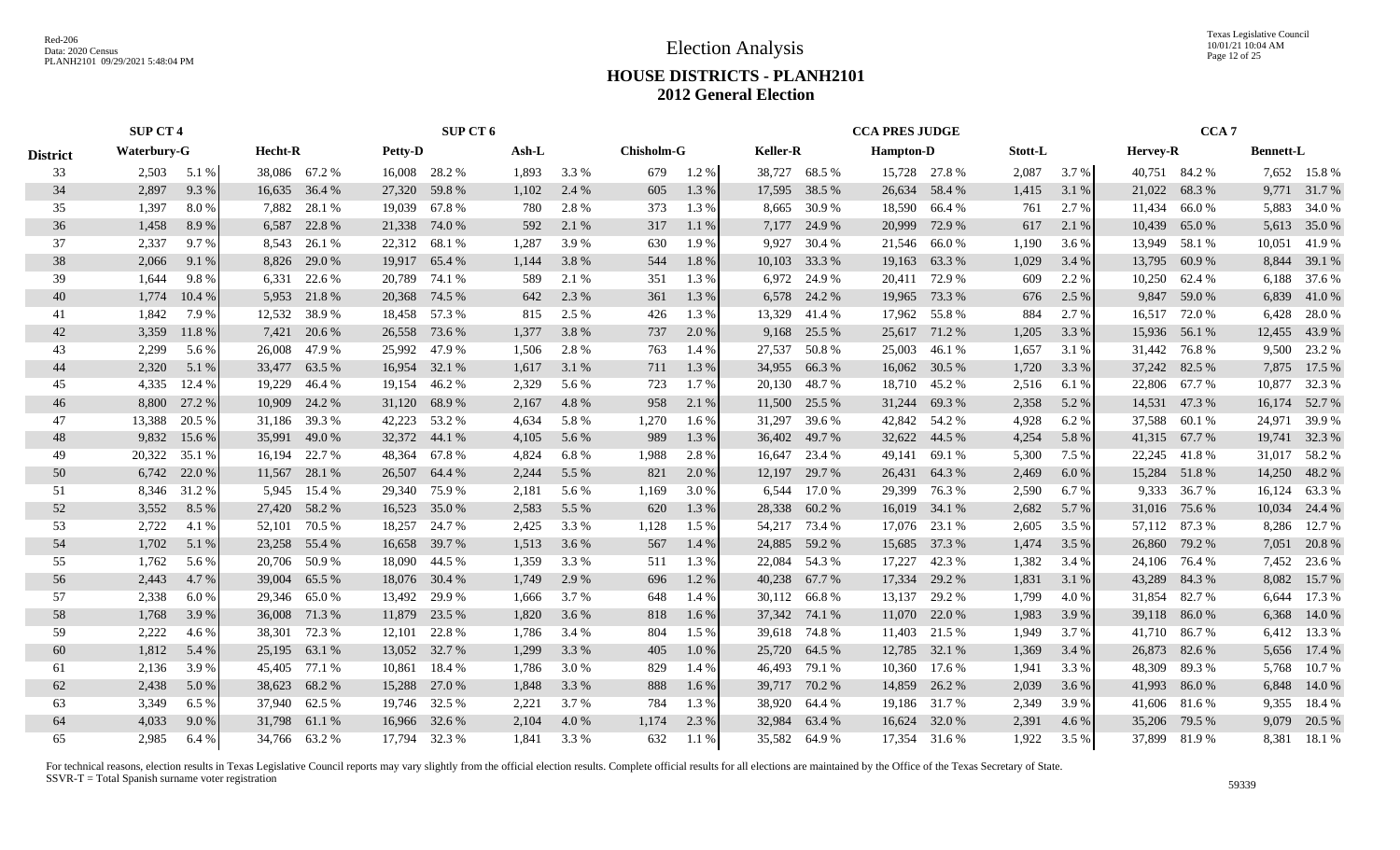|                 |          | CCA <sub>8</sub> |                  |        |
|-----------------|----------|------------------|------------------|--------|
| <b>District</b> | Alcala-R |                  | <b>Strange-L</b> |        |
| 33              | 40,414   | 83.9%            | 7,771            | 16.1 % |
| 34              | 21,836   | 71.3%            | 8,770            | 28.7%  |
| 35              | 12,553   | 71.4%            | 5,017            | 28.6%  |
| 36              | 11,540   | 70.8%            | 4,764            | 29.2 % |
| 37              | 16,242   | 66.7%            | 8,099            | 33.3%  |
| 38              | 15,784   | 68.8%            | 7,147            | 31.2 % |
| 39              | 11,667   | 69.4%            | 5,133            | 30.6%  |
| 40              | 11,415   | 67.0%            | 5,610            | 33.0%  |
| 41              | 17,408   | 75.1 %           | 5,757            | 24.9%  |
| 42              | 18,845   | 66.7%            | 9,403            | 33.3 % |
| 43              | 32,054   | 78.3%            | 8,907            | 21.7%  |
| 44              | 36,606   | 81.5%            | 8,326            | 18.5 % |
| 45              | 23,111   | 68.6%            | 10,570           | 31.4%  |
| 46              | 14,854   | 48.9%            | 15,495           | 51.1%  |
| 47              | 38,051   | 61.5%            | 23,837           | 38.5 % |
| 48              | 41,579   | 68.8%            | 18,880           | 31.2%  |
| 49              | 22,746   | 43.5 %           | 29,593           | 56.5%  |
| 50              | 15,451   | 52.8%            | 13,825           | 47.2 % |
| 51              | 9,890    | 39.0%            | 15,454           | 61.0%  |
| 52              | 30,978   | 75.8%            | 9,903            | 24.2 % |
| 53              | 56,459   | 86.7%            | 8,661            | 13.3 % |
| 54              | 26,464   | 78.7%            | 7,151            | 21.3%  |
| 55              | 23,887   | 76.2%            | 7,444            | 23.8%  |
| 56              | 42,731   | 83.3%            | 8,554            | 16.7%  |
| 57              | 31,201   | 81.3%            | 7,162            | 18.7%  |
| 58              | 38,444   | 84.2 %           | 7,188            | 15.8 % |
| 59              | 41,215   | 85.8%            | 6,796            | 14.2 % |
| 60              | 26,768   | 82.7%            | 5,589            | 17.3 % |
| 61              | 47,703   | 88.3%            | 6,329            | 11.7%  |
| 62              | 40,954   | 84.4 %           | 7,590            | 15.6%  |
| 63              | 40,989   | 80.7%            | 9,801            | 19.3%  |
| 64              | 34,255   | 77.7 %           | 9,820            | 22.3 % |
| 65              | 37,405   | 81.0%            | 8,764            | 19.0%  |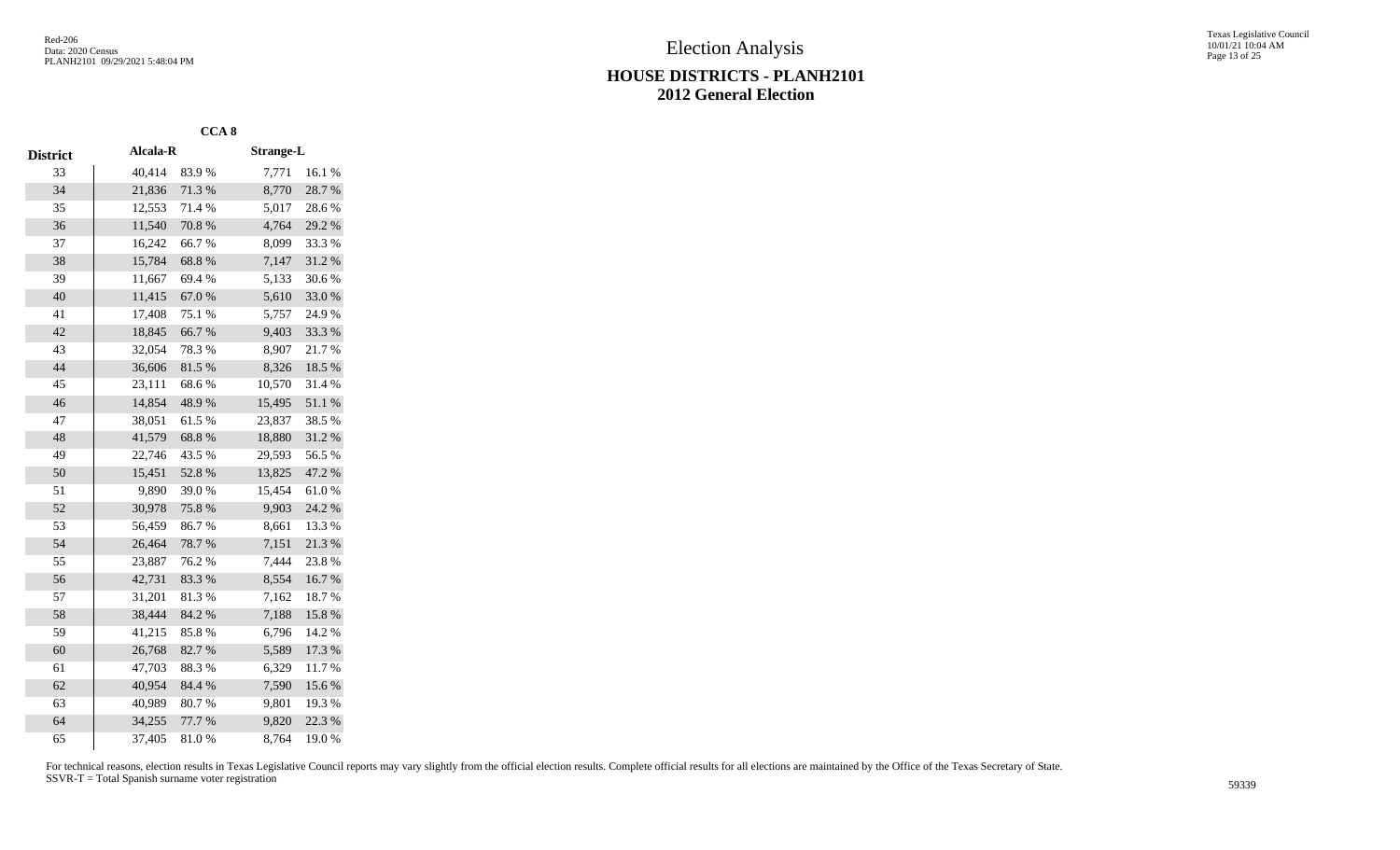Election Analysis

Texas Legislative Council 10/01/21 10:04 AM Page 14 of 25

# **HOUSE DISTRICTS - PLANH2101 2012 General Election**

|                 |                 |        |               | <b>PRESIDENT</b> |           |       |                |          |           |          |        |               | <b>U.S. SEN</b> |               |                |          |                  | <b>RR COMM1</b> |                   |               |
|-----------------|-----------------|--------|---------------|------------------|-----------|-------|----------------|----------|-----------|----------|--------|---------------|-----------------|---------------|----------------|----------|------------------|-----------------|-------------------|---------------|
| <b>District</b> | <b>Romney-R</b> |        | Obama-D       |                  | Johnson-L |       | <b>Stein-G</b> |          | Write-In- |          | Cruz-R |               | Sadler-D        |               | <b>Myers-L</b> |          | <b>Collins-G</b> |                 | <b>Craddick-R</b> |               |
| 66              | 37,252 64.2 %   |        |               | 19,884 34.3 %    | 613       | 1.1%  | 110            | 0.2 %    | 122       | 0.2 %    | 35,812 | 63.6 %        |                 | 18,951 33.7 % | 1,175          | 2.1 %    | 334              | 0.6 %           |                   | 35,650 65.3 % |
| 67              | 47,125          | 64.9%  | 24,216        | 33.3 %           | 933       | 1.3%  | 188            | 0.3%     | 188       | 0.3%     | 44,929 | 63.7%         | 23,435          | 33.2 %        | 1,653          | 2.3 %    | 484              | 0.7 %           | 44,944            | 65.6%         |
| 68              | 59,922          | 83.8%  | 10,744        | 15.0 %           | 694       | 1.0%  | 130            | $0.2\%$  | 37        | 0.1%     | 56,635 | 80.6%         | 11,752          | 16.7 %        | 1,301          | 1.9%     | 568              | 0.8%            | 54,611            | 79.1 %        |
| 69              | 48,872          | 75.0%  | 15,269        | 23.4 %           | 765       | 1.2%  | 204            | 0.3 %    | 13        | 0.0 %    | 44,952 | 71.5 %        | 15,976          | 25.4 %        | 1,307          | 2.1 %    | 600              | 1.0%            | 43,528            | 70.7 %        |
| 70              | 33,206          | 69.1 % | 14,108        | 29.4 %           | 517       | 1.1%  | 99             | 0.2 %    | 113       | $0.2 \%$ | 32,025 | 68.6 %        | 13,392          | 28.7 %        | 1,021          | 2.2 %    | 260              | 0.6%            | 31,635            | 69.6%         |
| 71              | 44,824          | 76.5 % | 12,943        | 22.1 %           | 656       | 1.1%  | 159            | 0.3%     | 25        | 0.0 %    | 43,306 | 74.9%         | 12,784          | 22.1 %        | 1,252          | 2.2 %    | 442              | 0.8%            | 42,076            | 74.0 %        |
| 72              | 43,758          | 75.9%  | 13,081        | 22.7 %           | 651       | 1.1 % | 146            | 0.3%     | 16        | 0.0 %    | 41,910 | 74.1 %        | 12,893          | 22.8%         | 1,328          | 2.3 %    | 463              | $0.8~\%$        | 40,834            | 73.4 %        |
| 73              | 49,408          | 73.3 % | 16,783        | 24.9 %           | 949       | 1.4 % | 221            | 0.3 %    | 19        | 0.0 %    | 47,269 | 71.6 %        | 16,323          | 24.7 %        | 1,795          | 2.7 %    | 647              | 1.0%            | 47,193            | 72.2 %        |
| 74              | 16,335 39.0 %   |        | 24,870        | 59.4 %           | 433       | 1.0%  | 170            | 0.4%     | 55        | 0.1%     | 16,509 | 42.2 %        | 20,944          | 53.5 %        | 1,019          | 2.6 %    | 653              | 1.7 %           |                   | 14,071 37.0 % |
| 75              | 5,131           | 24.7 % | 15,368        | 74.0 %           | 174       | 0.8%  | 56             | 0.3 %    | 32        | 0.2 %    | 5,588  | 27.9 %        | 13,753          | 68.6%         | 400            | 2.0 %    | 296              | 1.5 %           | 4,646             | 23.6 %        |
| 76              | 23,992          | 47.8%  | 25,647        | 51.1 %           | 422       | 0.8%  | 154            | 0.3%     | 8         | 0.0 %    | 24,038 | 48.2 %        | 24,809          | 49.7 %        | 700            | 1.4 %    | 358              | 0.7%            | 23,697            | 48.0%         |
| 77              | 9,579           | 21.8%  | 33,704        | 76.6 %           | 431       | 1.0%  | 199            | $0.5\%$  | 79        | $0.2 \%$ | 10,780 | 25.2 %        | 30,630          | 71.5 %        | 854            | 2.0%     | 568              | 1.3 %           | 8,700             | 20.8%         |
| 78              | 23,452 44.4 %   |        | 28,459        | 53.9%            | 564       | 1.1%  | 210            | 0.4%     | 101       | $0.2\%$  | 23,489 | 46.0%         | 25,726          | 50.4 %        | 1,117          | 2.2 %    | 680              | 1.3 %           |                   | 21,316 43.2 % |
| 79              | 16,825 34.1 %   |        | 31,906        | 64.6 %           | 421       | 0.9%  | 154            | 0.3%     | 93        | $0.2\%$  |        | 17,813 37.1 % |                 | 28,806 59.9 % | 889            | 1.8 %    | 550              | 1.1 %           |                   | 15,443 33.0 % |
| 80              | 16,344          | 38.1 % | 26,122        | 60.9%            | 303       | 0.7%  | 94             | 0.2%     | 11        | $0.0\%$  | 16,957 | 41.3%         |                 | 22,586 55.0 % | 941            | 2.3 %    | 588              | 1.4 %           |                   | 14,575 36.1 % |
| 81              | 27,761          | 73.9%  |               | 9,366 24.9 %     | 352       | 0.9%  | 82             | 0.2 %    | 6         | 0.0 %    | 27,205 | 73.2 %        | 8,972           | 24.1 %        | 683            | $1.8~\%$ | 298              | 0.8%            | 26,679            | 72.0%         |
| 82              | 39,648          | 79.4 % | 9,553         | 19.1 %           | 558       | 1.1%  | 94             | 0.2 %    | 112       | 0.2 %    | 39,044 | 79.4 %        | 8,995           | 18.3%         | 888            | 1.8%     | 256              | 0.5%            |                   | 37,952 77.8 % |
| 83              | 46,467          | 77.8%  | 12,599        | 21.1 %           | 538       | 0.9%  | 126            | 0.2 %    | 26        | 0.0 %    | 45,047 | 76.8%         | 12,074          | 20.6 %        | 1,103          | 1.9 %    | 399              | 0.7%            | 43,756            | 76.2 %        |
| 84              | 32,292          | 62.5 % | 18,396        | 35.6 %           | 765       | 1.5 % | 187            | 0.4%     | 21        | 0.0 %    | 32,005 | 63.0%         | 16,838          | 33.1 %        | 1,464          | 2.9 %    | 495              | $1.0\%$         | 31,170            | 62.3%         |
| 85              | 47,169          | 69.2%  | 20,242        | 29.7 %           | 483       | 0.7%  | 144            | 0.2 %    | 121       | $0.2 \%$ | 45,406 | 67.6 %        | 20,564          | 30.6 %        | 844            | 1.3%     | 366              | $0.5\%$         | 44,461            | 67.4 %        |
| 86              | 51,064          | 82.6%  | 9.947         | 16.1%            | 626       | 1.0%  | 153            | $0.2\%$  | 17        | 0.0 %    | 50,225 | 82.0%         | 9,477           | 15.5 %        | 1,162          | 1.9%     | 413              | 0.7%            |                   | 49,013 81.0 % |
| 87              | 38,600          | 78.2%  | 10,079        | 20.4 %           | 505       | 1.0%  | 104            | 0.2 %    | 72        | 0.1%     | 37,579 | 77.5 %        | 9,627           | 19.8%         | 931            | 1.9%     | 377              | 0.8 %           | 36,551            | 76.4 %        |
| 88              | 44,426          | 79.5 % | 10,842        | 19.4 %           | 470       | 0.8%  | 131            | 0.2 %    | 35        | 0.1 %    | 42,500 | 77.9 %        | 10,722          | 19.7%         | 940            | 1.7%     | 391              | 0.7%            | 41,080            | 76.7%         |
| 89              | 37,511          | 63.7%  | 20,274        | 34.4 %           | 761       | 1.3%  | 170            | 0.3%     | 184       | 0.3 %    | 36,190 | 63.4 %        | 19,053          | 33.4 %        | 1,424          | 2.5 %    | 459              | 0.8%            | 35,666            | 64.0%         |
| 90              | 13,393 34.4 %   |        | 25,070        | 64.4 %           | 340       | 0.9%  | 137            | 0.4%     | 12        | 0.0 %    | 13,608 | 35.6 %        | 23,790          | 62.2 %        | 565            | 1.5 %    | 301              | 0.8%            | 12,761            | 33.8%         |
| 91              | 39,055          | 67.6 % | 17,714        | 30.7 %           | 792       | 1.4 % | 168            | 0.3 %    | 22        | 0.0 %    | 38,032 | 66.5 %        |                 | 17,176 30.1 % | 1,438          | 2.5 %    | 504              | 0.9%            | 37,389            | 66.5 %        |
| 92              | 16,358          | 43.6 % | 20,535        | 54.7 %           | 500       | 1.3 % | 134            | 0.4%     | 21        | 0.1%     | 16,205 | 43.9%         | 19,451          | 52.7 %        | 924            | 2.5 %    | 343              | 0.9%            | 15,850            | 43.5 %        |
| 93              | 28,275          | 66.6%  | 13,566        | 32.0 %           | 496       | 1.2%  | 108            | $0.3~\%$ | 7         | 0.0 %    | 27,764 | 66.1%         | 12,791          | 30.5 %        | 1,072          | 2.6 %    | 347              | 0.8%            | 27,153            | 65.8%         |
| 94              | 48,258          | 65.2%  | 24,549        | 33.1 %           | 1,009     | 1.4 % | 227            | 0.3%     | 27        | 0.0 %    | 47,129 | 64.3 %        | 23,840          | 32.5 %        | 1,725          | 2.4 %    | 637              | $0.9\%$         | 46,840            | 65.1 %        |
| 95              | 11,764          | 22.6 % | 39,737        | 76.5 %           | 329       | 0.6 % | 137            | 0.3%     | 10        | $0.0\%$  | 11,838 | 23.0 %        | 38,688          | 75.3 %        | 582            | 1.1 %    | 301              | $0.6\%$         | 11,507            | 22.5 %        |
| 96              | 42,668          | 64.2%  | 22,912 34.5 % |                  | 666       | 1.0%  | 165            | 0.2 %    | 27        | 0.0 %    | 41,872 | 63.7 %        |                 | 22,276 33.9 % | 1,181          | 1.8%     | 417              | $0.6\%$         | 41,326            | 63.8%         |
| 97              | 40,715          | 64.4 % | 21,525        | 34.0 %           | 766       | 1.2%  | 209            | 0.3%     | 36        | 0.1%     | 39,660 | 63.4 %        | 21,065          | 33.7 %        | 1,352          | 2.2 %    | 506              | 0.8%            | 39,196            | 64.1 %        |
| 98              | 56,244 73.6 %   |        |               | 18,974 24.8 %    | 924       | 1.2%  | 216            | 0.3%     | 24        | 0.0 %    |        | 54,871 72.7 % |                 | 18,377 24.3 % | 1,716          | 2.3 %    | 562              | 0.7 %           |                   | 54,286 73.4 % |
|                 |                 |        |               |                  |           |       |                |          |           |          |        |               |                 |               |                |          |                  |                 |                   |               |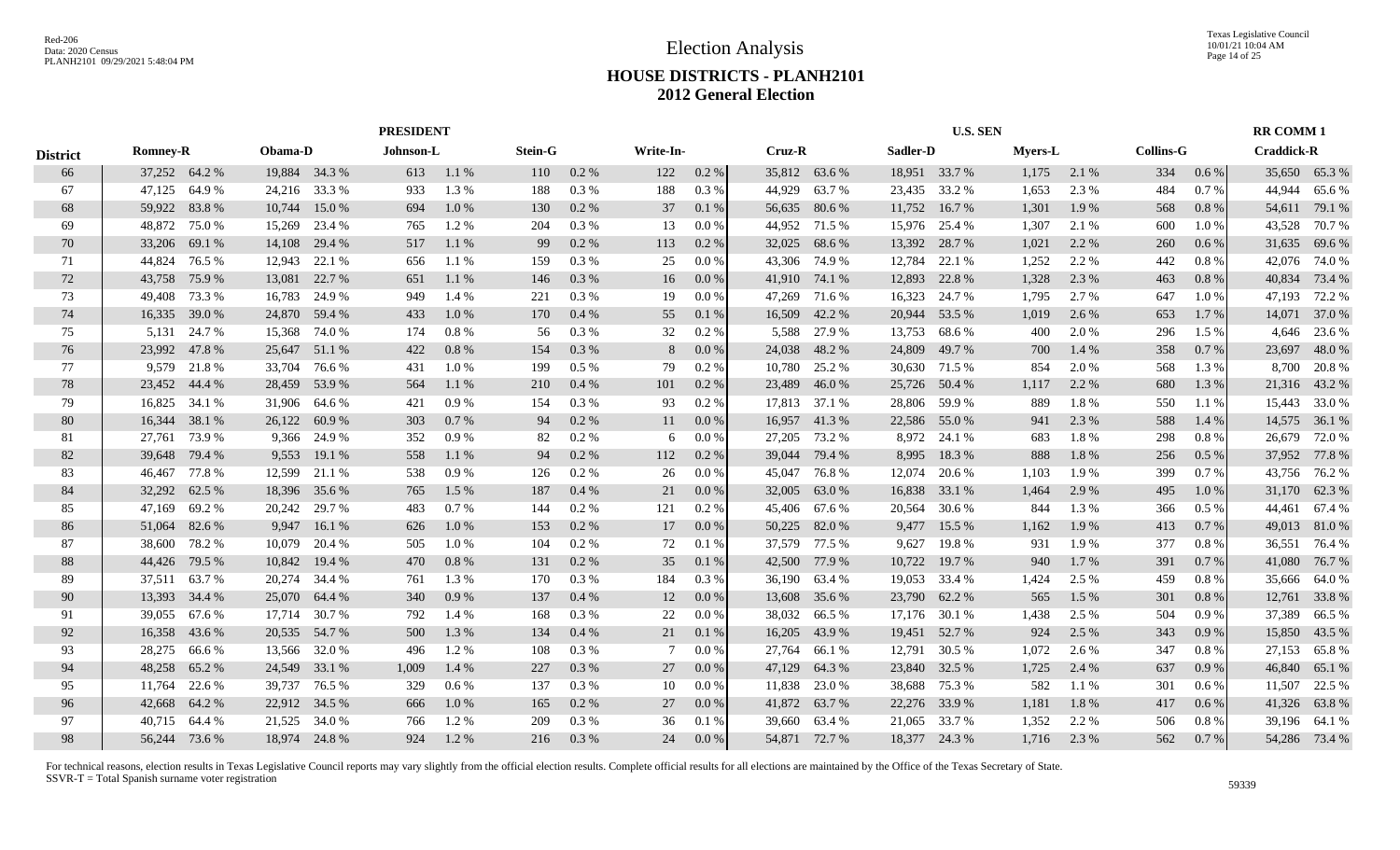Texas Legislative Council 10/01/21 10:04 AM Page 15 of 25

# **HOUSE DISTRICTS - PLANH2101 2012 General Election**

|                 | <b>RR COMM 1</b> |                                                                                                                                                                                                                                                                                                                                                                                                                                                                                                                         |                                                                                                                         |                                                                                                                                                  |                                                                                                   |                                                                                                                                            |                                                                                                                      |                                                                                                                                                                                                                                                                                                                                                                                 |                                                                                                 |                                                                                                                                                                                                                                                                                        |                                                                                                                                              |                                                                                                                                           |                                                                                                                                |                                                                                                                                                                                                                                                                                                            |                                                                                                                                                                 |                                                                                                                                                                         |                                                                              |                                                                                                                                                                                                                                                                                                                                                                                                                      |                                                                                                                                               |
|-----------------|------------------|-------------------------------------------------------------------------------------------------------------------------------------------------------------------------------------------------------------------------------------------------------------------------------------------------------------------------------------------------------------------------------------------------------------------------------------------------------------------------------------------------------------------------|-------------------------------------------------------------------------------------------------------------------------|--------------------------------------------------------------------------------------------------------------------------------------------------|---------------------------------------------------------------------------------------------------|--------------------------------------------------------------------------------------------------------------------------------------------|----------------------------------------------------------------------------------------------------------------------|---------------------------------------------------------------------------------------------------------------------------------------------------------------------------------------------------------------------------------------------------------------------------------------------------------------------------------------------------------------------------------|-------------------------------------------------------------------------------------------------|----------------------------------------------------------------------------------------------------------------------------------------------------------------------------------------------------------------------------------------------------------------------------------------|----------------------------------------------------------------------------------------------------------------------------------------------|-------------------------------------------------------------------------------------------------------------------------------------------|--------------------------------------------------------------------------------------------------------------------------------|------------------------------------------------------------------------------------------------------------------------------------------------------------------------------------------------------------------------------------------------------------------------------------------------------------|-----------------------------------------------------------------------------------------------------------------------------------------------------------------|-------------------------------------------------------------------------------------------------------------------------------------------------------------------------|------------------------------------------------------------------------------|----------------------------------------------------------------------------------------------------------------------------------------------------------------------------------------------------------------------------------------------------------------------------------------------------------------------------------------------------------------------------------------------------------------------|-----------------------------------------------------------------------------------------------------------------------------------------------|
| <b>District</b> |                  | Wall-L                                                                                                                                                                                                                                                                                                                                                                                                                                                                                                                  |                                                                                                                         |                                                                                                                                                  |                                                                                                   |                                                                                                                                            |                                                                                                                      |                                                                                                                                                                                                                                                                                                                                                                                 |                                                                                                 |                                                                                                                                                                                                                                                                                        |                                                                                                                                              |                                                                                                                                           |                                                                                                                                |                                                                                                                                                                                                                                                                                                            |                                                                                                                                                                 |                                                                                                                                                                         |                                                                              | Oxford-L                                                                                                                                                                                                                                                                                                                                                                                                             |                                                                                                                                               |
|                 |                  | 1,384                                                                                                                                                                                                                                                                                                                                                                                                                                                                                                                   | 2.5 %                                                                                                                   | 706                                                                                                                                              | 1.3 %                                                                                             |                                                                                                                                            |                                                                                                                      |                                                                                                                                                                                                                                                                                                                                                                                 |                                                                                                 | 2,595                                                                                                                                                                                                                                                                                  | 5.7 %                                                                                                                                        |                                                                                                                                           |                                                                                                                                |                                                                                                                                                                                                                                                                                                            |                                                                                                                                                                 |                                                                                                                                                                         |                                                                              |                                                                                                                                                                                                                                                                                                                                                                                                                      | 6,852 15.0 %                                                                                                                                  |
|                 | 30.0 %           | 1,915                                                                                                                                                                                                                                                                                                                                                                                                                                                                                                                   | 2.8%                                                                                                                    | 1,066                                                                                                                                            | 1.6 %                                                                                             | 45,550                                                                                                                                     | 79.8%                                                                                                                | 7,790                                                                                                                                                                                                                                                                                                                                                                           | 13.6 %                                                                                          | 3,740                                                                                                                                                                                                                                                                                  | 6.6 %                                                                                                                                        | 46,882                                                                                                                                    | 82.7%                                                                                                                          | 9,802                                                                                                                                                                                                                                                                                                      | 17.3 %                                                                                                                                                          | 45,680                                                                                                                                                                  | 79.5 %                                                                       | 8,218                                                                                                                                                                                                                                                                                                                                                                                                                | 14.3 %                                                                                                                                        |
|                 | 17.3 %           | 1,206                                                                                                                                                                                                                                                                                                                                                                                                                                                                                                                   | 1.7 %                                                                                                                   | 1,233                                                                                                                                            | 1.8%                                                                                              |                                                                                                                                            |                                                                                                                      | 4,607                                                                                                                                                                                                                                                                                                                                                                           | 7.3 %                                                                                           | 2,358                                                                                                                                                                                                                                                                                  | 3.7 %                                                                                                                                        | 57,851                                                                                                                                    | 92.0 %                                                                                                                         | 5,006                                                                                                                                                                                                                                                                                                      | 8.0 %                                                                                                                                                           | 56,245                                                                                                                                                                  |                                                                              | 4,826                                                                                                                                                                                                                                                                                                                                                                                                                | 7.6 %                                                                                                                                         |
|                 | 25.6 %           | 1,153                                                                                                                                                                                                                                                                                                                                                                                                                                                                                                                   | 1.9%                                                                                                                    | 1,090                                                                                                                                            | 1.8%                                                                                              | 45,489                                                                                                                                     |                                                                                                                      | 5,466                                                                                                                                                                                                                                                                                                                                                                           | 10.2%                                                                                           | 2,428                                                                                                                                                                                                                                                                                  | 4.5 %                                                                                                                                        | 47,223                                                                                                                                    | 88.6%                                                                                                                          | 6,059                                                                                                                                                                                                                                                                                                      | 11.4 %                                                                                                                                                          | 45,605                                                                                                                                                                  |                                                                              | 5,420                                                                                                                                                                                                                                                                                                                                                                                                                | 10.1%                                                                                                                                         |
|                 | 26.7%            | 1,106                                                                                                                                                                                                                                                                                                                                                                                                                                                                                                                   | 2.4 %                                                                                                                   | 618                                                                                                                                              | 1.4 %                                                                                             | 32,035                                                                                                                                     |                                                                                                                      | 5,239                                                                                                                                                                                                                                                                                                                                                                           | 13.4 %                                                                                          | 1,939                                                                                                                                                                                                                                                                                  | 4.9 %                                                                                                                                        | 32,983                                                                                                                                    | 84.0%                                                                                                                          | 6,263                                                                                                                                                                                                                                                                                                      | 16.0%                                                                                                                                                           | 32,231                                                                                                                                                                  |                                                                              | 5,479                                                                                                                                                                                                                                                                                                                                                                                                                | 13.9%                                                                                                                                         |
|                 | 21.9%            | 1,273                                                                                                                                                                                                                                                                                                                                                                                                                                                                                                                   | 2.2 %                                                                                                                   | 1,048                                                                                                                                            | 1.8%                                                                                              | 43,150                                                                                                                                     |                                                                                                                      | 5,837                                                                                                                                                                                                                                                                                                                                                                           | 11.4 %                                                                                          | 2,199                                                                                                                                                                                                                                                                                  | 4.3 %                                                                                                                                        | 44,957                                                                                                                                    | 88.2%                                                                                                                          | 5,997                                                                                                                                                                                                                                                                                                      | 11.8%                                                                                                                                                           | 43,538                                                                                                                                                                  |                                                                              | 5,520                                                                                                                                                                                                                                                                                                                                                                                                                | 10.8%                                                                                                                                         |
|                 |                  | 1,256                                                                                                                                                                                                                                                                                                                                                                                                                                                                                                                   |                                                                                                                         | 1,100                                                                                                                                            | 2.0 %                                                                                             |                                                                                                                                            |                                                                                                                      | 5,937                                                                                                                                                                                                                                                                                                                                                                           | 11.9 %                                                                                          |                                                                                                                                                                                                                                                                                        | 4.1 %                                                                                                                                        | 43,703                                                                                                                                    |                                                                                                                                |                                                                                                                                                                                                                                                                                                            |                                                                                                                                                                 |                                                                                                                                                                         |                                                                              | 5,373                                                                                                                                                                                                                                                                                                                                                                                                                | 10.8%                                                                                                                                         |
|                 | 22.6 %           | 1,887                                                                                                                                                                                                                                                                                                                                                                                                                                                                                                                   | 2.9 %                                                                                                                   | 1,475                                                                                                                                            | 2.3 %                                                                                             | 48,497                                                                                                                                     |                                                                                                                      | 5,989                                                                                                                                                                                                                                                                                                                                                                           | 10.1%                                                                                           | 4,523                                                                                                                                                                                                                                                                                  | 7.7 %                                                                                                                                        | 49,483                                                                                                                                    | 85.2%                                                                                                                          | 8,577                                                                                                                                                                                                                                                                                                      | 14.8 %                                                                                                                                                          |                                                                                                                                                                         |                                                                              | 6,564                                                                                                                                                                                                                                                                                                                                                                                                                | 11.1 %                                                                                                                                        |
|                 |                  | 971                                                                                                                                                                                                                                                                                                                                                                                                                                                                                                                     | 2.6 %                                                                                                                   | 1,628                                                                                                                                            | 4.3 %                                                                                             |                                                                                                                                            |                                                                                                                      |                                                                                                                                                                                                                                                                                                                                                                                 | 38.0%                                                                                           | 2,465                                                                                                                                                                                                                                                                                  | 8.5 %                                                                                                                                        |                                                                                                                                           |                                                                                                                                | 9,563                                                                                                                                                                                                                                                                                                      | 33.8%                                                                                                                                                           | 17,667                                                                                                                                                                  |                                                                              | 7,732                                                                                                                                                                                                                                                                                                                                                                                                                | 27.1 %                                                                                                                                        |
|                 | 71.1 %           | 394                                                                                                                                                                                                                                                                                                                                                                                                                                                                                                                     | 2.0 %                                                                                                                   | 652                                                                                                                                              | 3.3 %                                                                                             | 5,838                                                                                                                                      | 40.0%                                                                                                                |                                                                                                                                                                                                                                                                                                                                                                                 |                                                                                                 | 1,258                                                                                                                                                                                                                                                                                  | 8.6%                                                                                                                                         | 7,892                                                                                                                                     | 56.1 %                                                                                                                         | 6,166                                                                                                                                                                                                                                                                                                      | 43.9%                                                                                                                                                           | 7,221                                                                                                                                                                   | 51.4 %                                                                       | 4,931                                                                                                                                                                                                                                                                                                                                                                                                                | 35.1 %                                                                                                                                        |
| 24,099          | 48.8%            | 913                                                                                                                                                                                                                                                                                                                                                                                                                                                                                                                     | 1.8%                                                                                                                    | 677                                                                                                                                              | 1.4 %                                                                                             | 25,589                                                                                                                                     | 72.1 %                                                                                                               | 6,726                                                                                                                                                                                                                                                                                                                                                                           | 18.9%                                                                                           | 3,192                                                                                                                                                                                                                                                                                  | 9.0%                                                                                                                                         | 26,723                                                                                                                                    | 76.1 %                                                                                                                         | 8,387                                                                                                                                                                                                                                                                                                      | 23.9 %                                                                                                                                                          | 25,910                                                                                                                                                                  |                                                                              | 6,337                                                                                                                                                                                                                                                                                                                                                                                                                | 17.8 %                                                                                                                                        |
|                 | 72.9 %           | 943                                                                                                                                                                                                                                                                                                                                                                                                                                                                                                                     | 2.3 %                                                                                                                   | 1,697                                                                                                                                            | 4.1 %                                                                                             | 11,029                                                                                                                                     | 35.7 %                                                                                                               |                                                                                                                                                                                                                                                                                                                                                                                 |                                                                                                 | 3,863                                                                                                                                                                                                                                                                                  | 12.5 %                                                                                                                                       | 15,104                                                                                                                                    |                                                                                                                                | 14,482                                                                                                                                                                                                                                                                                                     | 48.9%                                                                                                                                                           |                                                                                                                                                                         |                                                                              | 10,916                                                                                                                                                                                                                                                                                                                                                                                                               | 37.0 %                                                                                                                                        |
|                 | 50.6 %           | 1,262                                                                                                                                                                                                                                                                                                                                                                                                                                                                                                                   | 2.6 %                                                                                                                   | 1,769                                                                                                                                            | 3.6 %                                                                                             |                                                                                                                                            |                                                                                                                      |                                                                                                                                                                                                                                                                                                                                                                                 |                                                                                                 | 4,346                                                                                                                                                                                                                                                                                  | 10.5 %                                                                                                                                       |                                                                                                                                           |                                                                                                                                | 13,089                                                                                                                                                                                                                                                                                                     | 32.2 %                                                                                                                                                          | 25,768                                                                                                                                                                  |                                                                              | 10,223                                                                                                                                                                                                                                                                                                                                                                                                               | 25.1 %                                                                                                                                        |
|                 |                  | 1,060                                                                                                                                                                                                                                                                                                                                                                                                                                                                                                                   | 2.3 %                                                                                                                   | 1,554                                                                                                                                            | 3.3 %                                                                                             | 18,128                                                                                                                                     | 46.7%                                                                                                                | 16,967                                                                                                                                                                                                                                                                                                                                                                          | 43.7 %                                                                                          | 3,763                                                                                                                                                                                                                                                                                  | 9.7 %                                                                                                                                        | 22,913                                                                                                                                    |                                                                                                                                | 14,953                                                                                                                                                                                                                                                                                                     | 39.5 %                                                                                                                                                          |                                                                                                                                                                         |                                                                              | 11,877                                                                                                                                                                                                                                                                                                                                                                                                               | 31.4 %                                                                                                                                        |
|                 | 59.1 %           | 659                                                                                                                                                                                                                                                                                                                                                                                                                                                                                                                     | $1.6\%$                                                                                                                 | 1,259                                                                                                                                            | 3.1 %                                                                                             |                                                                                                                                            |                                                                                                                      |                                                                                                                                                                                                                                                                                                                                                                                 |                                                                                                 | 1,484                                                                                                                                                                                                                                                                                  | 5.1 %                                                                                                                                        | 19,471                                                                                                                                    | 69.1 %                                                                                                                         | 8,699                                                                                                                                                                                                                                                                                                      | 30.9%                                                                                                                                                           |                                                                                                                                                                         |                                                                              | 7,386                                                                                                                                                                                                                                                                                                                                                                                                                | 26.0%                                                                                                                                         |
|                 |                  | 710                                                                                                                                                                                                                                                                                                                                                                                                                                                                                                                     |                                                                                                                         | 676                                                                                                                                              | 1.8%                                                                                              |                                                                                                                                            |                                                                                                                      | 4,031                                                                                                                                                                                                                                                                                                                                                                           | 12.4 %                                                                                          | 1,129                                                                                                                                                                                                                                                                                  | 3.5 %                                                                                                                                        |                                                                                                                                           | 88.4%                                                                                                                          | 3,751                                                                                                                                                                                                                                                                                                      | 11.6 %                                                                                                                                                          |                                                                                                                                                                         |                                                                              |                                                                                                                                                                                                                                                                                                                                                                                                                      | 10.5 %                                                                                                                                        |
|                 | 18.6 %           | 1,083                                                                                                                                                                                                                                                                                                                                                                                                                                                                                                                   | 2.2 %                                                                                                                   | 655                                                                                                                                              | 1.3 %                                                                                             |                                                                                                                                            |                                                                                                                      | 3,833                                                                                                                                                                                                                                                                                                                                                                           | 8.7 %                                                                                           | 1,257                                                                                                                                                                                                                                                                                  | 2.9 %                                                                                                                                        |                                                                                                                                           |                                                                                                                                | 3,947                                                                                                                                                                                                                                                                                                      | 9.0 %                                                                                                                                                           |                                                                                                                                                                         |                                                                              | 3,639                                                                                                                                                                                                                                                                                                                                                                                                                | 8.3%                                                                                                                                          |
|                 | 20.3 %           | 1,061                                                                                                                                                                                                                                                                                                                                                                                                                                                                                                                   | 1.8%                                                                                                                    | 974                                                                                                                                              | 1.7 %                                                                                             |                                                                                                                                            |                                                                                                                      | 5,535                                                                                                                                                                                                                                                                                                                                                                           | 10.5 %                                                                                          | 2,012                                                                                                                                                                                                                                                                                  | 3.8%                                                                                                                                         | 46,461                                                                                                                                    |                                                                                                                                | 5,585                                                                                                                                                                                                                                                                                                      | 10.7 %                                                                                                                                                          |                                                                                                                                                                         |                                                                              | 5,247                                                                                                                                                                                                                                                                                                                                                                                                                | 10.1%                                                                                                                                         |
|                 |                  |                                                                                                                                                                                                                                                                                                                                                                                                                                                                                                                         |                                                                                                                         | 1,191                                                                                                                                            |                                                                                                   |                                                                                                                                            |                                                                                                                      | 7,726                                                                                                                                                                                                                                                                                                                                                                           |                                                                                                 |                                                                                                                                                                                                                                                                                        | 6.9%                                                                                                                                         |                                                                                                                                           |                                                                                                                                |                                                                                                                                                                                                                                                                                                            |                                                                                                                                                                 | 32,511                                                                                                                                                                  | 76.0%                                                                        |                                                                                                                                                                                                                                                                                                                                                                                                                      | 16.9%                                                                                                                                         |
|                 |                  |                                                                                                                                                                                                                                                                                                                                                                                                                                                                                                                         |                                                                                                                         |                                                                                                                                                  |                                                                                                   |                                                                                                                                            |                                                                                                                      | 5,713                                                                                                                                                                                                                                                                                                                                                                           |                                                                                                 |                                                                                                                                                                                                                                                                                        |                                                                                                                                              |                                                                                                                                           |                                                                                                                                |                                                                                                                                                                                                                                                                                                            |                                                                                                                                                                 |                                                                                                                                                                         |                                                                              |                                                                                                                                                                                                                                                                                                                                                                                                                      | 10.1 %                                                                                                                                        |
|                 |                  |                                                                                                                                                                                                                                                                                                                                                                                                                                                                                                                         |                                                                                                                         |                                                                                                                                                  |                                                                                                   | 49,864                                                                                                                                     |                                                                                                                      |                                                                                                                                                                                                                                                                                                                                                                                 |                                                                                                 |                                                                                                                                                                                                                                                                                        |                                                                                                                                              |                                                                                                                                           |                                                                                                                                |                                                                                                                                                                                                                                                                                                            | 8.6 %                                                                                                                                                           |                                                                                                                                                                         |                                                                              |                                                                                                                                                                                                                                                                                                                                                                                                                      | 7.9 %                                                                                                                                         |
|                 |                  |                                                                                                                                                                                                                                                                                                                                                                                                                                                                                                                         |                                                                                                                         |                                                                                                                                                  |                                                                                                   |                                                                                                                                            |                                                                                                                      |                                                                                                                                                                                                                                                                                                                                                                                 |                                                                                                 |                                                                                                                                                                                                                                                                                        |                                                                                                                                              |                                                                                                                                           |                                                                                                                                |                                                                                                                                                                                                                                                                                                            |                                                                                                                                                                 |                                                                                                                                                                         |                                                                              |                                                                                                                                                                                                                                                                                                                                                                                                                      | 8.6%                                                                                                                                          |
|                 |                  |                                                                                                                                                                                                                                                                                                                                                                                                                                                                                                                         |                                                                                                                         |                                                                                                                                                  |                                                                                                   |                                                                                                                                            |                                                                                                                      |                                                                                                                                                                                                                                                                                                                                                                                 |                                                                                                 |                                                                                                                                                                                                                                                                                        |                                                                                                                                              |                                                                                                                                           |                                                                                                                                |                                                                                                                                                                                                                                                                                                            |                                                                                                                                                                 |                                                                                                                                                                         |                                                                              |                                                                                                                                                                                                                                                                                                                                                                                                                      | 9.0%                                                                                                                                          |
|                 |                  |                                                                                                                                                                                                                                                                                                                                                                                                                                                                                                                         |                                                                                                                         |                                                                                                                                                  |                                                                                                   |                                                                                                                                            |                                                                                                                      |                                                                                                                                                                                                                                                                                                                                                                                 |                                                                                                 |                                                                                                                                                                                                                                                                                        |                                                                                                                                              |                                                                                                                                           |                                                                                                                                |                                                                                                                                                                                                                                                                                                            |                                                                                                                                                                 |                                                                                                                                                                         |                                                                              |                                                                                                                                                                                                                                                                                                                                                                                                                      | 15.5 %                                                                                                                                        |
|                 |                  |                                                                                                                                                                                                                                                                                                                                                                                                                                                                                                                         |                                                                                                                         |                                                                                                                                                  |                                                                                                   |                                                                                                                                            |                                                                                                                      |                                                                                                                                                                                                                                                                                                                                                                                 |                                                                                                 |                                                                                                                                                                                                                                                                                        |                                                                                                                                              |                                                                                                                                           |                                                                                                                                |                                                                                                                                                                                                                                                                                                            |                                                                                                                                                                 |                                                                                                                                                                         |                                                                              |                                                                                                                                                                                                                                                                                                                                                                                                                      | 23.3 %                                                                                                                                        |
|                 |                  |                                                                                                                                                                                                                                                                                                                                                                                                                                                                                                                         |                                                                                                                         |                                                                                                                                                  |                                                                                                   |                                                                                                                                            |                                                                                                                      |                                                                                                                                                                                                                                                                                                                                                                                 |                                                                                                 |                                                                                                                                                                                                                                                                                        |                                                                                                                                              |                                                                                                                                           |                                                                                                                                |                                                                                                                                                                                                                                                                                                            |                                                                                                                                                                 |                                                                                                                                                                         |                                                                              |                                                                                                                                                                                                                                                                                                                                                                                                                      | 12.9 %                                                                                                                                        |
|                 |                  |                                                                                                                                                                                                                                                                                                                                                                                                                                                                                                                         |                                                                                                                         |                                                                                                                                                  |                                                                                                   |                                                                                                                                            |                                                                                                                      | 6,159                                                                                                                                                                                                                                                                                                                                                                           |                                                                                                 |                                                                                                                                                                                                                                                                                        |                                                                                                                                              |                                                                                                                                           |                                                                                                                                |                                                                                                                                                                                                                                                                                                            |                                                                                                                                                                 |                                                                                                                                                                         |                                                                              |                                                                                                                                                                                                                                                                                                                                                                                                                      | 24.0 %                                                                                                                                        |
|                 |                  |                                                                                                                                                                                                                                                                                                                                                                                                                                                                                                                         |                                                                                                                         |                                                                                                                                                  |                                                                                                   |                                                                                                                                            |                                                                                                                      |                                                                                                                                                                                                                                                                                                                                                                                 |                                                                                                 |                                                                                                                                                                                                                                                                                        |                                                                                                                                              |                                                                                                                                           |                                                                                                                                |                                                                                                                                                                                                                                                                                                            |                                                                                                                                                                 |                                                                                                                                                                         |                                                                              |                                                                                                                                                                                                                                                                                                                                                                                                                      | 14.2 %                                                                                                                                        |
|                 |                  |                                                                                                                                                                                                                                                                                                                                                                                                                                                                                                                         |                                                                                                                         | 1,469                                                                                                                                            | 2.0 %                                                                                             |                                                                                                                                            |                                                                                                                      |                                                                                                                                                                                                                                                                                                                                                                                 |                                                                                                 |                                                                                                                                                                                                                                                                                        |                                                                                                                                              |                                                                                                                                           |                                                                                                                                |                                                                                                                                                                                                                                                                                                            |                                                                                                                                                                 | 47,999                                                                                                                                                                  |                                                                              |                                                                                                                                                                                                                                                                                                                                                                                                                      | 13.2 %                                                                                                                                        |
|                 |                  |                                                                                                                                                                                                                                                                                                                                                                                                                                                                                                                         |                                                                                                                         |                                                                                                                                                  |                                                                                                   |                                                                                                                                            |                                                                                                                      |                                                                                                                                                                                                                                                                                                                                                                                 |                                                                                                 |                                                                                                                                                                                                                                                                                        |                                                                                                                                              |                                                                                                                                           |                                                                                                                                |                                                                                                                                                                                                                                                                                                            |                                                                                                                                                                 |                                                                                                                                                                         |                                                                              |                                                                                                                                                                                                                                                                                                                                                                                                                      | 29.9 %                                                                                                                                        |
|                 |                  |                                                                                                                                                                                                                                                                                                                                                                                                                                                                                                                         |                                                                                                                         |                                                                                                                                                  |                                                                                                   |                                                                                                                                            |                                                                                                                      |                                                                                                                                                                                                                                                                                                                                                                                 |                                                                                                 |                                                                                                                                                                                                                                                                                        |                                                                                                                                              |                                                                                                                                           |                                                                                                                                |                                                                                                                                                                                                                                                                                                            |                                                                                                                                                                 |                                                                                                                                                                         |                                                                              |                                                                                                                                                                                                                                                                                                                                                                                                                      | 13.0 %                                                                                                                                        |
|                 |                  |                                                                                                                                                                                                                                                                                                                                                                                                                                                                                                                         |                                                                                                                         |                                                                                                                                                  |                                                                                                   |                                                                                                                                            |                                                                                                                      |                                                                                                                                                                                                                                                                                                                                                                                 |                                                                                                 |                                                                                                                                                                                                                                                                                        |                                                                                                                                              |                                                                                                                                           |                                                                                                                                |                                                                                                                                                                                                                                                                                                            |                                                                                                                                                                 |                                                                                                                                                                         |                                                                              |                                                                                                                                                                                                                                                                                                                                                                                                                      | 6,415 12.7 %                                                                                                                                  |
|                 |                  |                                                                                                                                                                                                                                                                                                                                                                                                                                                                                                                         |                                                                                                                         |                                                                                                                                                  |                                                                                                   |                                                                                                                                            |                                                                                                                      |                                                                                                                                                                                                                                                                                                                                                                                 |                                                                                                 |                                                                                                                                                                                                                                                                                        |                                                                                                                                              |                                                                                                                                           |                                                                                                                                |                                                                                                                                                                                                                                                                                                            |                                                                                                                                                                 |                                                                                                                                                                         |                                                                              |                                                                                                                                                                                                                                                                                                                                                                                                                      | 7,131 10.8 %                                                                                                                                  |
|                 | 12,232           | <b>Henry-D</b><br>16,879 30.9 %<br>20,569<br>11,955<br>15,790<br>12,121<br>12,448<br>12,420<br>22.3 %<br>14,769<br>21,339 56.1 %<br>13,992<br>30,516<br>24,953<br>28,723 61.4 %<br>23,847<br>24.2 %<br>8,983<br>9,071<br>11,669<br>16,232<br>32.5 %<br>19,736<br>29.9 %<br>9.394<br>15.5 %<br>9,620<br>20.1 %<br>10,740<br>20.0 %<br>17,542<br>31.5 %<br>23,586<br>62.5 %<br>16,216<br>28.8%<br>18,772 51.6 %<br>29.6 %<br>30.4 %<br>21,904<br>38,278<br>74.9%<br>32.6 %<br>21,105<br>19.307<br>31.6 %<br>16,316 22.1 % | 1,418<br>934<br>1,107<br>828<br>797<br>1,575<br>653<br>1,398<br>997<br>1,098<br>1,762<br>648<br>1,297<br>1,423<br>1,958 | 2.3 %<br>1.9%<br>2.8 %<br>1.4 %<br>1.8%<br>1.7%<br>1.5 %<br>2.8%<br>1.7 %<br>2.5 %<br>2.7 %<br>2.7 %<br>2.4 %<br>1.3%<br>2.0 %<br>2.3 %<br>2.6 % | 853<br>1,003<br>827<br>968<br>963<br>752<br>1,251<br>795<br>784<br>685<br>1,086<br>1,206<br>1,354 | <b>Kennedy-G</b><br>2.4 %<br>1.3%<br>$1.7\%$<br>1.7%<br>1.8%<br>1.7%<br>2.0 %<br>2.2 %<br>2.2 %<br>1.9%<br>1.3 %<br>1.7 %<br>2.0 %<br>1.8% | 32,271<br>45,891<br>37,052<br>42,125<br>36,222<br>13,570<br>38,394<br>16,653<br>27,983<br>47,999<br>42,485<br>40,544 | <b>Smitherman-R</b><br>36,407 80.1 %<br>56,248 89.0 %<br>85.2 %<br>81.7 %<br>84.3 %<br>41,938 84.0 %<br>82.2 %<br>15,510 53.5 %<br>23,753 57.4 %<br>16,522 56.8%<br>27,276 84.1 %<br>38,964 88.4 %<br>45,140 85.7 %<br>75.1 %<br>85.0%<br>88.2 %<br>86.6 %<br>86.9%<br>78.8%<br>62.6 %<br>81.2%<br>65.8%<br>79.9%<br>80.2 %<br>12,528 56.5 %<br>80.8%<br>80.3%<br>55,288 84.2 % | 4,786<br>4,139<br>5,007<br>6.854<br>5,944<br>6,037<br>5,048<br>7,675<br>6,964<br>7,036<br>6,287 | <b>RR COMM 2</b><br>Perez-L<br>6,452 14.2 %<br>11,011<br>7,512 51.4 %<br>15,963<br>51.7 %<br>32.1 %<br>13,297<br>38.1 %<br>11,080<br>18.0%<br>10.6%<br>8.5 %<br>9.7%<br>10.3%<br>14.9 %<br>27.4 %<br>12.8 %<br>24.3 %<br>14.4 %<br>12.8%<br>31.4 %<br>13.4 %<br>12.5 %<br>6,565 10.0 % | 2,028<br>2,964<br>2,407<br>1,891<br>1,589<br>1,344<br>2,886<br>2,178<br>2,851<br>2,507<br>2,002<br>4,204<br>2,671<br>3,057<br>3,630<br>3,830 | <b>Wendel-G</b><br>4.5 %<br>3.3 %<br>3.7 %<br>2.8 %<br>6.3%<br>10.0%<br>6.0%<br>9.9%<br>5.7 %<br>7.0 %<br>12.1 %<br>5.8%<br>7.2 %<br>5.8% | 18,714<br>27,584<br>33,831<br>51,443<br>43,557<br>14,769<br>39,735<br>17,551<br>28,935<br>49,494<br>13,457<br>43,803<br>41,988 | <b>Willett-R</b><br>37,320 82.4 %<br>88.2%<br>66.2 %<br>51.1 %<br>67.8%<br>60.5 %<br>28,449<br>39,670 91.0 %<br>89.3%<br>79.8%<br>47,036<br>87.8 %<br>91.4 %<br>38,296<br>90.3%<br>90.9%<br>82.0%<br>37,440<br>70.2 %<br>84.7 %<br>70.4 %<br>83.0%<br>83.6%<br>62.1 %<br>84.0 %<br>84.0 %<br>56,714 86.6 % | <b>SUP CT 2</b><br>5,837<br>8,538<br>6,508<br>4,863<br>4,109<br>4,370<br>8,243<br>6,282<br>7,205<br>7,390<br>5,919<br>9,722<br>8,211<br>8,322<br>7,990<br>8,750 | Koelsch-L<br>7,991 17.6 %<br>11.8%<br>20.2 %<br>12.2 %<br>9.7%<br>9.1 %<br>18.0%<br>29.8%<br>15.3 %<br>29.6 %<br>17.0 %<br>16.4 %<br>37.9 %<br>16.0%<br>16.0%<br>13.4 % | 42,204<br>36,442<br>14,096<br>16,856<br>28,166<br>12,689<br>42,569<br>40,677 | <b>Devine-R</b><br>36,407 79.7 %<br>89.0 %<br>85.2 %<br>81.5 %<br>85.2 %<br>42,314 85.2 %<br>48,255 81.8 %<br>61.9%<br>72.7 %<br>13,656 46.2 %<br>63.2 %<br>21,192 56.0 %<br>18,640 65.7 %<br>27,600 85.6 %<br>38,653 88.5 %<br>45,030 86.3%<br>46,056 85.7 %<br>49,812 88.5 %<br>36,948 86.8%<br>87.9%<br>78.8%<br>66.1%<br>38,589 81.6 %<br>66.8%<br>80.4 %<br>80.4 %<br>58.0 %<br>81.6%<br>80.8%<br>55,467 84.1 % | <b>SUP CT 4</b><br>3,397<br>7,222<br>5,408<br>4,425<br>3,673<br>4,341<br>7,155<br>4,962<br>6,109<br>6,053<br>4,966<br>7,855<br>6,534<br>6,780 |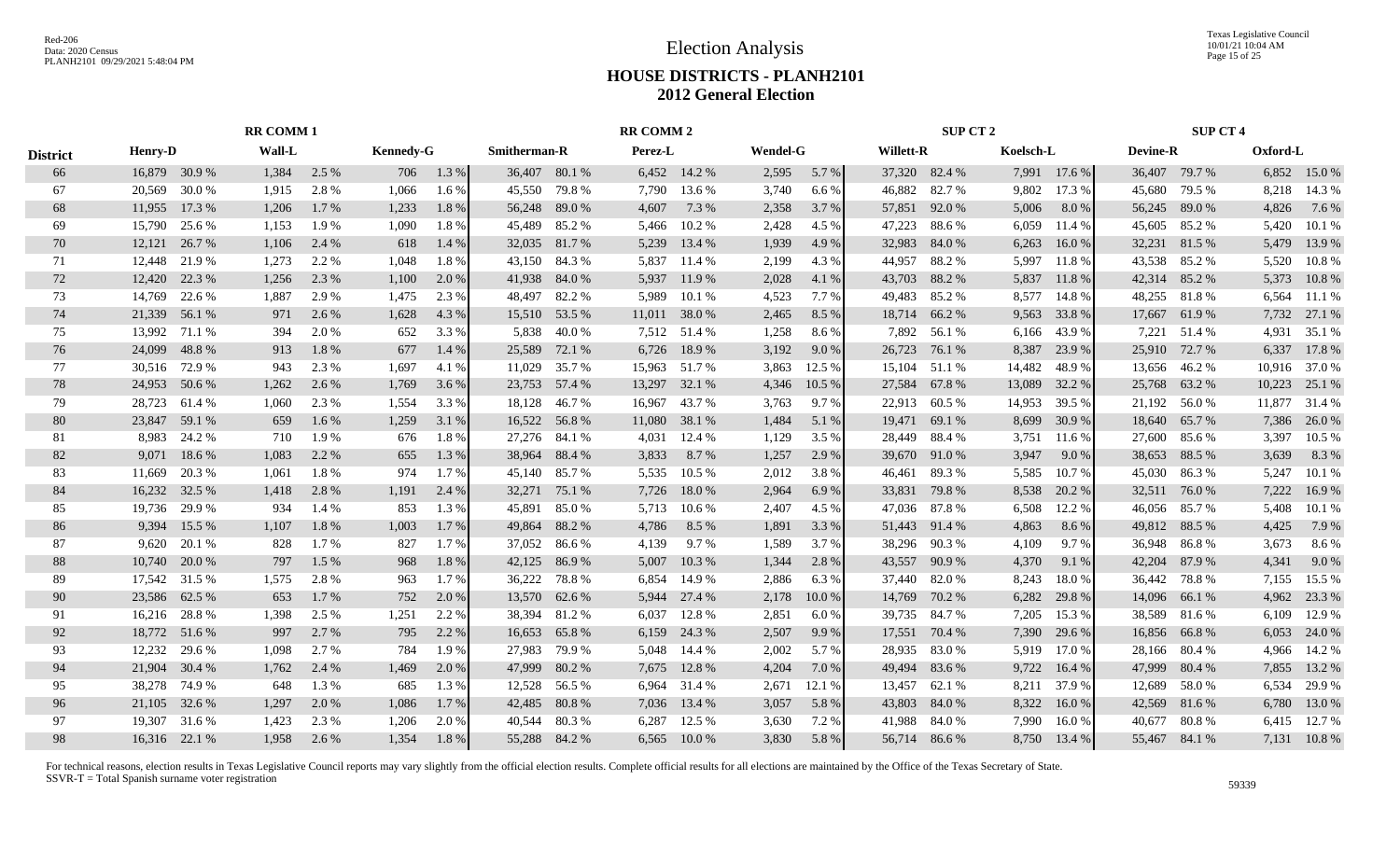Texas Legislative Council 10/01/21 10:04 AM Page 16 of 25

# **HOUSE DISTRICTS - PLANH2101 2012 General Election**

|                 | <b>SUP CT 4</b> |        |         |               | SUP CT 6       |               |       |         |                   |         |                 | <b>CCA PRES JUDGE</b> |                  |               |         |       | CCA <sub>7</sub> |               |                  |               |
|-----------------|-----------------|--------|---------|---------------|----------------|---------------|-------|---------|-------------------|---------|-----------------|-----------------------|------------------|---------------|---------|-------|------------------|---------------|------------------|---------------|
| <b>District</b> | Waterbury-G     |        | Hecht-R |               | <b>Petty-D</b> |               | Ash-L |         | <b>Chisholm-G</b> |         | <b>Keller-R</b> |                       | <b>Hampton-D</b> |               | Stott-L |       | <b>Hervey-R</b>  |               | <b>Bennett-L</b> |               |
| 66              | 2,419           | 5.3 %  |         | 34,439 63.2 % |                | 17,920 32.9 % | 1,689 | 3.1 %   | 432               | 0.8 %   | 34,708          | 63.9%                 |                  | 17,838 32.8 % | 1,784   | 3.3 % |                  | 36,809 82.4 % |                  | 7,864 17.6 %  |
| 67              | 3,537           | 6.2 %  | 43,205  | 63.3 %        | 22,041         | 32.3 %        | 2,394 | 3.5 %   | 645               | 0.9%    | 43,656          | 64.1 %                |                  | 21,924 32.2 % | 2,515   | 3.7 % | 46,144           | 82.2 %        | 9,963            | 17.8 %        |
| 68              | 2,113           | 3.3 %  | 52,608  | 77.2 %        | 12,403         | 18.2 %        | 1,985 | 2.9 %   | 1,139             | 1.7%    | 54,035          | 79.4 %                | 11,867           | 17.4 %        | 2,187   | 3.2 % | 56,265           | 89.8%         | 6,412            | 10.2%         |
| 69              | 2,515           | 4.7 %  | 41,181  | 67.6 %        | 16,828         | 27.6 %        | 1,955 | 3.2 %   | 977               | 1.6 %   | 42,452          | 69.9%                 | 16,365           | 26.9%         | 1,945   | 3.2 % | 45,862           | 86.5 %        |                  | 7,170 13.5 %  |
| 70              | 1,813           | 4.6 %  | 30,505  | 67.3%         | 12,979         | 28.6%         | 1,495 | 3.3 %   | 379               | 0.8%    | 30,965          | 68.4%                 | 12,740           | 28.1 %        | 1,573   | 3.5 % | 32,431           | 83.9%         | 6,212            | 16.1 %        |
| 71              | 2,068           | 4.0%   | 40,329  | 71.3 %        | 13,382         | 23.7 %        | 1,953 | 3.5 %   | 880               | $1.6\%$ | 41,123          | 72.7 %                | 13,248           | 23.4 %        | 2,197   | 3.9%  | 43,861           | 86.7%         | 6,751            | 13.3 %        |
| 72              | 1,970           | 4.0 %  | 38,827  | 70.4 %        | 13,508         | 24.5 %        | 1,945 | 3.5 %   | 897               | 1.6 %   | 39,633          | 71.9 %                | 13,375           | 24.2 %        | 2,149   | 3.9 % | 42,807           | 86.6%         | 6,602            | 13.4 %        |
| 73              | 4,169           | 7.1 %  | 45,240  | 69.2 %        | 16,366         | 25.0 %        | 2,745 | 4.2 %   | 1,030             | 1.6 %   |                 | 46,472 71.4 %         | 15,643           | 24.0 %        | 2,999   | 4.6 % | 48,684           | 84.0%         | 9,258            | 16.0%         |
| 74              | 3,156           | 11.1 % | 12,991  | 34.4 %        | 22,289         | 59.1 %        | 1,524 | 4.0%    | 933               | 2.5 %   | 14,483          | 38.5 %                |                  | 21,652 57.5 % | 1,491   | 4.0%  | 18,671           | 66.3%         | 9,499            | 33.7 %        |
| 75              | 1,900           | 13.5 % | 4,420   | 22.5 %        | 14,394         | 73.1 %        | 527   | 2.7 %   | 339               | 1.7 %   | 4,907           | 25.0%                 | 14,159           | 72.2 %        | 557     | 2.8%  | 8,149            | 58.1 %        | 5,867            | 41.9%         |
| 76              | 3,397           | 9.5 %  | 22,893  | 46.4 %        | 25,056         | 50.8%         | 919   | 1.9 %   | 429               | 0.9%    | 23,442          | 47.6 %                | 24,798           | 50.3%         | 1,016   | 2.1 % | 26,595           | 75.8%         | 8,499            | 24.2 %        |
| 77              | 4,965           | 16.8%  | 8,053   | 19.3 %        | 31,562         | 75.5 %        | 1,241 | 3.0%    | 974               | 2.3 %   | 9,157           | 21.9%                 |                  | 31,154 74.6 % | 1,431   | 3.4 % | 15,599           | 53.0 %        | 13,848           | 47.0 %        |
| 78              | 4,813           | 11.8%  |         | 20,246 41.2 % |                | 26,116 53.1 % | 1,647 | 3.4 %   | 1,144             | 2.3 %   | 21,720          | 44.3 %                |                  | 25,450 51.9 % | 1,879   | 3.8%  |                  | 27,423 67.7 % | 13,079           | 32.3 %        |
| 79              | 4,765           | 12.6 % |         | 14,316 30.6 % | 29,980         | 64.1 %        | 1,416 | 3.0 %   | 1,078             | 2.3 %   | 16,007          | 34.3 %                |                  | 29,156 62.4 % | 1,565   | 3.3 % |                  | 23,014 60.9 % |                  | 14,752 39.1 % |
| 80              | 2,359           | 8.3%   | 13,373  | 33.5 %        |                | 24,676 61.8%  | 1,272 | 3.2 %   | 602               | 1.5 %   |                 | 15,138 37.9 %         |                  | 23,678 59.2 % | 1,168   | 2.9%  |                  | 19,229 68.2 % |                  | 8,958 31.8%   |
| 81              | 1,246           | 3.9 %  | 25,294  | 69.1 %        | 9,629          | 26.3 %        | 1,208 | 3.3 %   | 461               | 1.3%    |                 | 26,102 71.2 %         | 9,327            | 25.4 %        | 1,253   | 3.4 % |                  | 27,786 86.5 % | 4,337            | 13.5 %        |
| 82              | 1,390           | 3.2%   | 36,464  | 75.8%         | 9,589          | 19.9 %        | 1,538 | 3.2 %   | 501               | 1.0%    | 37,228          | 77.5 %                |                  | 9,194 19.1 %  | 1,629   | 3.4 % |                  | 38,944 89.6 % | 4,505            | 10.4 %        |
| 83              | 1,901           | 3.6 %  | 41,781  | 73.3 %        | 12,671         | 22.2 %        | 1,683 | 3.0 %   | 886               | 1.6 %   | 42,540          | 74.8%                 | 12,435           | 21.9%         | 1,876   | 3.3 % | 45,162           | 87.1 %        | 6,676            | 12.9 %        |
| 84              | 3,023           | 7.1 %  | 29,744  | 59.5 %        | 17,265         | 34.5 %        | 2,090 | 4.2 %   | 875               | 1.8%    | 30,488          | 61.2%                 | 17,145           | 34.4 %        | 2,175   | 4.4 % | 33,151           | 78.5 %        | 9,073            | 21.5 %        |
| 85              | 2,273           | 4.2 %  | 42,275  | 64.7 %        | 20,988         | 32.1 %        | 1,408 | 2.2 %   | 662               | 1.0%    | 43,444          | 66.5 %                |                  | 20,404 31.2 % | 1,451   | 2.2 % | 46,205           | 86.6 %        |                  | 7,166 13.4 %  |
| 86              | 2,067           | 3.7 %  | 46,634  | 77.4 %        | 10,530         | 17.5 %        | 1,842 | 3.1 %   | 1,213             | 2.0 %   | 48,185          | 80.1%                 |                  | 10,028 16.7 % | 1,924   | 3.2 % |                  | 50,354 89.8 % |                  | 5,718 10.2 %  |
| 87              | 1,964           | 4.6 %  | 34,381  | 72.5 %        | 10,466         | 22.1 %        | 1,353 | 2.9 %   | 1,206             | 2.5 %   | 35,631          | 75.3 %                |                  | 10,128 21.4 % | 1,567   | 3.3 % | 37,408           | 88.4%         |                  | 4,906 11.6 %  |
| 88              | 1,482           | 3.1%   | 38,438  | 72.9 %        | 11,598         | 22.0 %        | 1,509 | 2.9 %   | 1,188             | 2.3 %   | 39,572          | 75.2 %                |                  | 11,307 21.5 % | 1,763   | 3.3 % | 42,305           | 88.6%         | 5,422            | 11.4 %        |
| 89              | 2,645           | 5.7 %  | 34,269  | 61.7%         | 18,714         | 33.7 %        | 1,994 | 3.6 %   | 590               | 1.1%    | 34,979          | 63.1 %                | 18,262           | 32.9 %        | 2,191   | 4.0%  |                  | 36,741 81.4 % | 8,419            | 18.6 %        |
| 90              | 2,278           | 10.7%  | 12,006  | 31.9 %        | 24,269         | 64.5 %        | 833   | 2.2 %   | 499               | 1.3%    | 12,709          | 33.8%                 | 23,932           | 63.7 %        | 921     | 2.5 % |                  | 14,510 69.7 % |                  | 6,316 30.3%   |
| 91              | 2,572           | 5.4 %  | 35,797  | 63.9%         |                | 17,417 31.1 % | 2,064 | 3.7 %   | 720               | 1.3 %   | 37,134          | 66.4 %                | 16,612           | 29.7 %        | 2,201   | 3.9%  |                  | 39,095 83.8 % | 7,571            | 16.2 %        |
| 92              | 2,323           | 9.2 %  | 14,896  | 41.0%         | 19,645         | 54.1 %        | 1,263 | 3.5 %   | 487               | 1.3 %   | 15,641          | 43.2 %                | 19,227           | 53.1 %        | 1,358   | 3.7 % | 17,381           | 70.2 %        | 7,378            | 29.8%         |
| 93              | 1,909           | 5.4 %  | 26,046  | 63.3 %        | 13,078         | 31.8%         | 1,556 | 3.8%    | 472               | 1.1 %   | 27,090          | 65.8%                 | 12,456           | 30.3 %        | 1,594   | 3.9%  |                  | 28,526 82.4 % | 6,086            | 17.6 %        |
| 94              | 3,838           | 6.4 %  | 44,441  | 62.1 %        | 23,606         | 33.0 %        | 2,519 | 3.5 %   | 975               | 1.4 %   | 45,983          | 64.3 %                |                  | 22,757 31.8 % | 2,746   | 3.8 % |                  | 48,686 82.6 % | 10,283           | 17.4 %        |
| 95              | 2,663           | 12.2 % |         | 10,719 21.0 % | 39,014         | 76.5 %        | 826   | $1.6\%$ | 437               | 0.9%    | 11,376          | 22.3 %                |                  | 38,678 75.9 % | 895     | 1.8%  |                  | 13,222 61.9 % |                  | 8,153 38.1 %  |
| 96              | 2,810           | 5.4 %  |         | 39,518 61.3 % | 22,395         | 34.7 %        | 1,871 | 2.9 %   | 688               | 1.1 %   | 40,894          | 63.5 %                | 21,635           | 33.6 %        | 1,918   | 3.0 % | 43,088           | 83.1 %        | 8,770            | 16.9%         |
| 97              | 3,278           | 6.5 %  | 37,567  | 61.7%         | 20,507         | 33.7 %        | 2,020 | 3.3 %   | 796               | 1.3 %   | 38,676          | 63.7%                 | 19,947           | 32.8%         | 2,107   | 3.5 % | 41,214           | 83.1 %        | 8,374            | 16.9%         |
| 98              | 3,354           | 5.1 %  |         | 52,299 71.0 % |                | 17,927 24.3 % | 2,632 | 3.6 %   | 782               | 1.1%    | 53,654 73.0 %   |                       |                  | 17,076 23.2 % | 2,772   | 3.8%  |                  | 56,032 86.2 % |                  | 8,972 13.8 %  |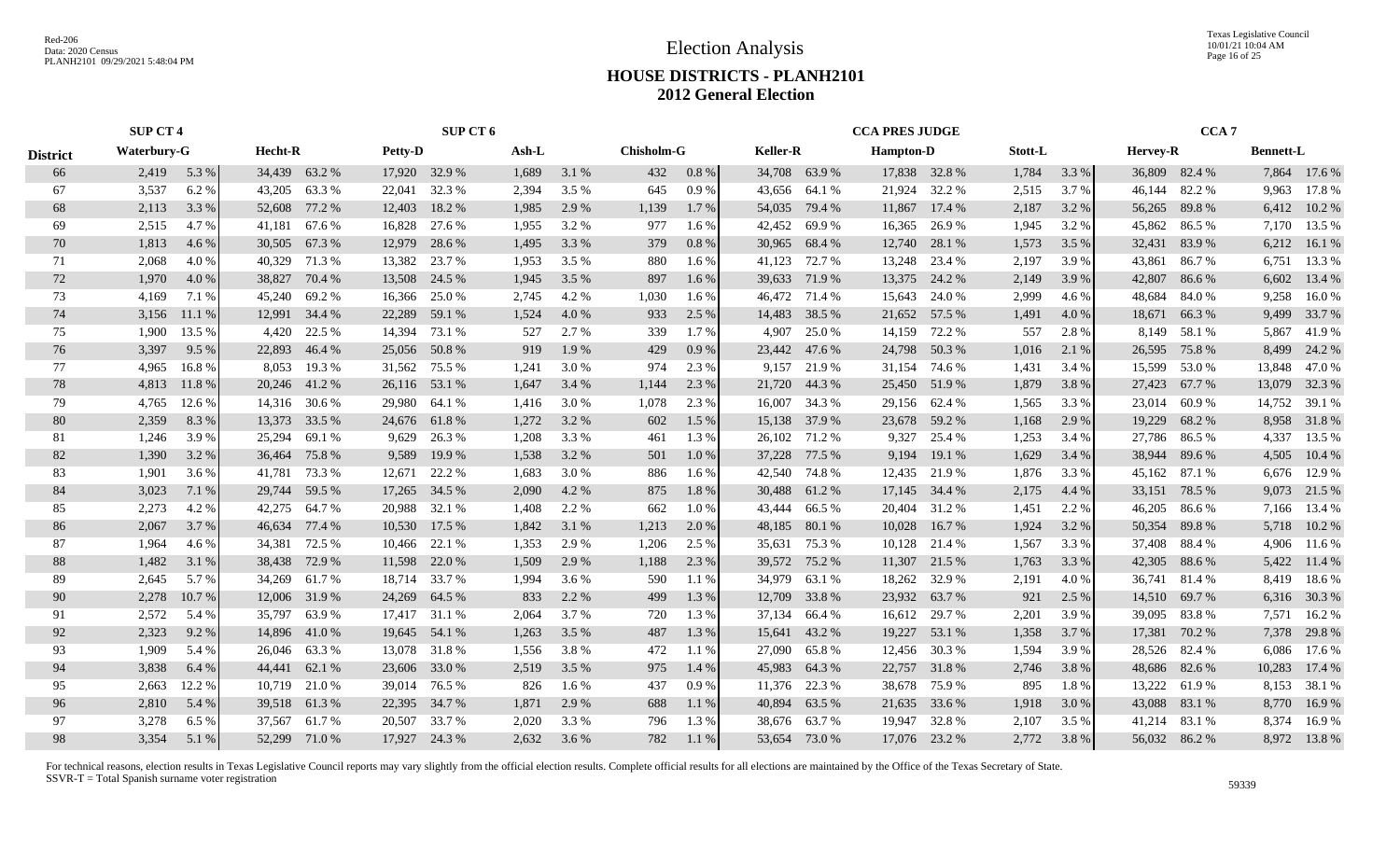|                 |          | CCA <sub>8</sub> |                  |        |
|-----------------|----------|------------------|------------------|--------|
| <b>District</b> | Alcala-R |                  | <b>Strange-L</b> |        |
| 66              | 36,634   | 82.3 %           | 7,858            | 17.7 % |
| 67              | 45,843   | 82.2%            | 9,949            | 17.8%  |
| 68              | 55,265   | 88.5%            | 7,192            | 11.5 % |
| 69              | 44,824   | 85.0%            | 7,899            | 15.0%  |
| 70              | 32,273   | 83.8%            | 6,228            | 16.2%  |
| 71              | 43,252   | 85.6%            | 7,277            | 14.4 % |
| 72              | 42,541   | 86.2%            | 6,786            | 13.8%  |
| 73              | 48,404   | 83.5%            | 9,533            | 16.5 % |
| 74              | 20,307   | 70.1 %           | 8,667            | 29.9%  |
| 75              | 8,783    | 63.0%            | 5,153            | 37.0%  |
| 76              | 26,691   | 76.3%            | 8,308            | 23.7%  |
| 77              | 16,860   | 57.8 %           | 12,326           | 42.2 % |
| 78              | 27,830   | 69.0%            | 12,487           | 31.0%  |
| 79              | 24,406   | 64.7%            | 13,301           | 35.3%  |
| 80              | 20,522   | 72.5 %           | 7,774            | 27.5 % |
| 81              | 27,348   | 85.5%            | 4,636            | 14.5 % |
| 82              | 38,390   | 88.5 %           | 5,010            | 11.5 % |
| 83              | 44,195   | 85.7%            | 7,403            | 14.3 % |
| 84              | 32,959   | 78.3%            | 9,149            | 21.7%  |
| 85              | 45,672   | 85.9%            | 7,466            | 14.1 % |
| 86              | 49,677   | 88.7%            | 6,328            | 11.3 % |
| 87              | 36,831   | 87.2%            | 5,383            | 12.8%  |
| 88              | 41,324   | 86.9%            | 6,228            | 13.1 % |
| 89              | 36,629   | 81.5%            | 8,321            | 18.5 % |
| 90              | 15,074   | 71.8%            | 5,925            | 28.2 % |
| 91              | 38,941   | 83.4%            | 7,754            | 16.6%  |
| 92              | 17,450   | 70.4 %           | 7,333            | 29.6%  |
| 93              | 28,532   | 82.4 %           | 6,081            | 17.6%  |
| 94              | 48,559   | 82.5 %           | 10,276           | 17.5 % |
| 95              | 13,327   | 62.3 %           | 8,072            | 37.7 % |
| 96              | 42,984   | 83.0%            | 8,810            | 17.0 % |
| 97              | 41,082   | 82.9%            | 8,467            | 17.1 % |
| 98              | 55,798   | 86.0%            | 9,103            | 14.0%  |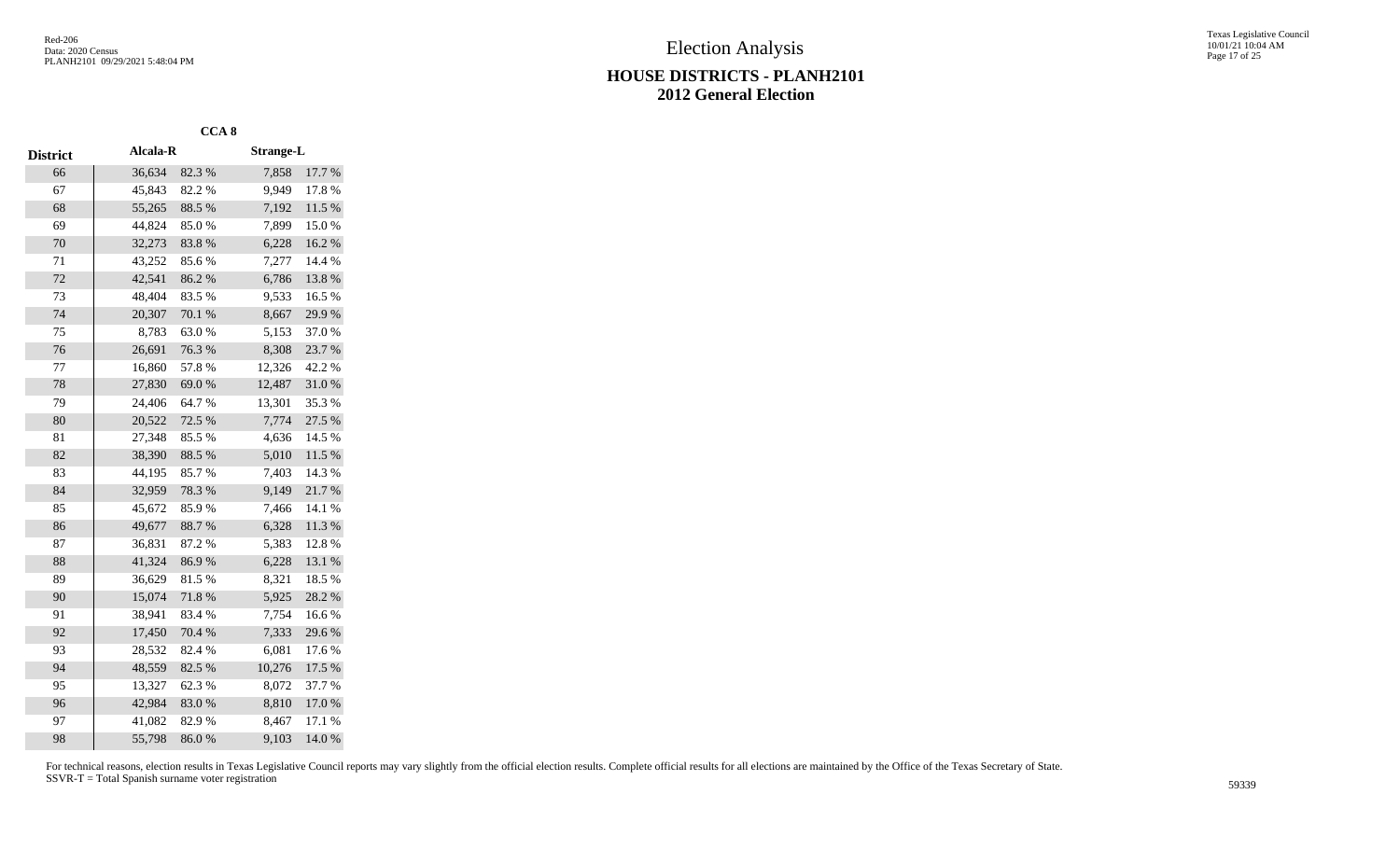|                 |                 |        |               | <b>PRESIDENT</b> |           |         |                |         |                 |          |        |               | <b>U.S. SEN</b> |               |                |       |                  | <b>RR COMM1</b> |                   |        |
|-----------------|-----------------|--------|---------------|------------------|-----------|---------|----------------|---------|-----------------|----------|--------|---------------|-----------------|---------------|----------------|-------|------------------|-----------------|-------------------|--------|
| <b>District</b> | <b>Romney-R</b> |        | Obama-D       |                  | Johnson-L |         | <b>Stein-G</b> |         | Write-In-       |          | Cruz-R |               | Sadler-D        |               | <b>Myers-L</b> |       | <b>Collins-G</b> |                 | <b>Craddick-R</b> |        |
| 99              | 34,354 64.3 %   |        | 18,256 34.2 % |                  | 633       | 1.2 %   | 161            | 0.3%    | 22              | $0.0\%$  |        | 33,432 63.3 % |                 | 17,711 33.5 % | 1,194          | 2.3 % | 465              | 0.9 %           | 32,895 63.4 %     |        |
| 100             | 13,472 27.4 %   |        | 34,957        | 71.0%            | 643       | 1.3 %   | 151            | 0.3%    | 18              | 0.0 %    | 13,498 | 27.9 %        | 33,174          | 68.7%         | 1,231          | 2.5 % | 394              | 0.8%            | 13,419            | 28.5 % |
| 101             | 17,836          | 36.7 % | 30,233        | 62.2 %           | 455       | 0.9%    | 112            | 0.2 %   | 7               | 0.0 %    | 17,975 | 37.5 %        | 28,749          | 60.0%         | 843            | 1.8%  | 335              | 0.7%            | 17,381            | 36.6 % |
| 102             | 19,322          | 42.0 % | 25,987        | 56.5 %           | 554       | 1.2%    | 152            | 0.3 %   | 20              | 0.0 %    | 18,878 | 41.8%         | 24,886          | 55.1 %        | 1,016          | 2.2 % | 391              | 0.9%            | 19,031            | 42.9 % |
| 103             | 12,062          | 32.8%  | 24,205        | 65.7%            | 406       | 1.1%    | 132            | 0.4%    | 9               | $0.0\%$  | 12,359 | 34.2 %        | 22,551          | 62.5 %        | 881            | 2.4 % | 311              | 0.9%            | 11,837            | 33.5 % |
| 104             | 6,992           | 18.8%  | 29,921        | 80.3%            | 240       | 0.6 %   | 91             | 0.2 %   | $7\phantom{.0}$ | 0.0 %    | 7,673  | 21.0%         | 28,070          | 76.7%         | 584            | 1.6 % | 272              | 0.7%            | 6,711             | 18.5 % |
| 105             | 17,430          | 49.4 % | 17,312        | 49.1 %           | 395       | 1.1%    | 126            | 0.4%    | 19              | 0.1%     | 17,214 | 49.8%         | 16,277          | 47.1 %        | 789            | 2.3%  | 303              | 0.9%            | 16,613            | 49.0%  |
| 106             | 30,578          | 69.3%  | 12,893        | 29.2 %           | 538       | 1.2%    | 104            | 0.2 %   | 3               | 0.0 %    | 29,967 | 68.5 %        | 12,467          | 28.5 %        | 971            | 2.2 % | 321              | 0.7%            | 29,717            | 69.1 % |
| 107             | 22,552          | 48.1 % | 23,649        | 50.4 %           | 545       | 1.2%    | 168            | 0.4%    | 20              | 0.0 %    | 21,944 | 47.6 %        | 22,698          | 49.2 %        | 1,089          | 2.4 % | 374              | 0.8%            | 21,938            | 48.7%  |
| 108             | 58,970          | 68.1 % | 26,565        | 30.7 %           | 878       | 1.0%    | 189            | 0.2 %   | 10              | 0.0 %    | 56,046 | 65.7 %        | 27,255          | 32.0 %        | 1,540          | 1.8%  | 408              | 0.5%            | 57,976            | 70.3%  |
| 109             | 9,953           | 17.0 % | 48,441        | 82.5 %           | 218       | 0.4%    | 82             | 0.1%    | 21              | 0.0 %    | 10,165 | 17.5 %        | 46,918          | 80.9%         | 606            | 1.0%  | 293              | $0.5\%$         | 9,882             | 17.2 % |
| 110             | 5,517           | 17.1 % | 26,511        | 82.2 %           | 156       | 0.5%    | 52             | 0.2 %   | 6               | $0.0\%$  | 5,866  | 18.5 %        | 25,235          | 79.7 %        | 374            | 1.2%  | 182              | 0.6%            | 5.319             | 16.9%  |
| 111             | 14,975          | 22.1 % | 52,165        | 77.1 %           | 366       | $0.5\%$ | 101            | 0.1%    | 18              | 0.0 %    | 15,310 | 22.9 %        | 50,458          | 75.5 %        | 771            | 1.2%  | 309              | $0.5\%$         | 15,012 22.6 %     |        |
| 112             | 44,320          | 63.4 % | 24,601        | 35.2 %           | 823       | $1.2\%$ | 183            | 0.3%    | 24              | 0.0 %    | 42,828 | 62.2 %        | 24,092          | 35.0%         | 1,472          | 2.1 % | 494              | 0.7%            | 43,380            | 64.4 % |
| 113             | 23,830          | 48.7%  | 24,463        | 50.0%            | 472       | 1.0%    | 126            | 0.3%    | 20              | $0.0\%$  | 23,503 | 48.8%         | 23,359          | 48.5 %        | 965            | 2.0 % | 329              | $0.7\%$         | 23,193            | 48.9%  |
| 114             | 16,155 40.3 %   |        | 23,507        | 58.6%            | 328       | 0.8%    | 80             | 0.2 %   | 22              | 0.1%     | 16,385 | 41.5 %        |                 | 22,149 56.1 % | 715            | 1.8%  | 267              | 0.7%            | 15,554            | 39.8%  |
| 115             | 30,263          | 55.6 % | 23,287        | 42.8%            | 710       | 1.3 %   | 139            | 0.3 %   | 13              | 0.0 %    |        | 29,594 55.3 % |                 | 22,276 41.6 % | 1,291          | 2.4 % | 357              | 0.7%            | 29,688            | 56.8%  |
| 116             | 20,394          | 40.4 % | 29,167        | 57.7 %           | 605       | 1.2 %   | 233            | $0.5\%$ | 131             | 0.3 %    | 19,915 | 39.9 %        | 28,200          | 56.5 %        | 1,156          | 2.3 % | 630              | 1.3 %           | 19,760            | 40.3%  |
| 117             | 11,977          | 38.5 % | 18,742        | 60.2%            | 247       | 0.8%    | 82             | 0.3%    | 83              | 0.3 %    | 11,764 | 38.5 %        | 17,964          | 58.8%         | 545            | 1.8%  | 293              | 1.0%            | 11,448            | 38.0%  |
| 118             | 22,545          | 47.5 % | 24,174        | 51.0 %           | 419       | 0.9%    | 185            | 0.4%    | 94              | $0.2\%$  | 21,821 | 46.5 %        | 23,619          | 50.4 %        | 931            | 2.0 % | 518              | 1.1%            | 21,497            | 46.4 % |
| 119             | 17,515          | 38.7 % | 27,119        | 59.9 %           | 414       | 0.9%    | 149            | 0.3 %   | 82              | $0.2 \%$ | 17,028 | 38.0%         | 26,390          | 58.9%         | 900            | 2.0 % | 486              | 1.1 %           | 16,797            | 37.9 % |
| 120             | 16,276          | 34.1 % | 30,825        | 64.5 %           | 385       | 0.8%    | 170            | 0.4%    | 110             | $0.2\%$  | 15,996 | 33.8%         | 29,867          | 63.1 %        | 967            | 2.0%  | 490              | $1.0\%$         | 15,969            | 34.1 % |
| 121             | 47,798          | 63.8%  | 25,850        | 34.5 %           | 846       | 1.1%    | 199            | 0.3%    | 188             | $0.3\%$  | 46,394 | 62.8%         | 25,175          | 34.1 %        | 1,645          | 2.2 % | 657              | 0.9%            | 46,626            | 64.4 % |
| 122             | 42,860          | 68.3%  | 18,916 30.2 % |                  | 656       | $1.0\%$ | 133            | 0.2 %   | 148             | 0.2 %    | 42,078 | 67.8%         | 18,313          | 29.5 %        | 1,188          | 1.9 % | 443              | 0.7%            | 41,861            | 68.8%  |
| 123             | 25,079          | 42.2 % | 33,225        | 55.9%            | 738       | $1.2\%$ | 301            | $0.5\%$ | 136             | $0.2\%$  | 24,446 | 41.6 %        | 32,335          | 55.0 %        | 1,261          | 2.1 % | 740              | 1.3 %           | 24,380            | 42.3 % |
| 124             | 12,617          | 33.0 % | 25,022        | 65.5 %           | 367       | 1.0%    | 130            | 0.3%    | 73              | 0.2 %    | 12,626 | 33.4 %        | 24,002          | 63.5 %        | 752            | 2.0%  | 395              | $1.0\%$         | 12,215            | 32.8%  |
| 125             | 24,556          | 42.9%  | 31,816        | 55.5 %           | 612       | 1.1 %   | 183            | 0.3%    | 138             | 0.2 %    | 24,093 | 42.5 %        | 30,764          | 54.3 %        | 1,213          | 2.1 % | 610              | $1.1\%$         | 23,788            | 42.6 % |
| 126             | 47,726          | 69.7%  | 19,859        | 29.0 %           | 660       | 1.0%    | 190            | 0.3%    | 28              | 0.0 %    | 47,281 | 69.5 %        | 19,107          | 28.1 %        | 1,095          | 1.6 % | 502              | 0.7%            | 47,167            | 70.4 % |
| 127             | 44,955          | 68.9%  | 19,518        | 29.9%            | 579       | 0.9%    | 205            | 0.3%    | -11             | 0.0 %    | 44,509 | 68.7%         | 18,851          | 29.1 %        | 959            | 1.5 % | 483              | 0.7%            | 44,045            | 69.1 % |
| 128             | 39,220          | 72.4 % | 14,369        | 26.5 %           | 436       | 0.8%    | 125            | 0.2%    | 14              | 0.0 %    |        | 38,377 71.5 % | 14,209          | 26.5 %        | 769            | 1.4 % | 330              | 0.6%            | 37,599            | 71.1 % |
| 129             | 44,281          | 66.3%  | 21,376        | 32.0 %           | 801       | 1.2%    | 285            | 0.4%    | 12              | $0.0\%$  | 43,481 | 65.8%         | 20,800          | 31.5 %        | 1,251          | 1.9%  | 576              | 0.9%            | 43,343            | 67.0%  |
| 130             | 44,920          | 76.7%  | 12,907        | 22.0 %           | 558       | 1.0%    | 156            | 0.3%    | 17              | 0.0 %    | 44,332 | 76.3%         | 12,444          | 21.4 %        | 932            | 1.6%  | 378              | 0.7%            | 43,931            | 76.9%  |
| 131             | 7,541 19.4 %    |        | 30,958 79.8 % |                  | 187       | $0.5\%$ | 88             | 0.2 %   |                 | 0.0 %    |        | 7,780 20.4 %  |                 | 29,713 77.8 % | 401            | 1.1 % | 290              | $0.8 \%$        | 7,423 19.6 %      |        |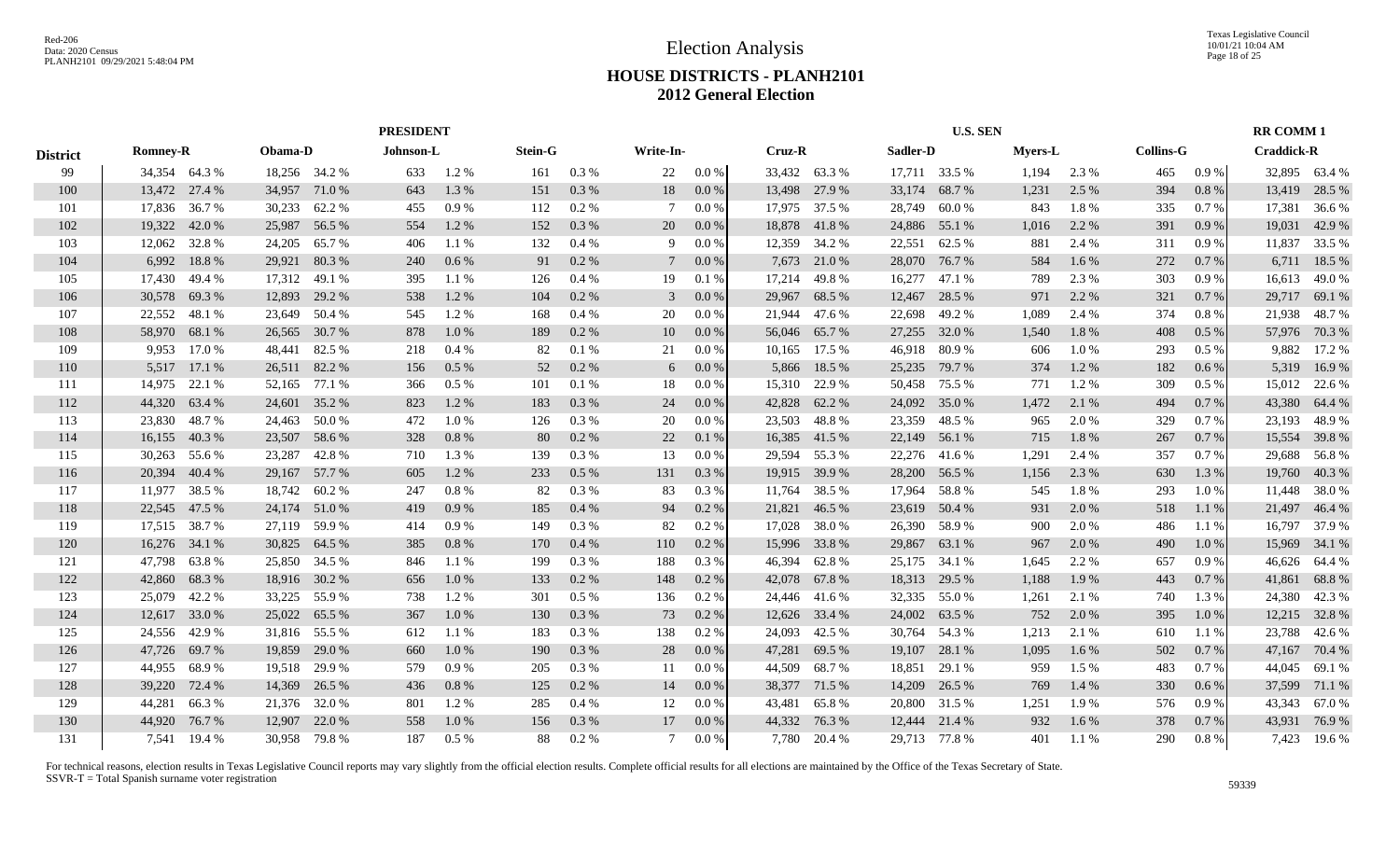Texas Legislative Council 10/01/21 10:04 AM Page 19 of 25

# **HOUSE DISTRICTS - PLANH2101 2012 General Election**

|                 | <b>RR COMM1</b> |        |        |         |                  |       |                     |               | <b>RR COMM 2</b> |               |                 |         |                  | SUP CT 2      |           |        |                 | <b>SUP CT 4</b> |          |              |
|-----------------|-----------------|--------|--------|---------|------------------|-------|---------------------|---------------|------------------|---------------|-----------------|---------|------------------|---------------|-----------|--------|-----------------|-----------------|----------|--------------|
| <b>District</b> | <b>Henry-D</b>  |        | Wall-L |         | <b>Kennedy-G</b> |       | <b>Smitherman-R</b> |               | Perez-L          |               | <b>Wendel-G</b> |         | <b>Willett-R</b> |               | Koelsch-L |        | <b>Devine-R</b> |                 | Oxford-L |              |
| 99              | 16,763 32.3 %   |        | 1,188  | 2.3 %   | 1,034            | 2.0 % |                     | 33,761 80.1 % |                  | 5,646 13.4 %  | 2,740           | $6.5\%$ |                  | 35,113 84.0 % | 6,664     | 16.0 % |                 | 34,009 80.8%    |          | 5,566 13.2 % |
| 100             | 31,359          | 66.5 % | 1,334  | 2.8 %   | 1,024            | 2.2 % |                     | 14,143 51.0 % |                  | 9,349 33.7 %  | 4,224           | 15.2 %  |                  | 15,348 57.2 % | 11,486    | 42.8%  |                 | 14,112 51.3 %   |          | 9,295 33.8 % |
| 101             | 28,358 59.8 %   |        | 921    | 1.9 %   | 791              | 1.7 % | 18,729              | 62.2 %        | 8,572            | 28.5 %        | 2,788           | 9.3%    | 19,995           | 67.6 %        | 9,575     | 32.4 % |                 | 19,118 64.4 %   | 7,907    | 26.6 %       |
| 102             | 23,540 53.0 %   |        | 982    | 2.2 %   | 850              | 1.9 % | 19,958              | 65.5 %        | 7,667            | 25.2 %        | 2,860           | 9.4 %   | 21,027           | 70.4 %        | 8,843     | 29.6 % |                 | 19,958 65.9 %   |          | 7,543 24.9 % |
| 103             | 21,691 61.4 %   |        | 912    | 2.6 %   | 886              | 2.5 % | 12,333              | 52.5 %        | 8,293            | 35.3 %        | 2,862           | 12.2 %  | 13,700           | 60.3%         | 9,024     | 39.7 % |                 | 12,766 55.1 %   | 7,473    | 32.3 %       |
| 104             | 28,185          | 77.9 % | 550    | 1.5 %   | 753              | 2.1 % | 7,242               | 40.8%         | 8,462            | 47.7 %        | 2,052           | 11.6 %  | 8,813            | 51.9%         | 8,155     | 48.1 % | 8,035           | 46.5 %          | 6,849    | 39.7 %       |
| 105             | 15,666 46.2 %   |        | 873    | 2.6 %   | 755              | 2.2 % | 17,245              | 66.8 %        | 6,501            | 25.2 %        | 2,074           | 8.0%    | 18,467           | 73.0 %        | 6,843     | 27.0 % | 17,558          | 68.6 %          | 6,019    | 23.5 %       |
| 106             | 11,461          | 26.7 % | 1,077  | 2.5 %   | 742              | 1.7%  | 30,524              | 81.9%         | 4,494            | 12.1 %        | 2,247           | 6.0%    | 31,520           | 84.8%         | 5,659     | 15.2 % | 30,628          | 82.0%           | 4,651    | 12.4 %       |
| 107             | 21,131          | 46.9%  | 1,034  | 2.3 %   | 983              | 2.2 % | 22,685              | 68.3%         | 7,472            | 22.5 %        | 3,074           | 9.3%    | 23,968           | 73.7 %        | 8,569     | 26.3 % | 22,850          | 69.2 %          | 7,231    | 21.9%        |
| 108             | 21,552          | 26.1 % | 1,802  | 2.2 %   | 1,128            | 1.4 % | 58,823              | 82.7 %        | 7,997            | 11.2 %        | 4,328           | 6.1 %   | 60,172           | 85.3%         | 10,357    | 14.7 % | 58,297          | 82.1 %          | 8,919    | 12.6 %       |
| 109             | 46,607          | 81.0%  | 505    | 0.9%    | 573              | 1.0%  | 11,184              | 42.2 %        | 12,115           | 45.7 %        | 3,220           | 12.1 %  | 12,681           | 49.3 %        | 13,022    | 50.7 % | 11,381          | 43.6 %          | 11,223   | 43.0%        |
| 110             | 25,434          | 80.8%  | 284    | 0.9%    | 431              | 1.4 % | 5,932               | 45.5 %        | 5,680            | 43.6 %        | 1,428           | 11.0 %  | 6,915            | 55.2 %        | 5,619     | 44.8%  | 6,197           | 48.8%           | 4,867    | 38.3 %       |
| 111             | 49,889          | 75.3 % | 706    | 1.1%    | 689              | 1.0%  | 16,438              | 49.1 %        | 13,402           | 40.0 %        | 3,645           | 10.9%   | 18,209           | 55.8%         | 14,442    | 44.2 % |                 | 16,734 50.7 %   | 12,539   | 38.0%        |
| 112             | 21,361 31.7 %   |        | 1,513  | 2.2 %   | 1,135            | 1.7%  | 44,240              | 79.3 %        |                  | 8,022 14.4 %  | 3,502           | 6.3%    | 45,664           | 82.9 %        | 9,414     | 17.1 % | 44,071          | 79.3 %          | 8,270    | 14.9 %       |
| 113             | 22,669 47.8 %   |        | 885    | 1.9 %   | 715              | 1.5 % | 23,919 71.0 %       |               |                  | 7,510 22.3 %  | 2,239           | 6.7 %   | 25,229           | 76.1 %        | 7.944     | 23.9 % |                 | 24,128 72.2 %   |          | 7,118 21.3 % |
| 114             | 22,074 56.5 %   |        | 701    | 1.8%    | 713              | 1.8%  | 16,199              | 62.4 %        |                  | 7,826 30.1 %  | 1,940           | 7.5 %   | 17,683           | 69.6 %        | 7,714     | 30.4 % | 16,697          | 65.2 %          |          | 6,791 26.5 % |
| 115             | 20,078          | 38.4 % | 1,626  | 3.1 %   | 905              | 1.7%  | 30,621              | 72.6 %        | 8,491            | 20.1 %        | 3,059           | 7.3 %   |                  | 31,886 76.5 % | 9,821     | 23.5 % | 30,500          | 72.6 %          | 8,667    | 20.6 %       |
| 116             | 26,799 54.6 %   |        | 1,151  | 2.3 %   | 1,351            | 2.8%  | 22,387              | 55.9%         |                  | 12,311 30.8 % | 5,320           | 13.3 %  | 24,264           | 64.4 %        | 13,439    | 35.6 % | 23,645          | 59.0 %          | 10,597   | 26.4 %       |
| 117             | 17,521          | 58.1 % | 575    | 1.9 %   | 617              | 2.0 % | 12,992              | 55.7 %        | 8,147            | 34.9 %        | 2,173           | 9.3%    | 14,227           | 64.5 %        | 7,841     | 35.5 % | 14,151          | 60.7%           | 6,518    | 28.0%        |
| 118             | 22,866 49.4 %   |        | 917    | 2.0%    | 1,027            | 2.2 % | 23,587              | 62.7 %        | 10,657           | 28.3 %        | 3,389           | 9.0 %   | 25,142           | 70.7 %        | 10,440    | 29.3 % | 25,067          | 66.7 %          | 8,668    | 23.1 %       |
| 119             | 25,735 58.1 %   |        | 831    | 1.9 %   | 944              | 2.1 % | 19,169              | 55.6 %        | 11,581           | 33.6 %        | 3,718           | 10.8%   |                  | 20,749 64.0 % | 11,652    | 36.0%  |                 | 20,425 59.2 %   | 9,821    | 28.4 %       |
| 120             | 28,974          | 61.8%  | 921    | 2.0%    | 1,003            | 2.1 % | 18,415              | 53.4 %        | 11,478           | 33.3 %        | 4,562           | 13.2 %  |                  | 19,717 60.8 % | 12,720    | 39.2 % |                 | 19,222 55.5 %   | 10,515   | 30.3 %       |
| 121             | 22,426 31.0 %   |        | 1,716  | 2.4 %   | 1,589            | 2.2 % | 49,697              | 75.8%         | 9,825            | 15.0%         | 6,015           | 9.2 %   | 50,941           | 80.5 %        | 12,309    | 19.5 % | 50,033          | 76.1 %          | 9,765    | 14.9 %       |
| 122             | 16,407          | 27.0 % | 1,422  | 2.3 %   | 1,123            | 1.8%  | 44,076              | 78.9%         | 7,550            | 13.5 %        | 4,252           | 7.6 %   |                  | 45,030 83.1 % | 9,174     | 16.9%  | 44,535          | 79.4 %          | 7,412    | 13.2 %       |
| 123             | 30,240          | 52.4 % | 1,341  | 2.3 %   | 1.703            | 3.0%  | 27,206              | 57.7 %        | 13,176           | 27.9 %        | 6,772           | 14.4 %  | 29,131           | 66.1 %        | 14,970    | 33.9%  | 28,517          | 60.5 %          | 11,304   | 24.0 %       |
| 124             | 23,482          | 63.0%  | 744    | 2.0 %   | 848              | 2.3 % | 14,296              | 49.9 %        | 11,266           | 39.3 %        | 3,080           | 10.8%   | 16,062           | 59.9%         | 10,766    | 40.1 % | 15,890          | 55.5 %          | 9,023    | 31.5 %       |
| 125             | 29,566 53.0 %   |        | 1,239  | 2.2 %   | 1,237            | 2.2 % | 26,641              | 58.1 %        |                  | 14,240 31.1 % | 4,956           | 10.8%   | 28,967           | 66.7%         | 14,460    | 33.3 % |                 | 28,546 62.2 %   | 11,700   | 25.5 %       |
| 126             | 17,786          | 26.5 % | 1,167  | 1.7 %   | 892              | 1.3 % | 48,383              | 83.2 %        | 6,377            | 11.0 %        | 3,419           | 5.9 %   |                  | 49,618 85.9 % | 8,175     | 14.1 % | 48,431          | 83.3%           | 6,368    | 10.9%        |
| 127             | 17,788 27.9 %   |        | 1,046  | $1.6\%$ | 907              | 1.4 % | 45,037              | 82.5 %        | 6,236            | 11.4 %        | 3,305           | 6.1 %   | 46,399           | 85.6 %        | 7,829     | 14.4 % |                 | 45,340 83.0 %   | 5,942    | 10.9%        |
| 128             | 13,800          | 26.1 % | 761    | 1.4 %   | 746              | 1.4 % | 38,531              | 85.9%         | 4,391            | 9.8%          | 1,929           | 4.3%    | 39,494           | 88.9%         | 4,915     | 11.1 % | 38,687          | 86.8%           | 3,923    | 8.8%         |
| 129             | 18,746 29.0 %   |        | 1,425  | 2.2 %   | 1.180            | 1.8%  | 44,453              | 80.8 %        | 6.687            | 12.1 %        | 3,904           | 7.1 %   | 45,931           | 84.4 %        | 8,459     | 15.6 % |                 | 44,575 81.2 %   | 6,436    | 11.7 %       |
| 130             | 11,559          | 20.2 % | 977    | 1.7 %   | 695              | 1.2%  | 44,789              | 87.3%         | 4,275            | 8.3%          | 2,225           | 4.3%    | 45,674           | 89.5 %        | 5,374     | 10.5 % | 44,832          | 87.3%           | 4,255    | 8.3%         |
| 131             | 29,568 78.1 %   |        | 350    | 0.9%    | 539              | 1.4 % |                     | 8.695 42.9 %  | 7.993            | 39.5 %        | 3.565           | 17.6 %  |                  | 9.853 50.1 %  | 9.795     | 49.9%  |                 | 9.072 45.4 %    |          | 6,895 34.5 % |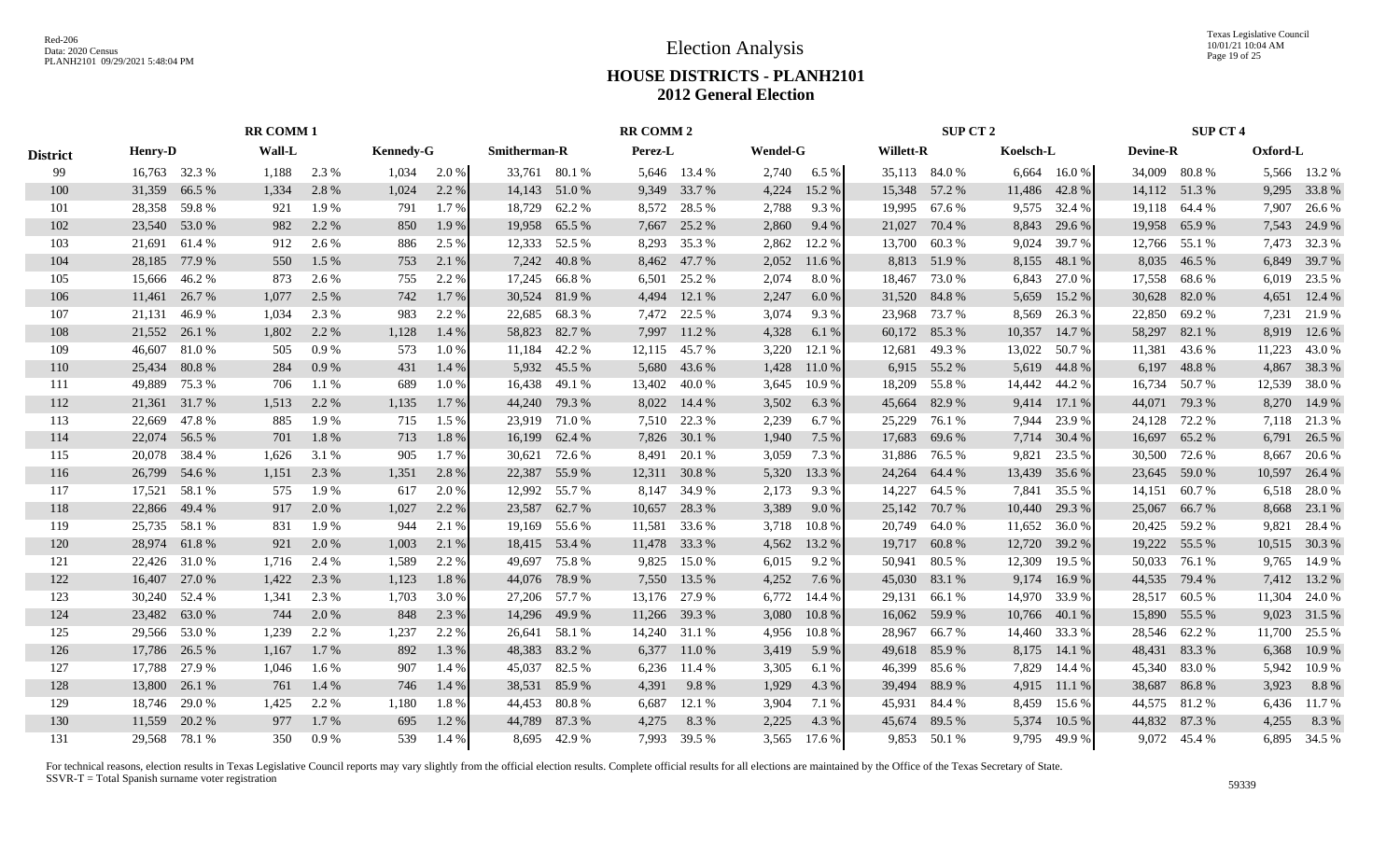Texas Legislative Council 10/01/21 10:04 AM Page 20 of 25

# **HOUSE DISTRICTS - PLANH2101 2012 General Election**

|                 | <b>SUP CT 4</b>    |                  | SUP CT 6         |                |                   |                  | <b>CCA PRES JUDGE</b> |                  | CCA <sub>7</sub> |                  |
|-----------------|--------------------|------------------|------------------|----------------|-------------------|------------------|-----------------------|------------------|------------------|------------------|
| <b>District</b> | <b>Waterbury-G</b> | Hecht-R          | <b>Petty-D</b>   | Ash-L          | <b>Chisholm-G</b> | <b>Keller-R</b>  | <b>Hampton-D</b>      | Stott-L          | <b>Hervey-R</b>  | <b>Bennett-L</b> |
| 99              | 6.0 $%$<br>2,541   | 31,463 60.9 %    | 17,712 34.3 %    | 1,710<br>3.3 % | 1.5 %<br>790      | 32,491 63.0 %    | 17,207 33.3 %         | 1,913<br>3.7 %   | 34,497 83.2 %    | 6,979 16.8%      |
| 100             | 4,087<br>14.9 %    | 12,349<br>26.3 % | 32,449<br>69.0 % | 1,627<br>3.5 % | 618<br>1.3 %      | 12,700<br>27.0 % | 32,512 69.2 %         | 1,771<br>3.8%    | 15,185 56.8 %    | 43.2 %<br>11,550 |
| 101             | 2,655<br>8.9%      | 16,360<br>34.6 % | 29,348 62.0 %    | 1,197<br>2.5 % | 434<br>0.9%       | 17,375<br>36.8%  | 28,679<br>60.7 %      | 1,222<br>2.6 %   | 19,827 67.4 %    | 9,587<br>32.6 %  |
| 102             | 2,785<br>9.2 %     | 18,048<br>40.8%  | 24,410 55.2 %    | 1,258<br>2.8 % | 520<br>1.2%       | 18,260<br>41.4 % | 24,489<br>55.5 %      | 1,387<br>3.1 %   | 20,778 69.9 %    | 8,962 30.1 %     |
| 103             | 12.6 %<br>2,911    | 11,034<br>31.3 % | 22,615 64.1 %    | 3.3 %<br>1,178 | 474<br>1.3%       | 32.5 %<br>11,417 | 22,452 63.8 %         | 1,295<br>3.7 %   | 13,538 59.8 %    | 9,115 40.2 %     |
| 104             | 2,378<br>13.8%     | 6,095<br>16.9%   | 28,810 79.9 %    | 757<br>2.1 %   | 404<br>1.1%       | 6,561<br>18.2 %  | 28,646 79.5 %         | 830<br>2.3 %     | 8,763 51.7 %     | 8,182<br>48.3%   |
| 105             | 2,025<br>7.9%      | 15,807<br>46.7 % | 16,408<br>48.5 % | 1,145<br>3.4 % | 454<br>1.3%       | 16,292<br>48.3%  | 16,225 48.1 %         | 1,200<br>3.6 %   | 18,134 71.8 %    | 7,134<br>28.2%   |
| 106             | 2,079<br>5.6 %     | 28,591<br>66.6 % | 12,392<br>28.9%  | 1,443<br>3.4 % | 1.2%<br>511       | 29,299<br>68.4 % | 12,017 28.1 %         | 1,517<br>3.5 %   | 31,082 83.8 %    | 16.2%<br>6,019   |
| 107             | 2,952<br>8.9%      | 20,752<br>46.3%  | 49.2%<br>22,056  | 3.2 %<br>1,443 | 604<br>1.3%       | 21,118<br>47.1 % | 49.5 %<br>22,172      | 1,510<br>3.4 %   | 23,542<br>72.7 % | 8,854<br>27.3 %  |
| 108             | 3,833<br>5.4 %     | 56,116<br>68.3%  | 23,032<br>28.0%  | 2.9 %<br>2,354 | 632<br>$0.8\%$    | 54,350<br>66.5 % | 24,922<br>30.5 %      | 2,422<br>3.0 %   | 59,289 84.8 %    | 10,635<br>15.2 % |
| 109             | 3,470<br>13.3 %    | 9,061<br>15.8 %  | 47,236 82.3 %    | 1.3 %<br>753   | 364<br>$0.6\%$    | 9,536 16.6 %     | 47,097<br>82.1 %      | 752<br>1.3 %     | 12,360 48.1 %    | 13,327<br>51.9%  |
| 110             | 13.0%<br>1,647     | 4,873<br>15.5 %  | 25,787 82.2 %    | 462<br>1.5 %   | 236<br>$0.8\%$    | 5,204<br>16.6 %  | 25,675 81.9 %         | 481<br>1.5 %     | 6,741 53.9 %     | 5,764 46.1 %     |
| 111             | 3,752<br>11.4 %    | 14,004 21.2 %    | 50,703<br>76.6 % | 1,026<br>1.6 % | $0.6\%$<br>421    | 14,458 21.9 %    | 50,598 76.6 %         | 1,036<br>$1.6\%$ | 17,916 55.0 %    | 45.0%<br>14,666  |
| 112             | 3,254<br>5.9 %     | 41,498 61.9 %    | 22,721<br>33.9 % | 2,067<br>3.1 % | 709<br>1.1%       | 41,662<br>62.3 % | 22,941 34.3 %         | 2,243<br>3.4 %   | 44,957 81.8 %    | 18.2 %<br>10,024 |
| 113             | 2,180<br>6.5 %     | 21,989 46.5 %    | 23,599<br>49.9 % | 1,236<br>2.6 % | 1.0%<br>490       | 22,748 48.2 %    | 23,182 49.1 %         | 1,313<br>2.8 %   | 24,843 75.2 %    | 8,203 24.8 %     |
| 114             | 2,112<br>8.3%      | 14,593 37.5 %    | 22,839 58.7 %    | 1,038<br>2.7 % | 450<br>1.2%       | 15,283 39.3 %    | 22,511 57.9 %         | 1,082<br>2.8%    | 17,414 68.7 %    | 7,948 31.3 %     |
| 115             | 2,860<br>6.8%      | 28,131<br>54.0 % | 21,580<br>41.4 % | 1,851<br>3.6 % | 564<br>$1.1\%$    | 28,714 55.3 %    | 21,312 41.0 %         | 1,923<br>3.7 %   | 31,441<br>75.7 % | 24.3 %<br>10,104 |
| 116             | 5,830<br>14.5 %    | 18,377 37.4 %    | 28,663 58.4 %    | 2.7 %<br>1,303 | 728<br>1.5 %      | 19,721<br>40.3%  | 27,729<br>56.6 %      | 1,541<br>3.1 %   | 24,421<br>65.9%  | 12,644 34.1 %    |
| 117             | 2,641<br>11.3 %    | 10,609<br>35.2 % | 18,526 61.5 %    | 2.2 %<br>661   | 331<br>1.1 %      | 11,722<br>39.0%  | 17,601 58.5 %         | 763<br>2.5 %     | 14,426 66.8%     | 33.2 %<br>7,174  |
| 118             | 3,837<br>10.2%     | 19,882<br>43.0 % | 24,630 53.3 %    | 2.3 %<br>1,074 | 636<br>1.4 %      | 21,742 47.1 %    | 23,121 50.1 %         | 1,281<br>2.8%    | 25,265 72.0 %    | 9,835<br>28.0%   |
| 119             | 4,275<br>12.4 %    | 15,273 34.5 %    | 27,393<br>61.9 % | 2.3 %<br>1,019 | 576<br>1.3%       | 17,096<br>38.7 % | 25,872 58.6 %         | 1,175<br>2.7 %   | 20,735 65.5 %    | 10,942 34.5 %    |
| 120             | 4,911<br>14.2 %    | 14,687 31.4 %    | 30,475 65.1 %    | 2.3 %<br>1,076 | 1.3%<br>602       | 16,101 34.4 %    | 63.0%<br>29,469       | 1,173<br>2.5 %   | 19,828 63.1 %    | 11,615 36.9%     |
| 121             | 5,914<br>9.0 %     | 44,597<br>61.6 % | 24,733 34.2 %    | 3.0 %<br>2,151 | 879<br>1.2 %      | 45,626 63.3 %    | 24,137 33.5 %         | 3.2 %<br>2,341   | 50,828 80.9 %    | 11,992<br>19.1 % |
| 122             | 4,139<br>7.4 %     | 40,150<br>66.1%  | 18,216 30.0 %    | 2.9 %<br>1,766 | 647<br>1.1%       | 41,294<br>68.1 % | 28.8%<br>17,467       | 1,872<br>3.1 %   | 44,970 83.7 %    | 8,779<br>16.3%   |
| 123             | 7,288<br>15.5 %    | 22,943<br>39.8 % | 32,182<br>55.8%  | 2.8 %<br>1,603 | 967<br>1.7 %      | 24,162<br>42.0 % | 31,483<br>54.8%       | 1,833<br>3.2 %   | 29,318 67.6 %    | 14,062 32.4 %    |
| 124             | 3,732<br>13.0 %    | 11,148<br>29.9 % | 24,812 66.6 %    | 815<br>2.2 %   | 462<br>1.2%       | 12,612 33.9 %    | 23,641<br>63.6 %      | 930<br>2.5 %     | 62.1 %<br>16,267 | 37.9 %<br>9,910  |
| 125             | 5,630<br>12.3 %    | 21,885<br>39.3 % | 31,667<br>56.8%  | 1,422<br>2.6 % | 1.3 %<br>736      | 24,030<br>43.3 % | 29,966 53.9 %         | 1,562<br>2.8%    | 29,132 68.4 %    | 13,447 31.6 %    |
| 126             | 3,365<br>5.8 %     | 45,174 67.9 %    | 19,194<br>28.8%  | 1,584<br>2.4 % | 622<br>0.9%       | 45,723<br>68.8%  | 19,031<br>28.6 %      | 1,716<br>2.6 %   | 48,877 85.5 %    | 8,316 14.5 %     |
| 127             | 3,318<br>6.1 %     | 42,398<br>66.9 % | 18,999<br>30.0 % | 1,410<br>2.2 % | 1.0%<br>607       | 42,985<br>67.8 % | 18,827<br>29.7 %      | 1,571<br>2.5 %   | 45,732 85.2 %    | 7,963 14.8 %     |
| 128             | 1,950<br>4.4 %     | 36,263<br>68.9%  | 14,751 28.0 %    | 2.1 %<br>1,085 | 1.0%<br>516       | 37,039<br>70.5 % | 14,364 27.3 %         | 2.2 %<br>1,159   | 38,862 87.7 %    | 5,453<br>12.3 %  |
| 129             | 3,873<br>7.1 %     | 41,199<br>64.1 % | 20,640 32.1 %    | 2.7 %<br>1,731 | 1.1 %<br>737      | 41,769<br>65.1 % | 20,536 32.0 %         | 1,866<br>2.9%    | 45,205 83.7 %    | 8,807<br>16.3%   |
| 130             | 2,262<br>4.4 %     | 42,629<br>74.8%  | 12,476 21.9 %    | 1,377<br>2.4 % | 482<br>0.8%       | 43,110<br>75.8%  | 21.7 %<br>12,333      | 1,420<br>2.5 %   | 45,160 88.8 %    | 5,723<br>11.2 %  |
| 131             | 4.003<br>20.0%     | 6.886<br>18.3 %  | 30,040 79.8 %    | 454<br>1.2%    | $0.8 \%$<br>284   | 7,224 19.2 %     | 29.953 79.6 %         | 469<br>1.2%      | 9.700 50.9 %     | 9.344<br>49.1 %  |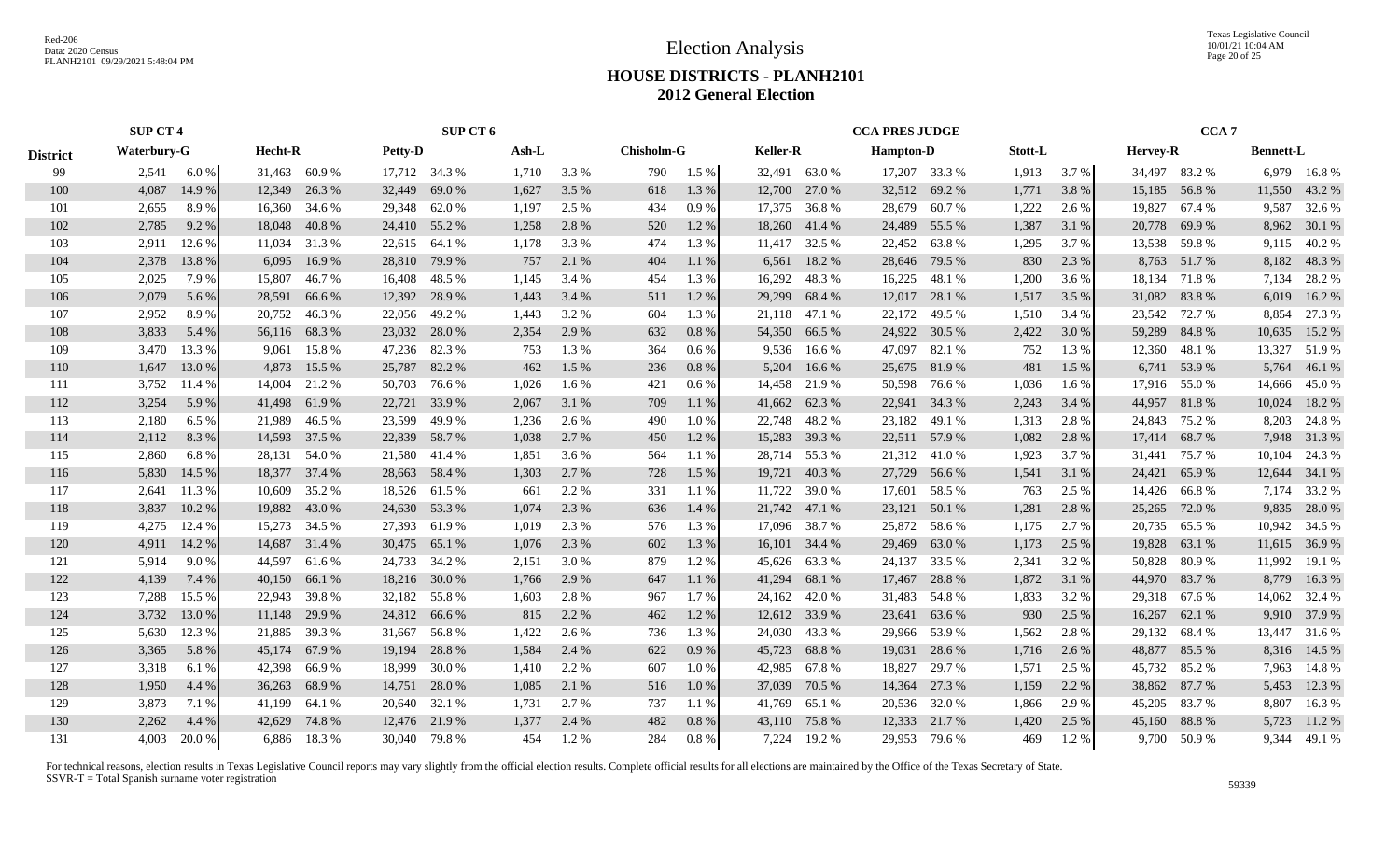Texas Legislative Council 10/01/21 10:04 AM Page 21 of 25

|                 |                 | CCA <sub>8</sub> |                  |        |
|-----------------|-----------------|------------------|------------------|--------|
| <b>District</b> | <b>Alcala-R</b> |                  | <b>Strange-L</b> |        |
| 99              | 34,360          | 82.8%            | 7,155            | 17.2 % |
| 100             | 15,330          | 57.5 %           | 11,344           | 42.5 % |
| 101             | 19,945          | 68.0%            | 9,405            | 32.0%  |
| 102             | 20,700          | 69.7%            | 8,999            | 30.3%  |
| 103             | 14,132          | 62.4%            | 8,530            | 37.6%  |
| 104             | 9,614           | 56.4%            | 7,419            | 43.6%  |
| 105             | 18,328          | 72.6%            | 6,932            | 27.4 % |
| 106             | 30,476          | 82.4%            | 6,530            | 17.6%  |
| 107             | 23,620          | 73.1 %           | 8,670            | 26.9%  |
| 108             | 58,905          | 84.6%            | 10,686           | 15.4 % |
| 109             | 12,117          | 47.2 %           | 13,534           | 52.8%  |
| 110             | 6,932           | 55.4 %           | 5,590            | 44.6 % |
| 111             | 17,865          | 54.9%            | 14,701           | 45.1 % |
| 112             | 44,619          | 81.5%            | 10,117           | 18.5 % |
| 113             | 24,881          | 75.4 %           | 8,097            | 24.6%  |
| 114             | 17,806          | 70.1 %           | 7,582            | 29.9%  |
| 115             | 31,354          | 75.7%            | 10,051           | 24.3 % |
| 116             | 25,393          | 67.3 %           | 12,311           | 32.7%  |
| 117             | 15,093          | 68.9%            | 6,825            | 31.1 % |
| 118             | 26,121          | 73.4 %           | 9,480            | 26.6%  |
| 119             | 21,662          | 67.0%            | 10,660           | 33.0%  |
| 120             | 20,224          | 63.4 %           | 11,683           | 36.6%  |
| 121             | 51,301          | 80.6%            | 12,358           | 19.4 % |
| 122             | 45,448          | 83.2%            | 9,153            | 16.8%  |
| 123             | 30,427          | 68.8%            | 13,799           | 31.2%  |
| 124             | 17,352          | 65.2%            | 9,252            | 34.8%  |
| 125             | 30,502          | 70.4 %           | 12,830           | 29.6%  |
| 126             | 48,903          | 85.7%            | 8,181            | 14.3 % |
| 127             | 45,809          | 85.4%            | 7,833            | 14.6 % |
| 128             | 38,715          | 87.7%            | 5,435            | 12.3 % |
| 129             | 45,365          | 84.3%            | 8,467            | 15.7%  |
| 130             | 45,108          | 88.9%            | 5,646            | 11.1%  |
| 131             | 10,026          | 52.4 %           | 9,108            | 47.6%  |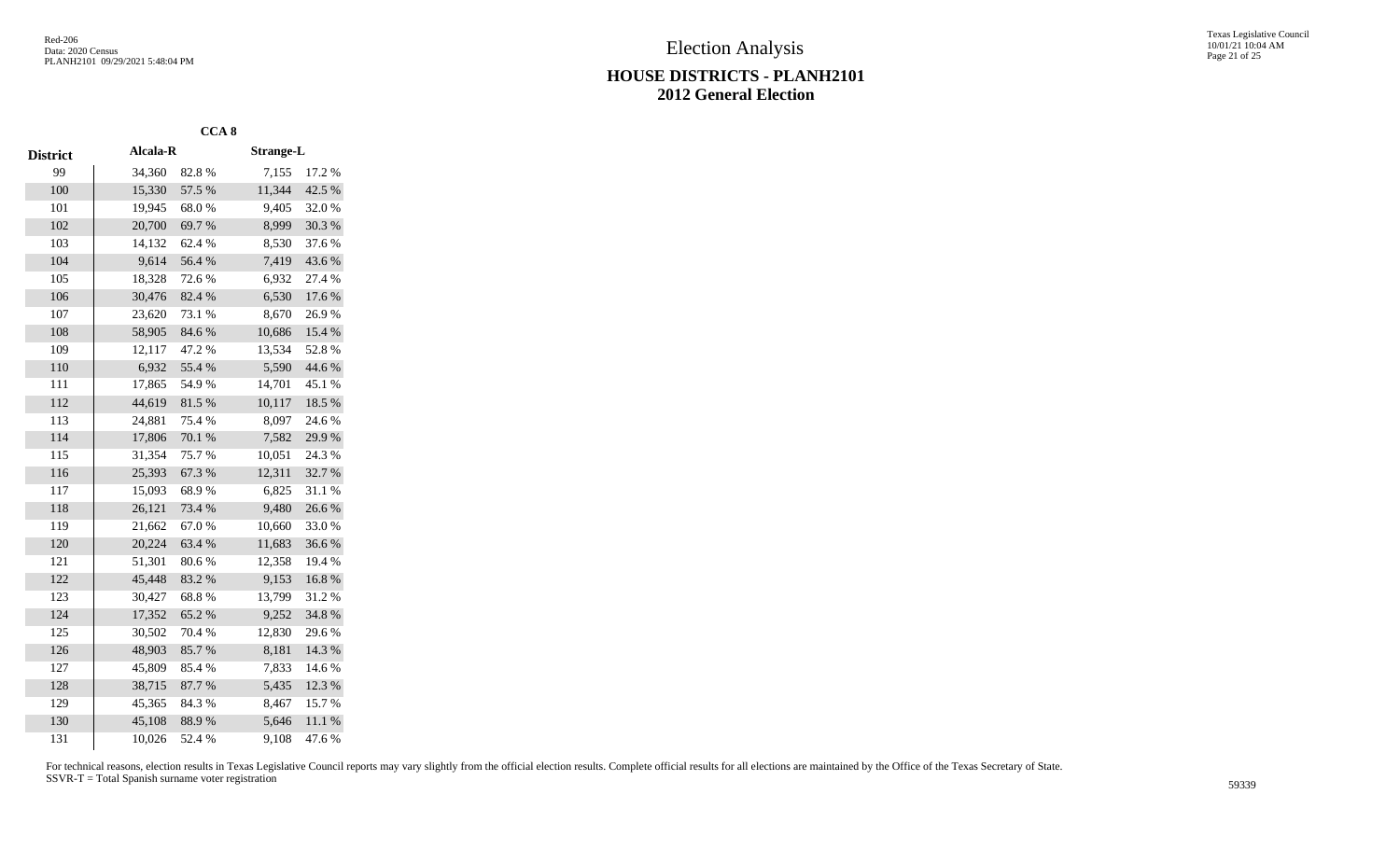|                 |                 |                |         |               | <b>PRESIDENT</b> |         |                |         |                |         |        |               |          | <b>U.S. SEN</b> |                |          |                  |          | <b>RR COMM1</b>   |               |
|-----------------|-----------------|----------------|---------|---------------|------------------|---------|----------------|---------|----------------|---------|--------|---------------|----------|-----------------|----------------|----------|------------------|----------|-------------------|---------------|
| <b>District</b> | <b>Romney-R</b> |                | Obama-D |               | Johnson-L        |         | <b>Stein-G</b> |         | Write-In-      |         | Cruz-R |               | Sadler-D |                 | <b>Myers-L</b> |          | <b>Collins-G</b> |          | <b>Craddick-R</b> |               |
| 132             |                 | 29,862 68.4 %  |         | 13,230 30.3 % | 464              | 1.1 %   | 119            | 0.3 %   | 13             | $0.0\%$ | 29,674 | 68.4 %        |          | 12,653 29.2 %   | 720            | $1.7\%$  | 315              | 0.7 %    |                   | 29,597 69.2 % |
| 133             | 45,953          | 66.2 %         | 22,474  | 32.4 %        | 775              | 1.1%    | 234            | 0.3 %   | 12             | 0.0 %   | 45,293 | 65.9%         | 21,700   | 31.6 %          | 1,164          | $1.7\%$  | 547              | $0.8 \%$ | 46,064            | 68.6 %        |
| 134             | 43,231          | 54.1 %         | 35,027  | 43.9%         | 1,122            | 1.4 %   | 454            | 0.6 %   | 25             | 0.0 %   |        | 41,862 53.2 % |          | 34,113 43.4 %   | 1,737          | 2.2 %    | 931              | $1.2\%$  |                   | 43,595 57.6 % |
| 135             | 20,604          | 50.3 %         | 19,787  | 48.3 %        | 407              | $1.0\%$ | 134            | $0.3\%$ | 11             | 0.0 %   | 20,642 | 50.8 %        | 18,955   | 46.7 %          | 659            | $1.6\%$  | 347              | 0.9%     | 20,427            | 50.8%         |
| 136             | 27,519          | 50.0 %         |         | 25,473 46.3 % | 1,456            | 2.6 %   | 273            | $0.5\%$ | 265            | $0.5\%$ | 26,275 | 48.9%         |          | 24,301 45.2 %   | 2,492          | 4.6 %    | 709              | 1.3 %    | 26,129            | 49.8 %        |
| 137             | 10,165          | 36.9%          | 16,955  | 61.5 %        | 305              | 1.1%    | 126            | $0.5\%$ | 2              | $0.0\%$ | 10,130 | 37.6 %        | 15,897   | 59.0 %          | 538            | 2.0 %    | 358              | 1.3 %    | 10,096            | 38.0 %        |
| 138             | 39,127          | 64.8%          |         | 20,351 33.7 % | 680              | 1.1 %   | 211            | $0.3\%$ | 16             | $0.0\%$ | 38,804 | 64.9 %        |          | 19,460 32.5 %   | 1,014          | $1.7\%$  | 519              | $0.9\%$  | 38,864            | 66.3%         |
| 139             | 13,250          | 25.8%          |         | 37,738 73.3 % | 316              | $0.6\%$ | 137            | $0.3\%$ | 9.             | $0.0\%$ | 13,457 | 26.4 %        |          | 36,513 71.7 %   | 581            | 1.1%     | 397              | $0.8\%$  | 13,081            | 25.9 %        |
| 140             |                 | 7,316 28.0 %   |         | 18,556 71.1 % | 168              | $0.6\%$ | 71             | 0.3 %   | $\overline{2}$ | $0.0\%$ |        | 7,656 29.8 %  |          | 17,577 68.4 %   | 244            | $0.9\%$  | 229              | $0.9\%$  | 6,697             | 26.3 %        |
| 141             | 5,492           | 13.7 %         | 34,384  | 85.7 %        | 167              | $0.4\%$ | 61             | $0.2\%$ |                | 0.0 %   | 5,812  | 14.6 %        | 33,423   | 84.1 %          | 314            | $0.8 \%$ | 179              | $0.5\%$  | 5,414             | 13.7 %        |
| 142             |                 | $9,090$ 23.0 % | 30,261  | 76.4 %        | 162              | $0.4\%$ | 90             | $0.2\%$ | 3              | $0.0\%$ | 9,239  | 23.6 %        |          | 29,305 74.9 %   | 340            | 0.9%     | 263              | 0.7 %    | 8,814             | 22.7 %        |
| 143             | 11,516          | 32.9 %         | 23,086  | 66.0 %        | 228              | 0.7%    | 128            | $0.4\%$ |                | $0.0\%$ | 11,660 | 33.9 %        | 22,002   | 64.0 %          | 409            | 1.2 %    | 333              | 1.0 %    | 10,507            | 30.9 %        |
| 144             | 16,189          | 48.1 %         |         | 17,045 50.6 % | 318              | 0.9%    | 110            | 0.3 %   | 9              | $0.0\%$ |        | 16,198 48.7 % |          | 16,248 48.8 %   | 505            | 1.5 %    | 321              | $1.0\%$  |                   | 15,293 46.5 % |
| 145             | 13,379          | 30.5 %         | 29,599  | 67.6 %        | 517              | 1.2 %   | 302            | 0.7%    |                | 0.0 %   | 13,780 | 32.1 %        | 27,753   | 64.6 %          | 846            | 2.0 %    | 604              | 1.4 %    | 12,810            | 30.4 %        |
| 146             | 11,735          | 19.4 %         | 48,139  | 79.5 %        | 438              | 0.7 %   | 219            | $0.4\%$ | 5              | $0.0\%$ | 11,900 | 19.9 %        | 46,665   | 78.1 %          | 667            | 1.1 %    | 507              | $0.8\%$  | 11,880            | 20.1 %        |
| 147             | 11,084          | 20.5 %         | 41,982  | 77.8%         | 575              | 1.1 %   | 287            | $0.5\%$ | 15             | 0.0 %   | 11,323 | 21.3 %        | 40,307   | 75.8 %          | 930            | $1.7\%$  | 635              | 1.2%     | 10,992            | 21.0%         |
| 148             | 19,839          | 49.1 %         |         | 19,964 49.4 % | 448              | 1.1 %   | 148            | $0.4\%$ | 9              | $0.0\%$ |        | 19,911 49.8 % |          | 19,004 47.5 %   | 696            | $1.7\%$  | 375              | $0.9\%$  |                   | 19,396 49.2 % |
| 149             | 15,046          | 37.2 %         | 24,968  | 61.7 %        | 325              | 0.8 %   | 123            | 0.3 %   | 10             | 0.0 %   | 15,026 | 37.9 %        |          | 23,682 59.8 %   | 561            | 1.4 %    | 333              | 0.8 %    | 14,801            | 37.7 %        |
| 150             | 34,552          | 69.6 %         |         | 14,511 29.2 % | 462              | 0.9%    | 119            | $0.2\%$ | 4              | $0.0\%$ | 34,201 | 69.4 %        | 13,974   | 28.3 %          | 748            | 1.5 %    | 369              | 0.7 %    |                   | 33,779 69.5 % |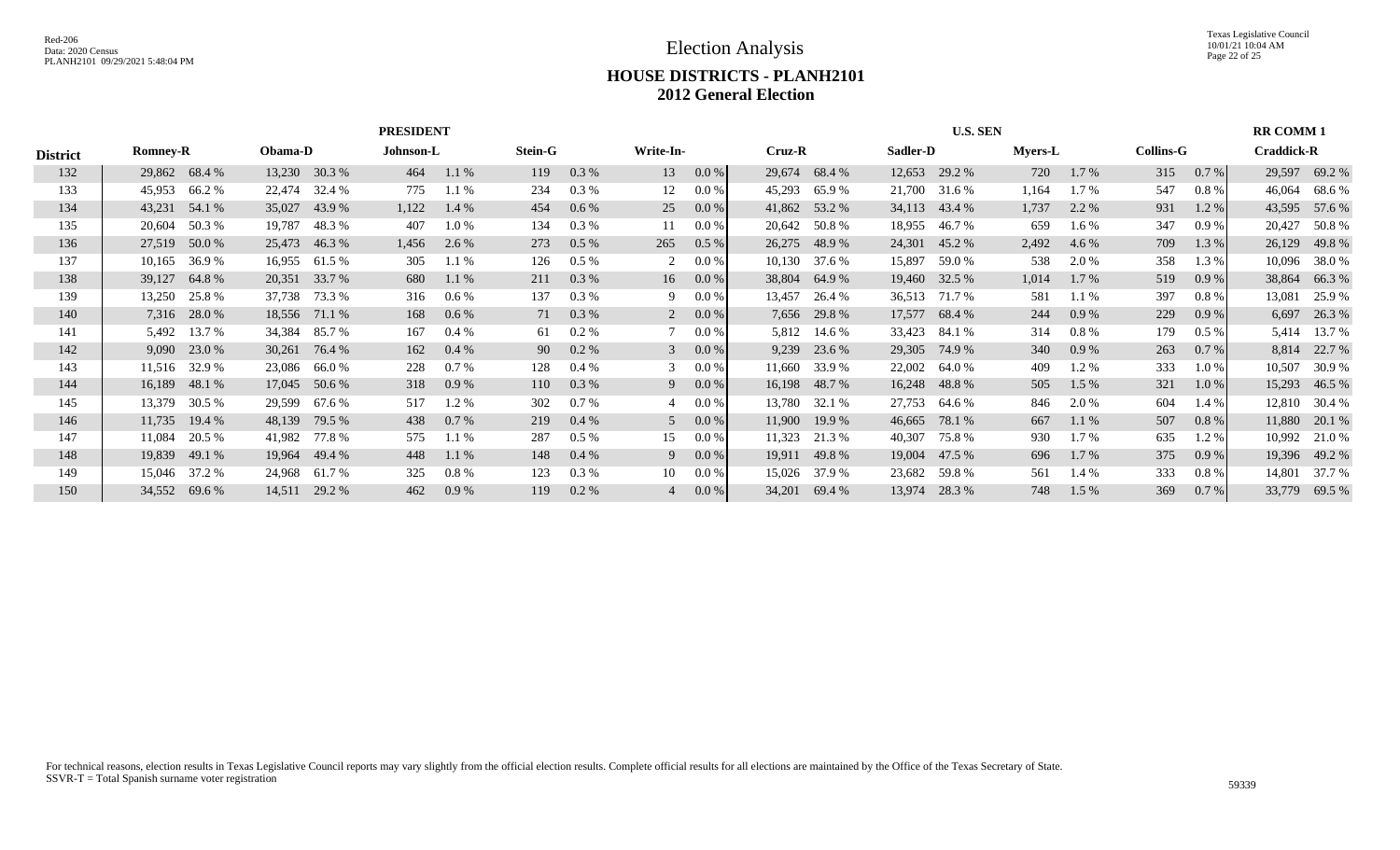Texas Legislative Council 10/01/21 10:04 AM Page 23 of 25

# **HOUSE DISTRICTS - PLANH2101 2012 General Election**

|                 |                |               | <b>RR COMM1</b> |         |                  |         |                     |               | <b>RR COMM 2</b> |                 |                 |        |                  | <b>SUP CT 2</b> |           |          |                 | <b>SUP CT 4</b> |          |              |
|-----------------|----------------|---------------|-----------------|---------|------------------|---------|---------------------|---------------|------------------|-----------------|-----------------|--------|------------------|-----------------|-----------|----------|-----------------|-----------------|----------|--------------|
| <b>District</b> | <b>Henry-D</b> |               | <b>Wall-L</b>   |         | <b>Kennedy-G</b> |         | <b>Smitherman-R</b> |               | Perez-L          |                 | <b>Wendel-G</b> |        | <b>Willett-R</b> |                 | Koelsch-L |          | <b>Devine-R</b> |                 | Oxford-L |              |
| 132             |                | 11,812 27.6 % | 795             | 1.9 %   | 554              | 1.3 %   |                     | 30,401 82.9 % | 4,223            | 11.5 %          | 2,070           | 5.6 %  |                  | 31,180 85.4 %   | 5,313     | $14.6\%$ |                 | 30,497 83.1 %   |          | 4,078 11.1 % |
| 133             |                | 18,756 27.9 % | 1,279           | 1.9%    | 1,024            | $1.5\%$ | 47,250              | 81.0%         | 6,528            | 11.2 %          | 4,543           | 7.8%   | 48,271           | 83.6 %          | 9,468     | 16.4 %   | 46,616          | 80.0 %          | 7,152    | 12.3 %       |
| 134             | 28,288         | 37.4 %        | 1,985           | 2.6 %   | 1,842            | 2.4 %   | 45,521              | 70.2 %        | 9,603            | 14.8%           | 9,716           | 15.0%  | 47,818           | 75.3 %          | 15,683    | 24.7 %   | 44,671          | 68.7 %          | 11,045   | 17.0 %       |
| 135             | 18,530         | 46.1 %        | 652             | 1.6 %   | 593              | $1.5\%$ | 21,593              | 70.3 %        | 6,532            | 21.3 %          | 2,593           | 8.4 %  | 22,723           | 74.7 %          | 7,696     | 25.3 %   | 22,087          | 72.0 %          | 5,732    | 18.7 %       |
| 136             |                | 21,722 41.4 % | 2,903           | 5.5 %   | 1,706            | 3.3%    |                     | 27,638 60.8 % | 11,423           | 25.1 %          | 6,392           | 14.1%  |                  | 29,632 66.3 %   | 15,033    | 33.7 %   |                 | 27,909 61.2 %   | 11,360   | 24.9 %       |
| 137             | 15,331         | 57.7 %        | 539             | 2.0 %   | 584              | 2.2 %   | 11,011              | 59.1 %        | 4,895            | 26.3 %          | 2,710           | 14.6 % | 11,792           | 64.6 %          | 6,456     | 35.4 %   |                 | 11,132 60.1 %   | 4,539    | 24.5 %       |
| 138             |                | 17,796 30.3 % | 1,098           | 1.9%    | 904              | $1.5\%$ | 39,934              | 79.6 %        | 6,592            | 13.1 %          | 3,668           | 7.3 %  | 41,300           | 83.1 %          | 8,380     | 16.9%    | 40,097          | 80.1 %          | 6,290    | 12.6 %       |
| 139             | 35,986         | 71.3 %        | 569             | 1.1 %   | 804              | 1.6 %   | 14,535              | 55.3 %        | 7,828            | 29.8 %          | 3,924           | 14.9 % | 15,737           | 61.3%           | 9,956     | 38.7 %   |                 | 14,756 56.6 %   | 7,161    | 27.5 %       |
| 140             | 18,063         | 70.9 %        | 233             | 0.9%    | 495              | 1.9 %   |                     | 7,563 54.4 %  | 4,860            | 35.0 %          | 1,468           | 10.6 % |                  | 8,793 65.0 %    | 4,728     | 35.0%    |                 | 8,390 61.9 %    |          | 3,297 24.3 % |
| 141             | 33,475         | 84.6 %        | 279             | 0.7%    | 380              | 1.0%    | 6,524               | 43.4 %        | 6,035            | 40.2 %          | 2,469           | 16.4 % | 7,297            | 49.7 %          | 7,381     | 50.3 %   |                 | 6,778 45.6 %    | 5,362    | 36.1 %       |
| 142             | 29,300         | 75.4 %        | 334             | 0.9%    | 388              | 1.0%    |                     | 9,934 54.2 %  |                  | 5,846 31.9 %    | 2,554           | 13.9 % | 10,874           | 60.7 %          | 7,027     | 39.3 %   |                 | $10,246$ 56.6 % |          | 5,079 28.0 % |
| 143             | 22,434         | 66.0%         | 346             | 1.0%    | 683              | 2.0 %   | 11,562              | 58.2 %        | 6,309            | 31.8 %          | 1,989           | 10.0%  | 13,216           | 68.4 %          | 6,104     | 31.6 %   |                 | 12,443 64.0 %   | 4,436    | 22.8 %       |
| 144             | 16,387         | 49.9 %        | 498             | $1.5\%$ | 689              | 2.1 %   |                     | 16,049 68.4 % |                  | 5,704 24.3 %    | 1,700           | 7.2 %  | 17,803           | 77.0 %          | 5,332     | 23.0 %   | 17,281          | 74.3 %          |          | 3,882 16.7 % |
| 145             | 26,965         | 64.1 %        | 877             | 2.1 %   | 1,424            | 3.4 %   | 13,866              | 49.9 %        | 9,057            | 32.6 %          | 4,863           | 17.5 % | 16,125           | 60.6 %          | 10,498    | 39.4 %   |                 | 14,838 54.2 %   | 7,112    | 26.0%        |
| 146             | 45,467         | 77.1 %        | 676             | 1.1%    | 936              | $1.6\%$ |                     | 13,834 44.8 % |                  | $10,630$ 34.4 % | 6,416           | 20.8 % |                  | 15,318 51.2 %   | 14,611    | 48.8 %   | 13,897          | 45.3 %          | 10,127   | 33.0 %       |
| 147             | 39,266         | 74.9 %        | 992             | 1.9%    | 1,155            | 2.2 %   | 12,481              | 44.0 %        |                  | 9,722 34.2 %    | 6,194           | 21.8%  |                  | 13,943 51.0 %   | 13,406    | 49.0 %   | 12,604          | 44.7 %          | 9,198    | 32.6 %       |
| 148             |                | 18,519 47.0 % | 750             | 1.9 %   | 724              | 1.8%    |                     | 20,432 69.2 % | 6,297            | 21.3 %          | 2,810           | 9.5%   |                  | 21,670 74.4 %   | 7,459     | 25.6 %   |                 | 20,882 71.0 %   | 5,539    | 18.8%        |
| 149             | 23,317         | 59.4 %        | 558             | 1.4 %   | 608              | $1.5\%$ | 16,044              | 62.1 %        | 6,807            | 26.3 %          | 2,987           | 11.6 % | 17,127           | 67.1 %          | 8,385     | 32.9 %   |                 | 16,412 63.7 %   | 6,103    | 23.7 %       |
| 150             |                | 13,312 27.4 % | 850             | 1.7%    | 694              | $1.4\%$ |                     | 34,616 83.1 % | 4,717            | 11.3 %          | 2,343           | 5.6 %  | 35,593           | 85.9%           | 5,831     | 14.1%    |                 | 34,818 83.6 %   | 4,489    | 10.8%        |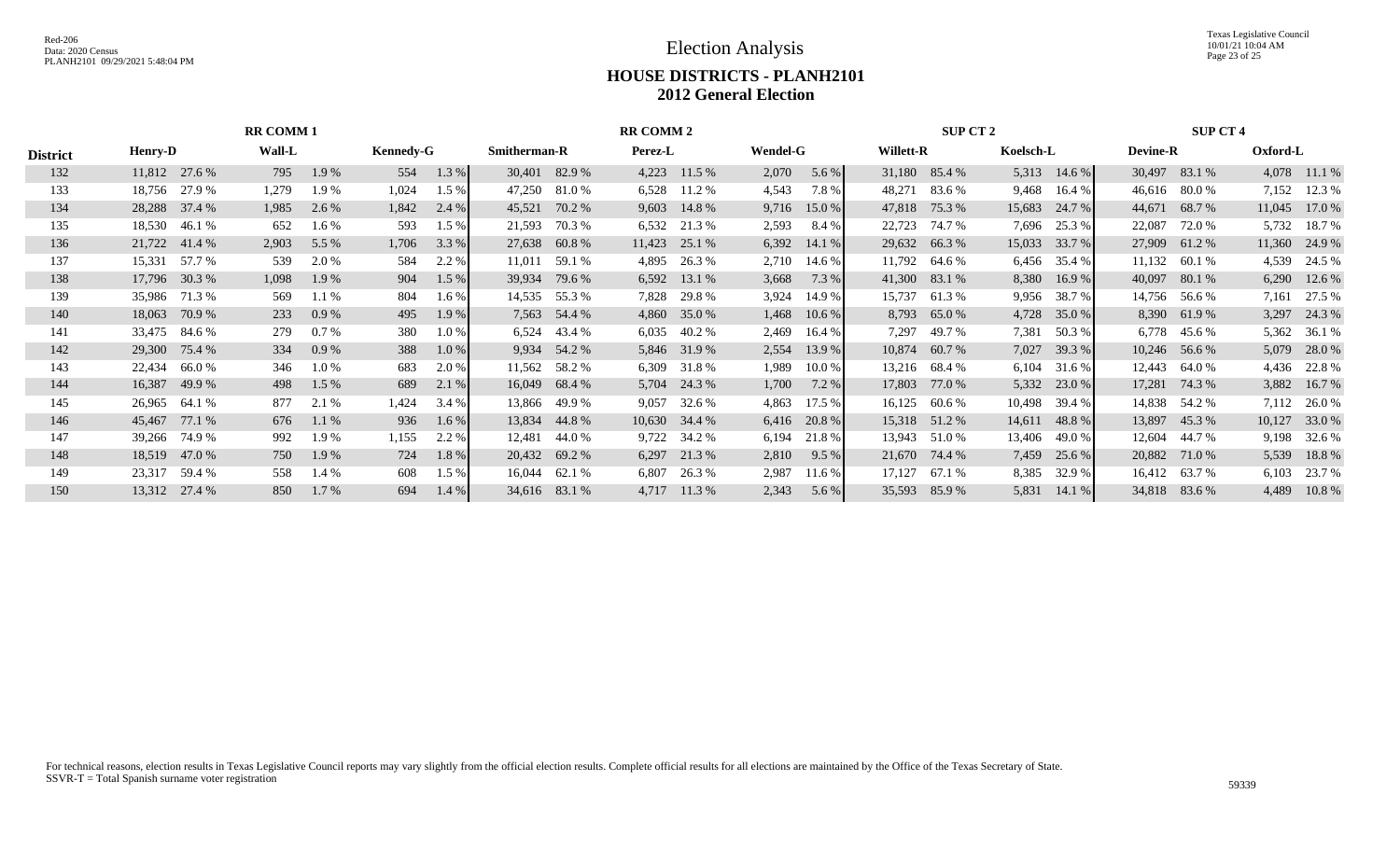Election Analysis

Texas Legislative Council 10/01/21 10:04 AM Page 24 of 25

#### **HOUSE DISTRICTS - PLANH2101 2012 General Election**

|                 | <b>SUP CT 4</b>   |                |               |                | <b>SUP CT 6</b> |       |         |                   |         |                 | <b>CCA PRES JUDGE</b> |                  |               |         |         | CCA <sub>7</sub> |                 |                  |               |
|-----------------|-------------------|----------------|---------------|----------------|-----------------|-------|---------|-------------------|---------|-----------------|-----------------------|------------------|---------------|---------|---------|------------------|-----------------|------------------|---------------|
| <b>District</b> | Waterbury-G       | <b>Hecht-R</b> |               | <b>Petty-D</b> |                 | Ash-L |         | <b>Chisholm-G</b> |         | <b>Keller-R</b> |                       | <b>Hampton-D</b> |               | Stott-L |         | <b>Hervey-R</b>  |                 | <b>Bennett-L</b> |               |
| 132             | 5.7 %<br>2,103    |                | 28,463 66.9 % | 12,693         | 29.8%           | 1,040 | 2.4 %   | 373               | 0.9%    | 28,891          | 68.0 %                |                  | 12,489 29.4 % | 1,102   | $2.6\%$ |                  | 30,867 85.1 %   | 5,414            | 14.9 %        |
| 133             | 4,534<br>7.8%     | 43,400         | 65.3%         | 20,750         | 31.2 %          | 1,612 | 2.4 %   | 661               | $1.0\%$ | 42,907          | 64.7 %                | 21,687           | 32.7 %        | 1,753   | 2.6 %   | 47,667           | 83.5 %          | 9,394            | 16.5 %        |
| 134             | 9,312<br>14.3 $%$ | 40,593         | 54.0 %        |                | 31,155 41.4 %   | 2,426 | 3.2 %   | 1,015             | 1.3 %   | 39,100          | 52.2 %                | 33,197           | 44.3 %        | 2,606   | 3.5%    | 46,826           | 74.9 %          | 15,709           | 25.1 %        |
| 135             | 2,839<br>9.3%     | 19,490         | 48.7 %        | 19,284         | 48.2 %          | 844   | 2.1 %   | 382               | $1.0\%$ | 20,050          | 50.1 %                | 19,051           | 47.6 %        | 886     | 2.2 %   | 22,609           | 75.4 %          |                  | 7,396 24.6 %  |
| 136             | 13.9 %<br>6,346   | 24,251         | 46.3%         |                | 23,793 45.5 %   | 3,387 | 6.5%    | 915               | 1.7 %   | 25,366          | 48.6 %                |                  | 23,174 44.4 % | 3,626   | 7.0 %   |                  | 28,804 65.3 %   |                  | 15,318 34.7 % |
| 137             | 2,845<br>15.4 %   | 9,415          | 35.7 %        | 15,924         | 60.4%           | 641   | 2.4 %   | 368               | 1.4%    | 9,560           | 36.3 %                | 16,060           | 61.0 %        | 715     | 2.7 %   | 11,592           | 65.0 %          | 6,231            | 35.0%         |
| 138             | 3,699<br>7.4%     |                | 36,902 63.4 % | 19,311         | 33.2 %          | 1,353 | 2.3 %   | 596               | 1.0%    | 36,995          | 63.6 %                | 19,665           | 33.8 %        | 1,471   | 2.5%    | 40,785           | 83.1 %          | 8,288            | 16.9%         |
| 139             | 4,143<br>15.9%    | 12,273         | 24.5 %        | 36,611         | 72.9 %          | 751   | $1.5\%$ | 557               | 1.1%    | 12,627          | 25.2 %                | 36,721           | 73.2 %        | 813     | $1.6\%$ |                  | 15,543 60.4 %   | 10,173           | 39.6 %        |
| 140             | 1,873<br>13.8 %   |                | 6,412 25.2 %  | 18,310         | 72.1 %          | 348   | $1.4\%$ | 329               | 1.3 %   |                 | 6,830 26.9 %          |                  | 18,191 71.6 % | 387     | $1.5\%$ |                  | 8,858 65.8 %    |                  | 4,599 34.2 %  |
| 141             | 18.3 %<br>2,719   | 5,113          | 13.0 %        | 33,703         | 85.4 %          | 373   | 0.9%    | 270               | 0.7 %   | 5,342           | 13.5 %                | 33,774           | 85.6 %        | 345     | 0.9%    | 7,312            | 49.8 %          |                  | 7,380 50.2 %  |
| 142             | 15.4 %<br>2,790   |                | 8,374 21.6 %  |                | 29,656 76.5 %   | 430   | 1.1%    | 281               | $0.7\%$ |                 | 8,670 22.4 %          |                  | 29,630 76.5 % | 455     | 1.2%    |                  | $10,693$ 59.9 % |                  | 7,146 40.1 %  |
| 143             | 13.2 %<br>2,564   | 9,887          | 29.3 %        | 22,876         | 67.7 %          | 549   | $1.6\%$ | 470               | 1.4%    | 10,341          | 30.6 %                |                  | 22,830 67.6 % | 600     | 1.8%    | 12,955           | 67.3 %          | 6,299            | 32.7 %        |
| 144             | 9.0%<br>2,085     |                | 14,577 44.5 % |                | 17,059 52.1 %   | 674   | 2.1 %   | 425               | 1.3 %   | 15,147          | 46.3%                 |                  | 16,791 51.4 % | 742     | 2.3 %   |                  | 17,550 76.4 %   |                  | 5,412 23.6 %  |
| 145             | 5,425<br>19.8 %   | 11,759         | 28.1 %        | 28,018         | 66.9 %          | 1,189 | 2.8%    | 902               | 2.2 %   | 12,172          | 29.1 %                | 28,232           | 67.6 %        | 1,368   | 3.3 %   |                  | 16,036 60.4 %   | 10,500           | 39.6 %        |
| 146             | 6,662 21.7 %      | 10,900         | 18.6 %        |                | 46,530 79.2 %   | 819   | $1.4\%$ | 493               | 0.8%    | 11,054          | 18.8%                 |                  | 46,742 79.7 % | 873     | 1.5%    | 14,911           | 51.5 %          |                  | 14,044 48.5 % |
| 147             | 22.7 %<br>6,408   | 10,036         | 19.2 %        | 40,291         | 77.1 %          | 1,216 | 2.3 %   | 691               | 1.3%    | 10,394          | 19.9 %                |                  | 40,415 77.5 % | 1,333   | 2.6 %   | 13,637           | 50.5 %          | 13,350           | 49.5 %        |
| 148             | 2,981<br>10.1%    |                | 18,372 46.9 % | 19,387         | 49.5 %          | 946   | 2.4 %   | 457               | 1.2%    | 18,905          | 48.3%                 | 19,179           | 49.0 %        | 1,043   | 2.7%    |                  | 21,452 74.8 %   |                  | 7,245 25.2 %  |
| 149             | 12.7 %<br>3,264   | 13,954         | 35.7 %        | 24,079         | 61.7 %          | 678   | $1.7\%$ | 344               | 0.9%    | 14,412          | 36.9%                 | 23,867           | 61.1 %        | 769     | 2.0 %   | 16,997           | 67.9 %          | 8,035            | 32.1 %        |
| 150             | 2,342<br>5.6 %    | 32,623         | 67.4 %        | 14,192         | 29.3 %          | 1,135 | 2.3 %   | 466               | 1.0%    | 33,197          | 68.7 %                | 13,901           | 28.8%         | 1,226   | 2.5%    | 35,209           | 85.5 %          |                  | 5,990 14.5 %  |